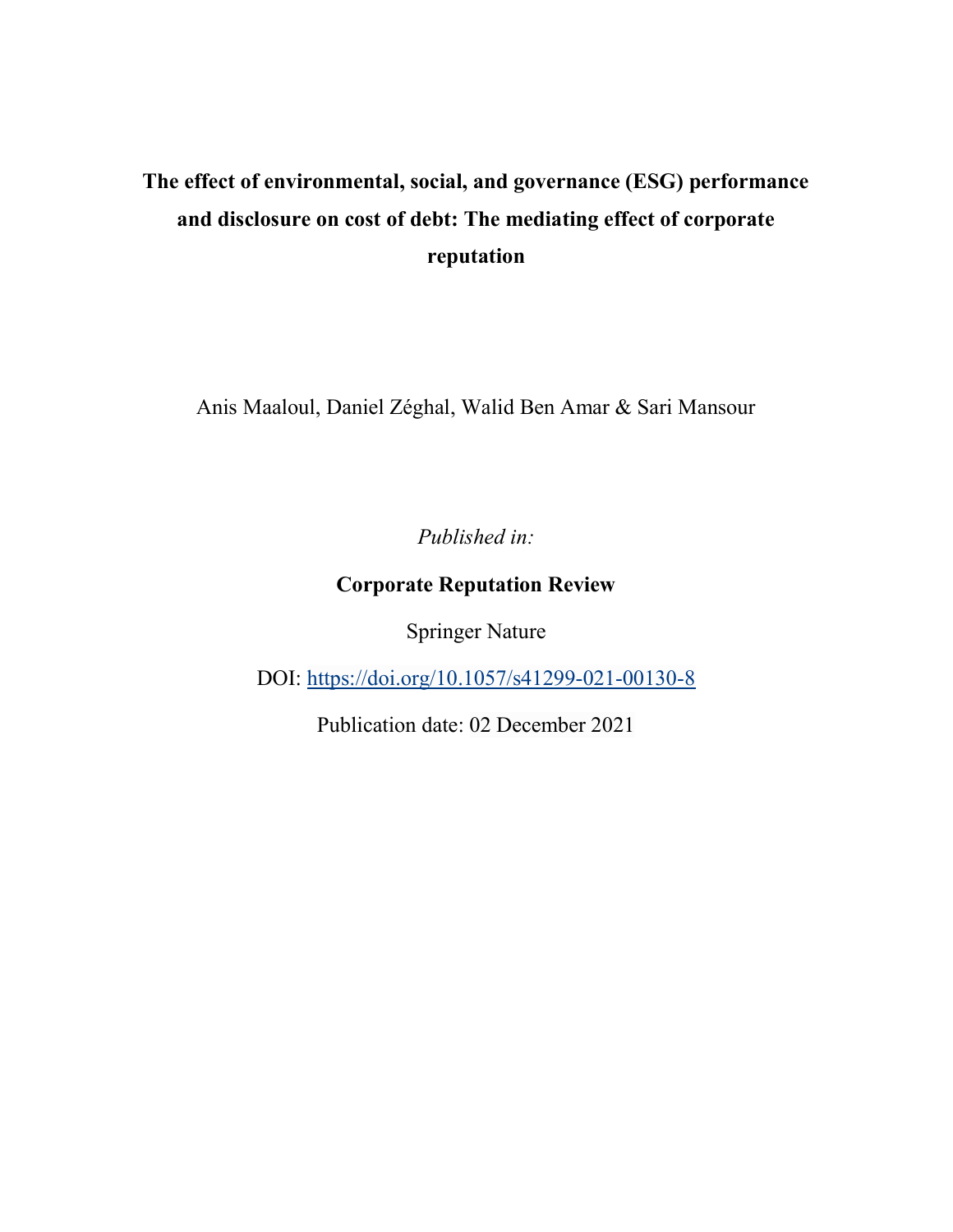#### Abstract

Prior studies on the relationship between ESG information and cost of debt have found mixed results. They conclude that this relationship may be affected by some characteristics or attributes of the company. In this study, we examine whether corporate reputation mediates the relationship between ESG information and cost of debt. In other words, this study explores how ESG information influences corporate reputation, and how, in turn, corporate reputation affects the cost of debt financing. Data for corporate reputation were obtained from the Fortune "World's Most Admired Companies" List, whereas data on ESG information were extracted from two sources: ESG performance were obtained from Sustainalytics database and ESG disclosure were obtained from Bloomberg database. Data on cost of debt and other control variables were also collected from Bloomberg database. Using Structural Equation Models (SEM), we report a positive effect of both ESG performance and disclosure on corporate reputation. We also find that a good corporate reputation reduces the cost of debt financing and mediates the relationship between ESG performance/disclosure and cost of debt. We therefore conclude that firms that manage and disclose information on ESG issues have a better reputation, which in turn reduces their debt financing costs.

Keywords Environmental, social, and governance (ESG), performance, disclosure, corporate reputation, cost of debt.

Paper Type Research paper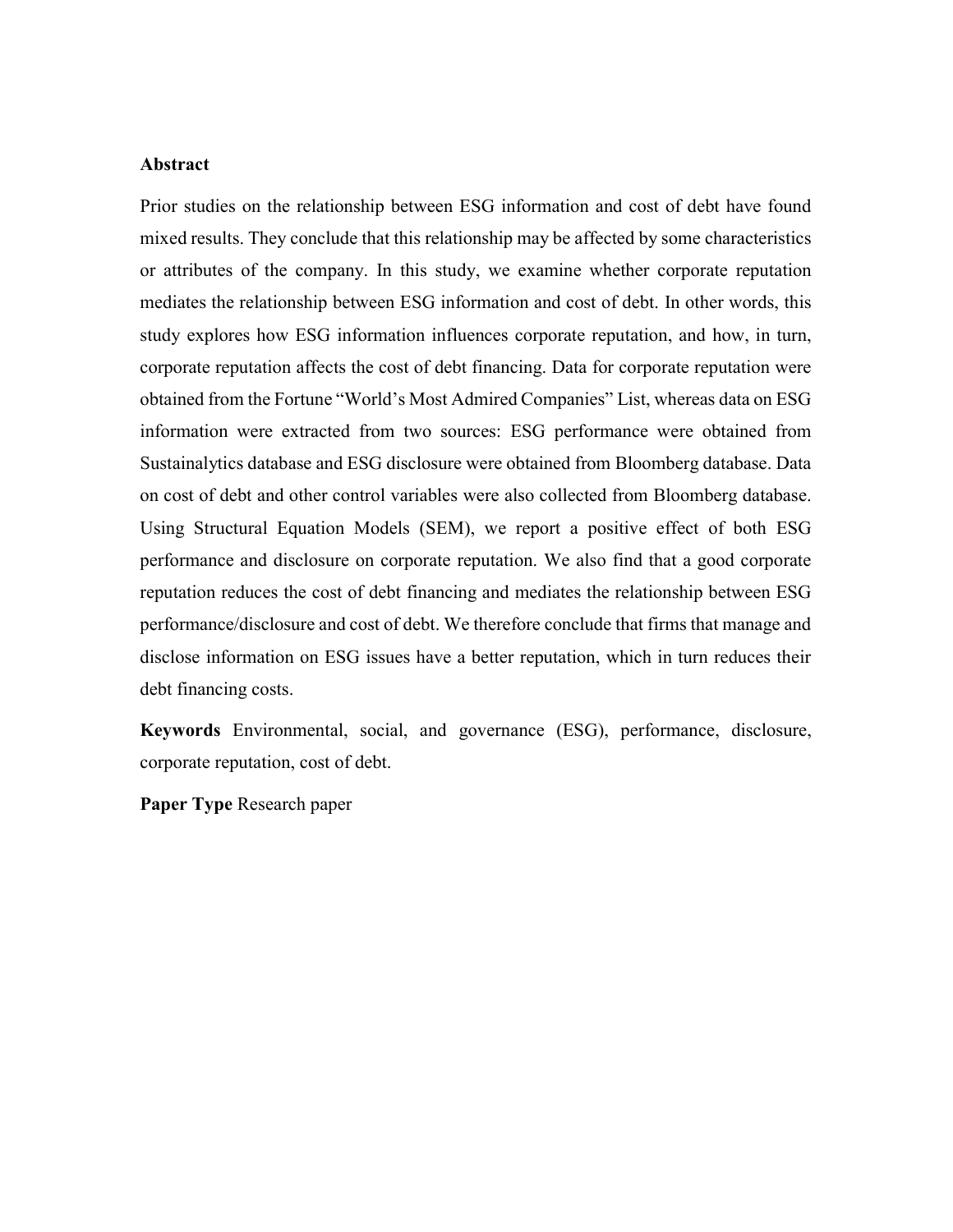#### Introduction

Following corporate scandals at the beginning of the millennium (e.g., Enron, Worldcom) the importance of a good corporate reputation has never been greater (Smith *et al.*, 2010; Veh et al., 2019). When a corporation faces suspicious behaviour or allegations of business misconduct and fraud, one of the most important intangible assets the company might have to lose is its reputation, which is fundamental to its business activities and to the firm's stakeholders including customers, suppliers, investors, and lenders, among others (Hemphill, 2006; Gottschalk, 2011; Aguilera-Caracuel and Guerrero-Villegas, 2018). As a result, corporate reporting has been a subject of vigorous debate, and the views often diverge on how to enhance its quality and usefulness to investors, lenders, financial analysts, and other users (CICA, 2010; IFAC, 2012; OECD, 2013; CFA, 2018; CRD, 2019).

According to the Corporate Reporting Dialogue (CRD, 2019), the area that has commonly attracted the attention of several regulatory bodies is the integration of environmental, social, and governance (ESG)<sup>[i]</sup> factors into corporate reporting. Recent academic studies show that an increasing number of companies disclose ESG information (Eccles et al., 2011; Odriozola and Baraibar-Diez, 2017; Amel-Zadeh and Serafeim, 2017; Yu et al., 2018; Hamrouni *et al.*, 2020) and that the management of ESG issues is high on the agenda of several CFOs in publicly listed corporations (Koehler and Hespenheide, 2013).

According to the Governance & Accountability Institute (2019), 86 % of S&P 500 firms reported on their ESG and related issues in 2018, while the figure was less than 20 % in 2011. The relevance of ESG reporting to investors, lenders, and other stakeholders, however, remains an unresolved question in the literature. A number of recent studies have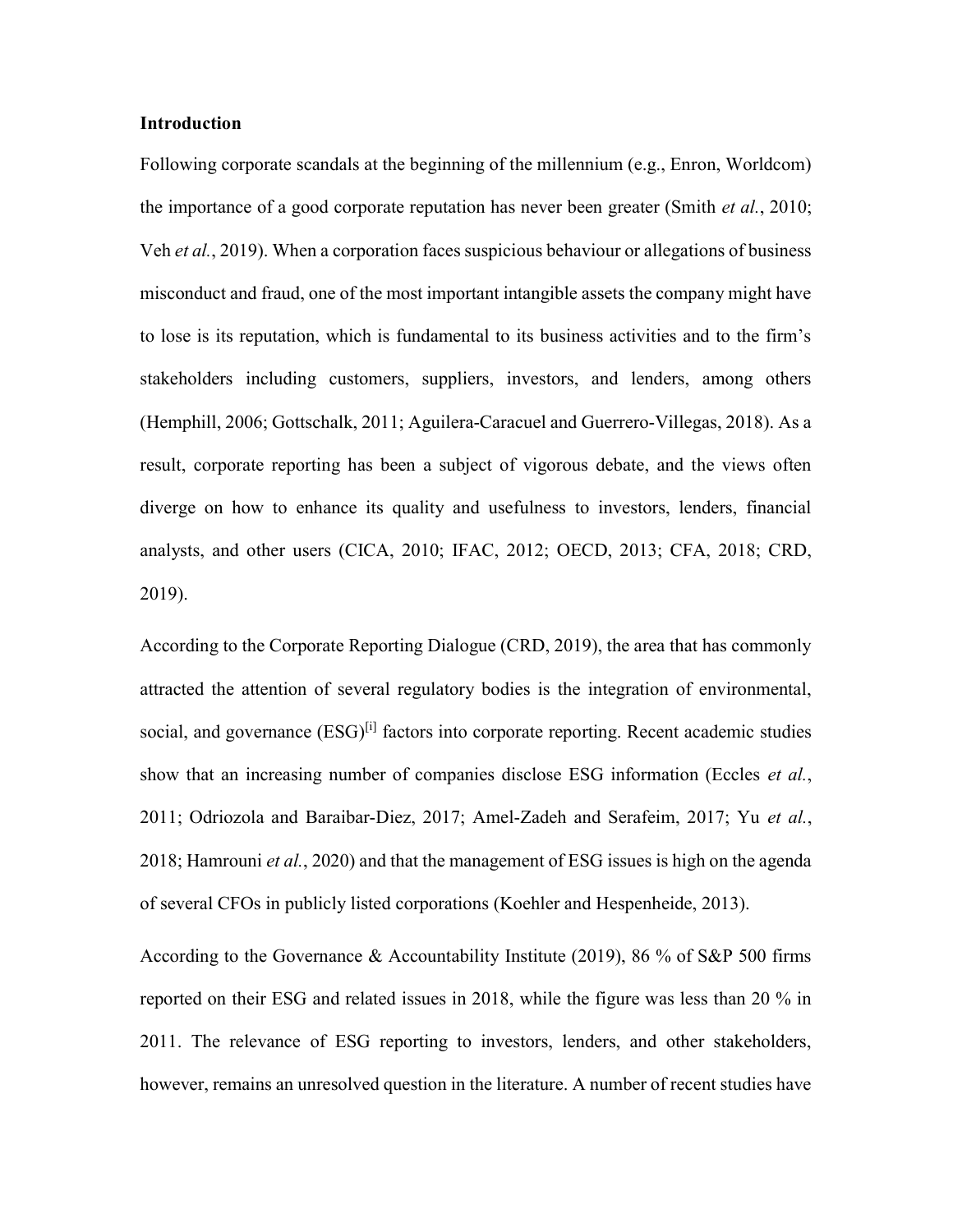examined the effects of ESG information on market value and cost of equity. Their results show that information on ESG factors increases the firm's market value (Eccles et al., 2011; Husser and Bardinet, 2014; Harjoto and Jo, 2015; Yu et al., 2018) and decreases its cost of equity (Dhaliwal et al., 2011; 2014; El Ghoul et al., 2011; Reverte, 2012; Wu et al., 2014; Xu et al., 2015; Gupta, 2018). However, studies dealing with the effect of ESG information on cost of debt found mixed or inconclusive results.

In this study, we argue that the relationship between ESG information and cost of debt<sup>[ii]</sup> is mediated by the corporate reputation. In doing so, we explore how ESG information influences corporate reputation, and how, in turn, corporate reputation affects the cost of debt financing. In addition, we examine whether corporate reputation mediates the relationship between ESG information and cost of debt.

According to Smith *et al.* (2010), a positive corporate reputation is only possible with ethical behaviour regarding ESG issues. In this sense, companies that engage proactively in ethical initiatives over the long-term (e.g., environmental responsibility, good human resources practices, and honest financial reporting) are expected to build a better reputation and gain the trust of a greater number of stakeholders. On the other hand, extant evidence in the accounting and finance literature suggests that stakeholders like investors, lenders, financial analysts, corporate managers, and others routinely rely on corporate reputation for decision-making purposes (Milgrom and Roberts, 1982; Diamond, 1989; Hammond and Slocum, 1996). In this study, we examine a fundamental issue of whether a corporation that builds a positive reputation also experiences a lower cost of debt financing. If there is such benefit associated with corporate reputation, this would provide significant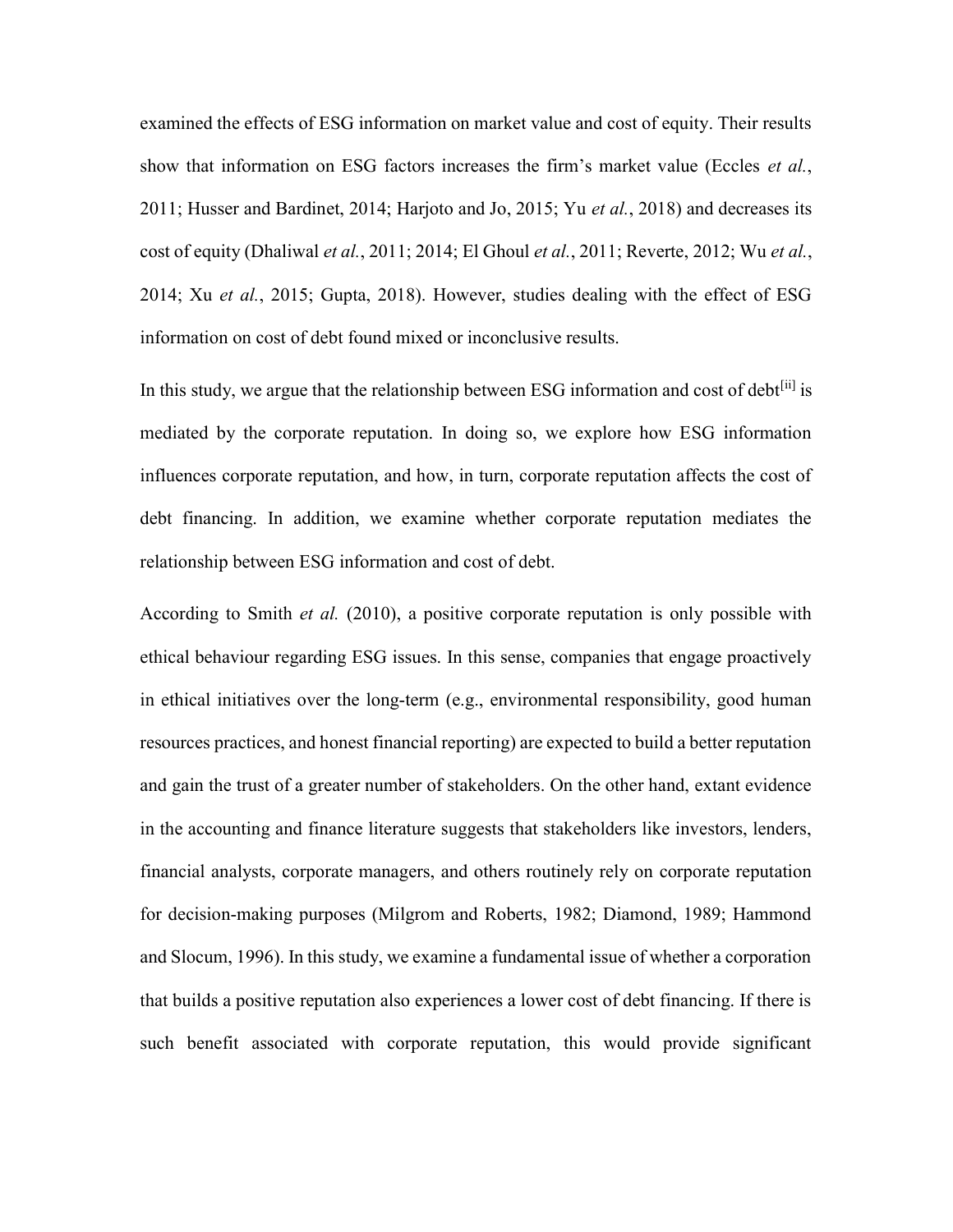motivation to management to develop and maintain a corporate reputation-building strategy (Smith *et al.*, 2010).

To measure ESG information we rely on two reliable data sources: the Sustainalytics ESG performance and the Bloomberg ESG disclosure. Using a sample of U.S. S&P 500 firms included in the list of World's Most Admired Companies from 2013 to 2016, we report a positive association between ESG information (performance and disclosure) and corporate reputation. We also find that a good corporate reputation reduces the cost of debt financing and mediates the relationship between ESG information (performance and disclosure) and cost of debt. We therefore conclude that firms that manage and disclose information on ESG issues have a better reputation, which in turn reduces their debt financing costs. We expect to make several contributions to the literature. First, the prior research on the relationship between ESG and cost of debt has suggested that this relationship may be affected by some characteristics or attributes of the company. In this study, we extend the existing literature by providing empirical evidence that the ESG-cost of debt relationship is mediated by corporate reputation. Second, this study adds to the growing literature on the determinants of corporate reputation by suggesting that corporate audiences construct the reputation of companies by interpreting information signals about the firms' ESG issues. Third, this study also contributes to the growing literature on the consequences of corporate reputation by demonstrating a significant benefit that derives from creating and maintaining a high reputation, namely the reduction in cost of debt.

The rest of this paper proceeds as follows. The next section defines and describes the concepts of ESG and reputation and summarizes the results of prior empirical research on the topic. The third section presents our research objective and develops our research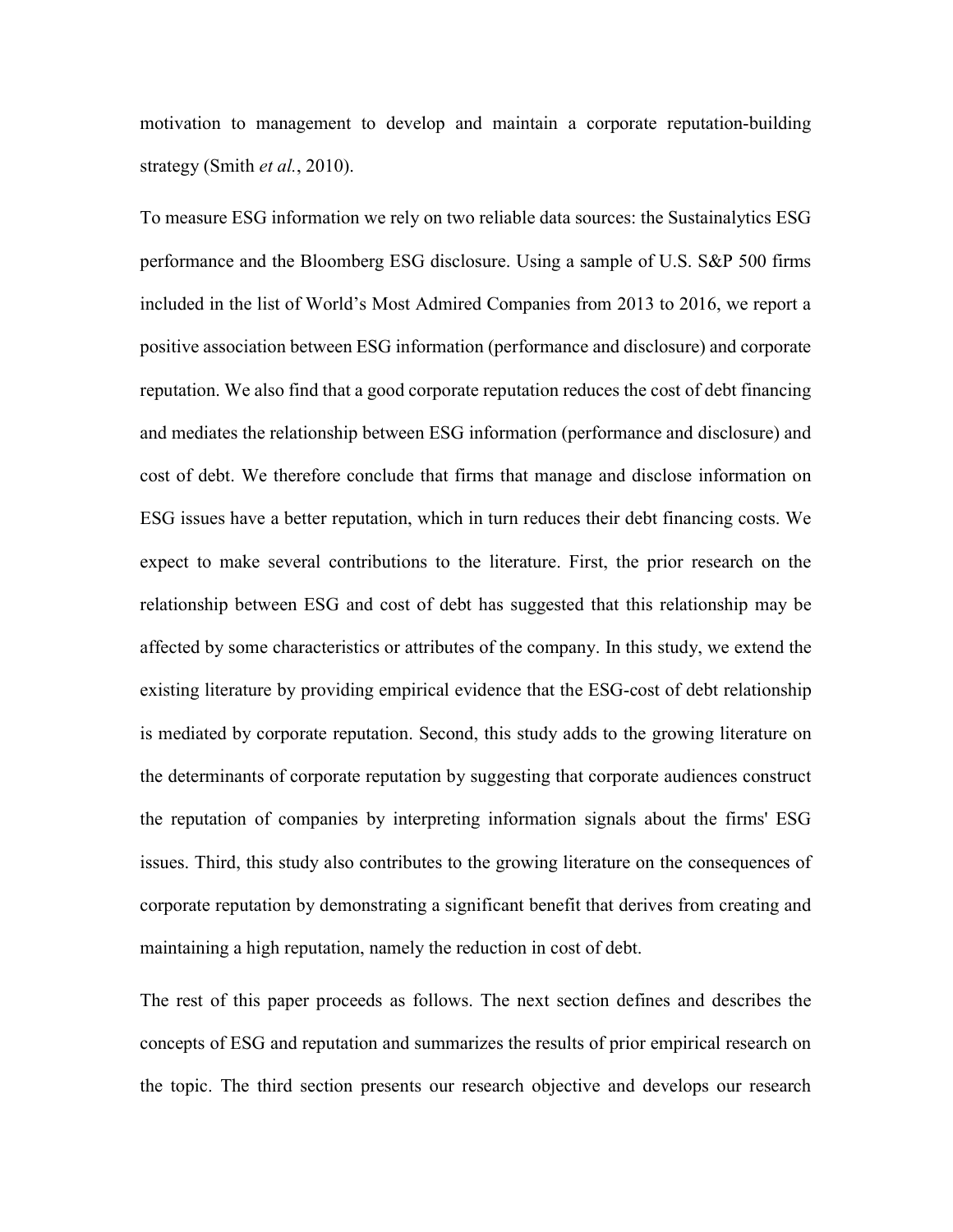hypotheses. The methodology section describes the data sources, sample, and variable measures. The following section presents our main findings. Finally, the last section discusses the results and proposes practical implications for various stakeholders as well as directions for future research.

#### Literature review

#### Environmental, Social, and Governance (ESG) information

The acronym "ESG" – for environmental, social, and corporate governance issues – was initially proposed by the United Nations Global Compact's (UNGC) "Who Cares Wins" initiative in June 2004<sup>[iii]</sup> as a way to highlight the importance of these issues to investors, lenders, and other decision-makers (HKEx, 2011).

According to Hong Kong Exchanges and Clearing Limited (HKEx, 2011), there are many terms to refer to corporate reports providing ESG information. One company may call it "corporate social responsibility (CSR) report", "corporate responsibility report", "corporate citizenship report" or "sustainability report". Indeed, there is some confusion in the literature between the terms ESG, CSR, or sustainability. While few authors (Hillenbrand and Money, 2007; Hult, 2011) see a little difference, most agree that these terms are used interchangeably to describe the same concept: "treating the stakeholders of the firm 'ethically' or in a 'responsible' manner that is deemed acceptable in civilized societies" (Hopkins, 2003, page 10).

For example, the World Business Council for Sustainable Development (WBCSD, 1998, page 3) defines CSR as "The continuing commitment by business to contribute to economic development while improving the quality of life of the workforce and their families as well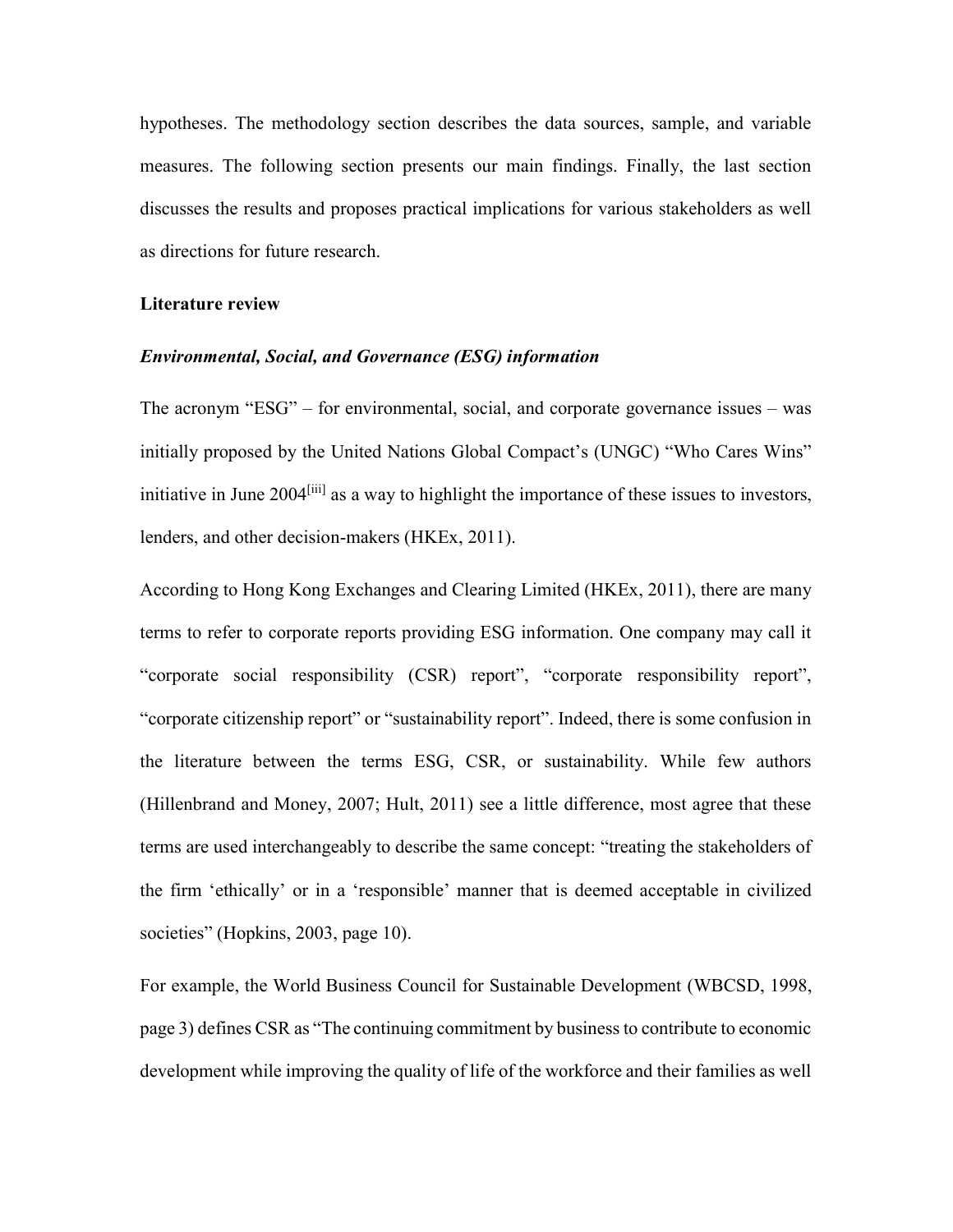as of the community and society at large". The European Commission (EC, 2011, page 6) also defines CSR as "The responsibility of enterprises for their impacts on society". The Financial Times Lexicon<sup>[iv]</sup> describes ESG as "a generic term used in capital markets and used by investors to evaluate corporate behaviour and to determine the future financial performance of companies". The Cambridge Business English Dictionary (2011, page 296) also defines ESG as "a way of judging a company by things other than its financial performance, for example its policies relating to the environment and how happy its employees are". Based on these different definitions, we therefore use in this study ESG and CSR terms as synonyms.

The three ESG terms (environmental, social, and governance) are often considered a catchall designation of corporations integrating sustainability within their overall corporate strategy, with the degree of such application varying by industry, country, and firm size (Schalteger, 2006; Shrivastava and Addas, 2014). Broadly speaking, environmental information refers to the footprint of the organization on the natural environment in which it operates (Wilmshurst and Frost, 2000; Limkriangkrai et al., 2016). This information may relate to corporate environmental policies on energy efficiency, greenhouse gas (GHG) emissions, hazardous waste, environmental litigation risk, environmental fines, and renewable energy where applicable (Shrivastava and Addas, 2014; Yu *et al.*, 2018). Social information refers to equitable treatment of employees and protection of the social ecosystem in which the company operates (Limkriangkrai et al., 2016). It can include the percentage of employee turnover, employee training, percentage of workforce unionized, ratio of lowest wage to minimum wage, workforce satisfaction, and community engagement. Finally, corporate governance is the system by which business corporations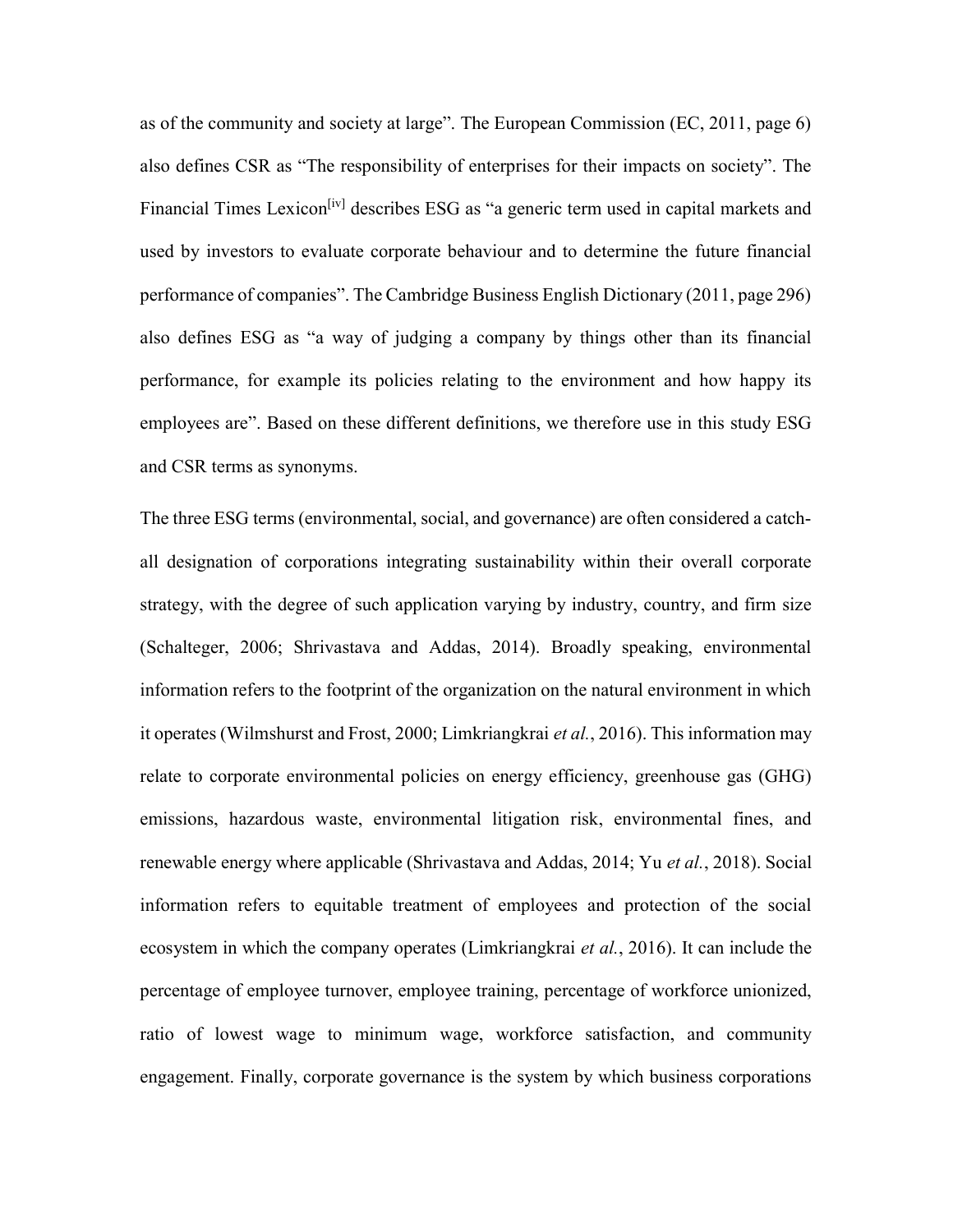are directed and controlled with ethics, integrity, and transparency (OECD, 2004; Limkriangkrai et al., 2016). Governance information includes board independence and diversity, compensation policies, takeover defences, anticorruption programs, and strength of internal audit and control mechanisms (Shrivastava and Addas, 2014; Yu et al., 2018).

At the start of 2020, about \$17 trillion of US-domiciled assets held by asset management firms and community investment institutions use ESG criteria in their investment analysis and portfolio selection. These assets represent more than 33 percent of all investment assets under professional management in the United States (Global Sustainable Investment Alliance, 2020). The increasingly use of ESG criteria in funding projects is also due to easier access to funds from banks and other lenders (Gupta, 2018). The use of ESG criteria becomes more and more important because investors, lenders, and other market participants now recognize that ESG represents opportunities and risks facing the firm (Limkriangkrai et al., 2016).

#### Corporate reputation

Until now, there is no commonly accepted definition of corporate reputation (See Veh et al., 2019). Fombrun (1996, page 72) contends that corporate reputation is "a perceptual representation of a company's past actions and future prospects that describe the firm's overall appeal to all its key stakeholders when compared to other leading rivals". According to several theorists (Milgrom and Roberts, 1982; Deephouse, 2000), corporate reputation is not easy to define because it is based on various stakeholders' views, intentions, and expectations of enterprise performance (Gottschalk, 2011). Indeed, it may vary from one stakeholder to the other depending on their perceptions and expectations,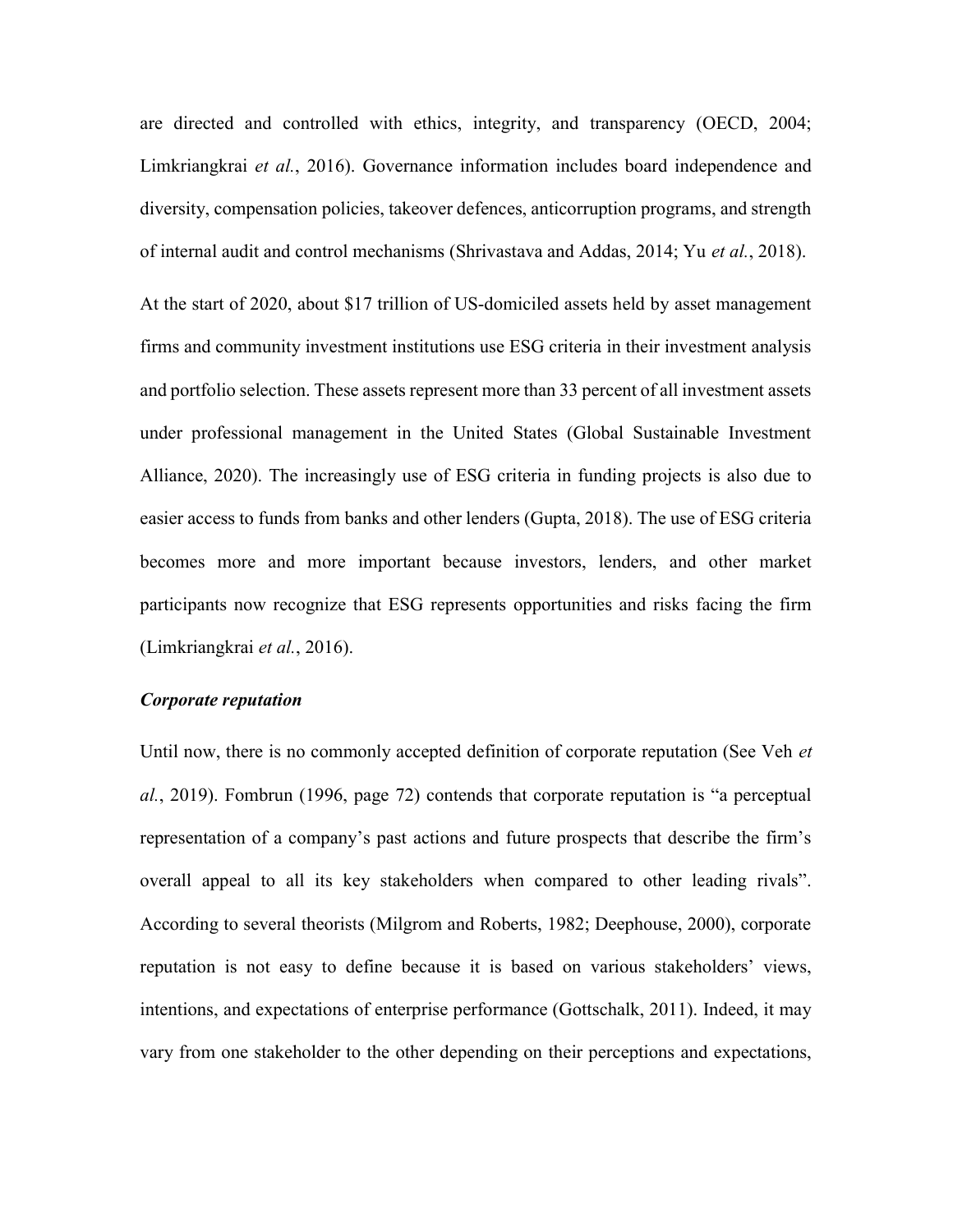which are dynamic and likely to change over time. Appendix 1 presents nine attributes that Fortune uses to assess corporate reputation.

The resource-based theory of the firm views corporate reputation as an intangible asset that is built up over time and that represents the value and trust that stakeholders have in the company (Fombrun and Shanley 1990; Deephouse, 2000; Warin and Teodoresco, 2012). This intangible asset is considered today by several economists and organisation theorists as the most important strategic asset to create value for the company and to achieve competitive advantage within an industry (Warin and Teodoresco, 2012; Pfister et al., 2019).

According to the signalling theory, the reputation of a firm acts as an important signal of the firm's organizational effectiveness (Landgraf and Riahi-Belkaoui, 2003; Riahi-Belkaoui, 2004; Hsu, 2012). In this sense, a good reputation should enhance stakeholders' support and loyalty, which helps in doing business and therefore brings economic benefits and competitive advantage to the firm (Riahi-Belkaoui, 2004; Armitage and Marston, 2008; Gottschalk, 2011; Pfister et al., 2019). These advantages may include : (1) customer preference in doing business with the company when other companies' goods and services are available at a similar price and quality (Gottschalk, 2011); (2) the opportunity of charging premium prices for its products to consumers (Landgraf and Riahi-Belkaoui; Riahi-Belkaoui, 2004); (3) the capability to pay suppliers lower prices for purchases (Fombrun and Shanley 1990); (4) the creation of a better image in the capital markets and to investors through a more correct valuation (Landgraf and Riahi-Belkaoui; Riahi-Belkaoui, 2004) and (5) the generation of more loyalty and productivity from employees (Fombrun and Shanley 1990).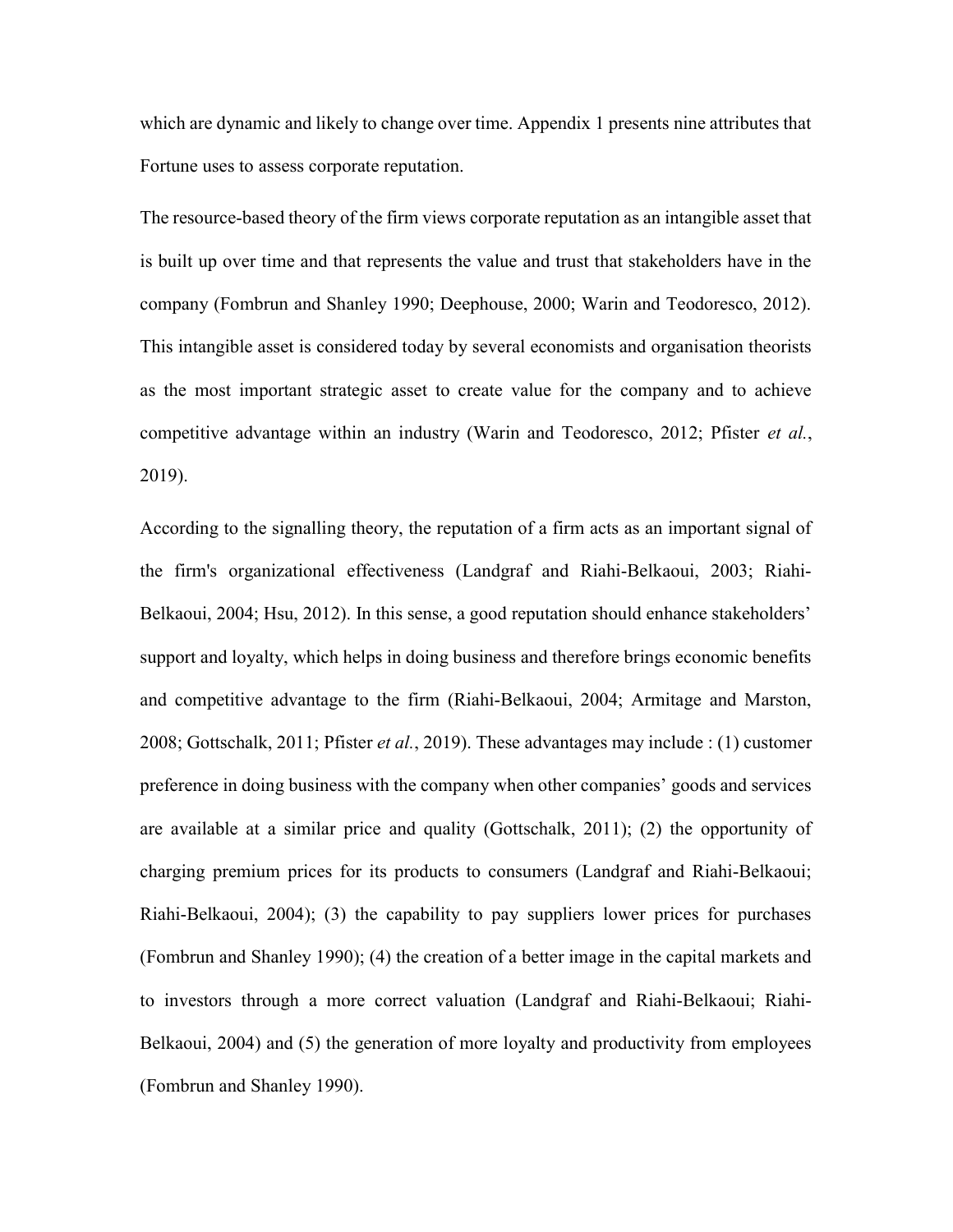#### Prior research

Prior research on the relationship between ESG (or CSR) and cost of debt is mostly based on the social contract theory. According to this theory, there is an implicit contract between firms and society, which specifies that business entities follow socially accepted and prescribed values and norms (Farache and Perks, 2010). The interaction between firm and society is constantly perceived as a critical element of corporate legitimacy. For example, constraining firms' greenhouse gas (GHG) emissions to an acceptable level (environmental factor), adopting equitable treatment of employees (social factor) or anticorruption programs (governance factor), etc. are acts of complying with social contract through which firms can achieve social legitimacy. In this setting, firms that are lax in decarbonizing the environment or fails to combat corruption or treat employees fairly, etc. are perceived by stakeholders (investors, lenders, etc.) to be acting in ways that are inconsistent with the values underlying the social contract (Deegan, 2002). Theoretically, this could have an effect on the firm's cost of debt financing.

Drawing on social contract theory, the prior empirical studies on the relationship between ESG (or CSR) issues and cost of debt found mixed and inconclusive results. For example, Ye and Zhang (2011) show that the improvement of CSR reduces debt financing costs in China. In a similar study, Cooper and Uzun (2015) show that US firms with strong CSR have a lower cost of debt financing. Huang et al. (2018) also document a negative relationship between CSR and cost of bond in China. They conclude that CSR plays a significant role in reducing the risk premium of corporate bonds through an insurance-like effect. Moreover, Oikonomou et al. (2014) report that corporate social irresponsibility is penalized by US creditors through higher corporate bond yield spreads. Using a sample of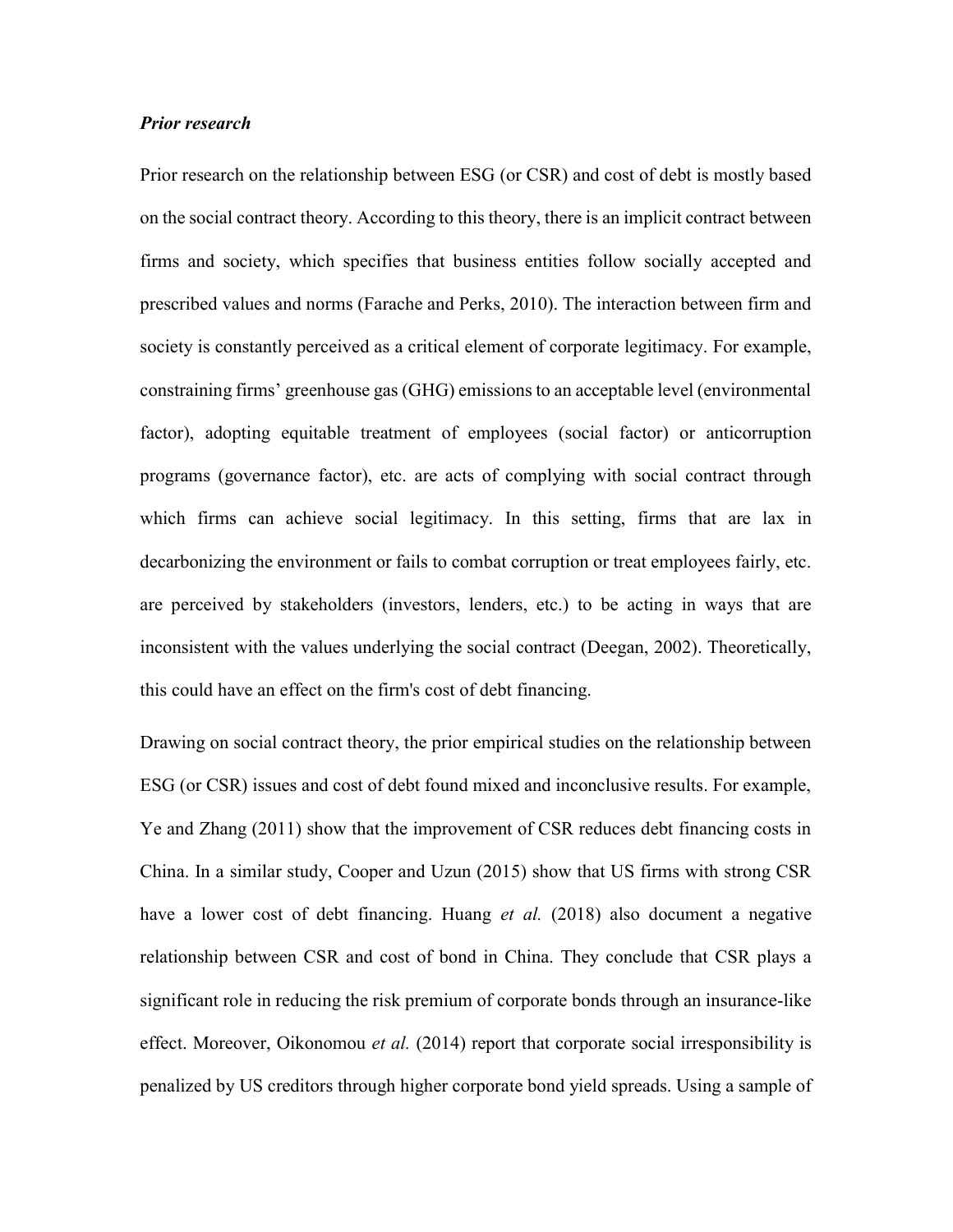3,996 loans to US companies, Goss and Roberts (2011) also provide evidence that companies with social responsibility concerns pay between 7 and 18 basis points more than companies that are more responsible. Ge and Liu (2015) also show that better CSR performance is associated with lower yield spreads and better credit ratings in the US. More recently, Hamrouni *et al.* (2020) find that ESG disclosure (used as CSR disclosure proxy) reduces the cost of debt for French companies.

However, Menz (2010) and Hoepner et al. (2016) find non-conclusive evidence and no direct influence of CSR on debt financing costs using samples from different countries across the world. Other studies revealed a positive relation between CSR performance and cost of debt, demonstrating that CSR is not a value driver with an impact on the firm's risk profile (e.g., Magnanelli and Izzo, 2017). Therefore, it seems that there is no unanimous consensus in the literature regarding the relationship between CSR and the cost of debt, and this link is still an empirical issue (Bacha *et al.*, 2021). Debate and controversy continue thus to exist about how (i.e. mechanism) CSR influences corporate financial performance (Hasan *et al.*, 2018) and therefore the cost of debt. These inconsistent findings imply that the effect of ESG (or CSR) on the cost of debt may rather be indirect through the other characteristics and attributes of the company. The previous results explain this controversy by the fact that "the strategic effects of CSR on the cost of debt depend on how financial stakeholders and creditors recognize the potentiality of CSR to reduce opacity risk, and perceive its benefits on firm value and reputation" (Bacha et al., 2021, page 138). Attig et al. (2013) also argue that the dangers of behaving socially irresponsible are realized through a decrease in firm's intangible assets including reputation. This could affect the financial uncertainty, leading to a higher risk and thus higher cost of debt financing. Many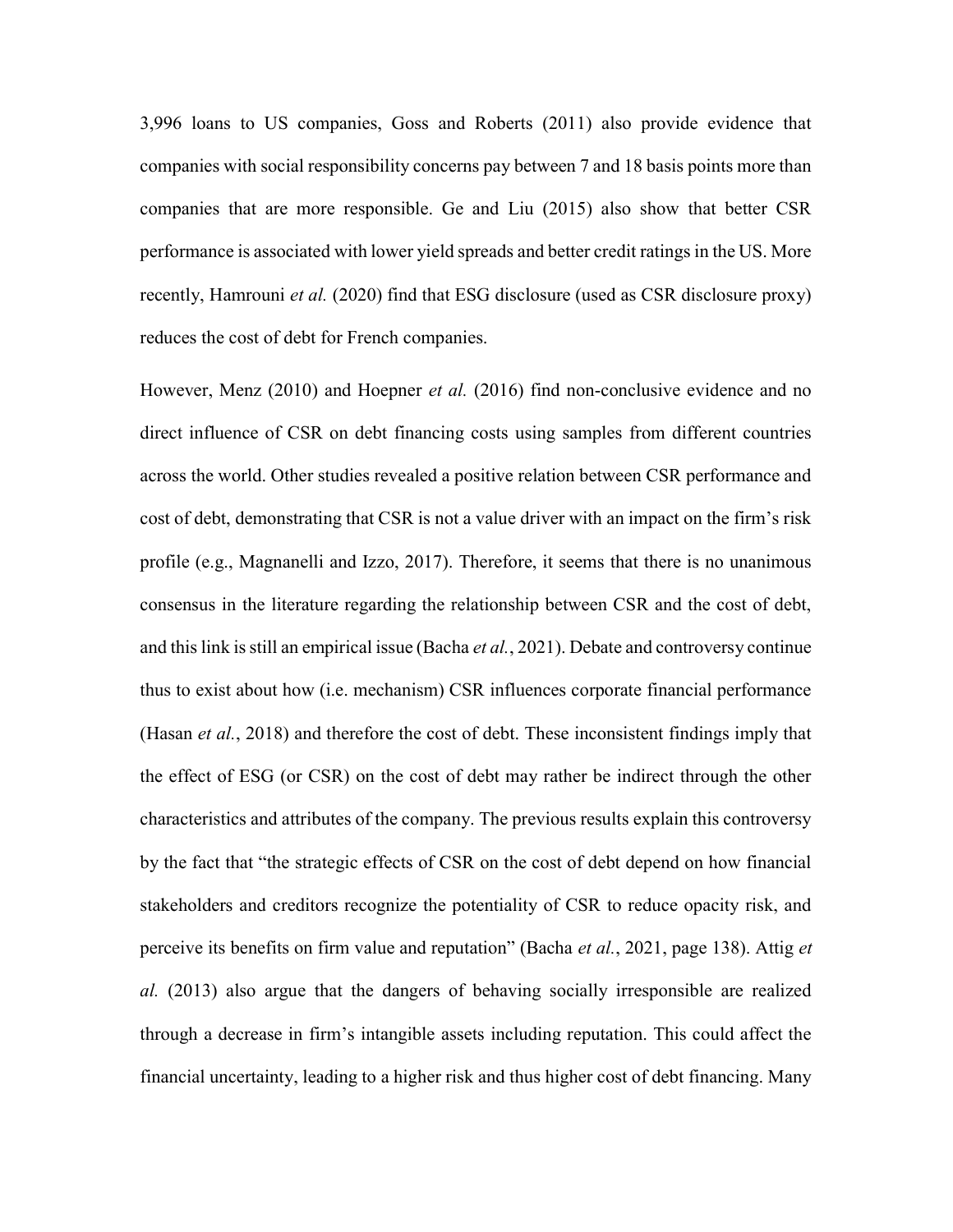other authors also suppose that CSR can increase reputation and decrease the firm risks (Desender et al., 2020; Bacha et al., 2021). It seems therefore that corporate reputation, among other factors, might explain the mechanism by which CSR influences cost of debt. In our study, we predict that the relationship between ESG (or CSR) issues and cost of debt is mediated by corporate reputation. This study can be one of the first to uncover the blackbox connecting CSR and cost of debt, which enhance therefore our understanding of the underlying mechanisms that legitimize CSR and create competitive advantage for the firm. Indeed, previous literature has shown that CSR has a positive effect on corporate reputation. For example, Vilanova *et al.* (2009) developed a model to explain how CSR activities affect financial performance and other dimensions of firm competitiveness. They suggest that CSR positively affects reputation which then improves performance  $[v]$ . In this setting, Brammer and Millington (2005) and Stuebs and Sun (2011) report that CSR is positively associated with corporate reputation using UK and US samples, respectively. Their results show that investment in socially responsible initiatives enhances corporate reputation. More recently, Odriozola and Baraibar-Diez (2017) confirm these results by showing that ESG disclosure increases the likelihood of having a higher corporate reputation in Spain. Using a national survey of US consumers, Kim (2019) also documents a positive effect of CSR disclosure on corporate reputation among consumers. Vercic and Coric (2018) find similar results based on the investigation of 550 senior college business students in Croatia. The results show that firms which develop different strategies, policies, and practices with regard to socially responsible behaviour have higher levels of perceived reputation among students. Finally, Axjonow *et al.* (2018) document similar results among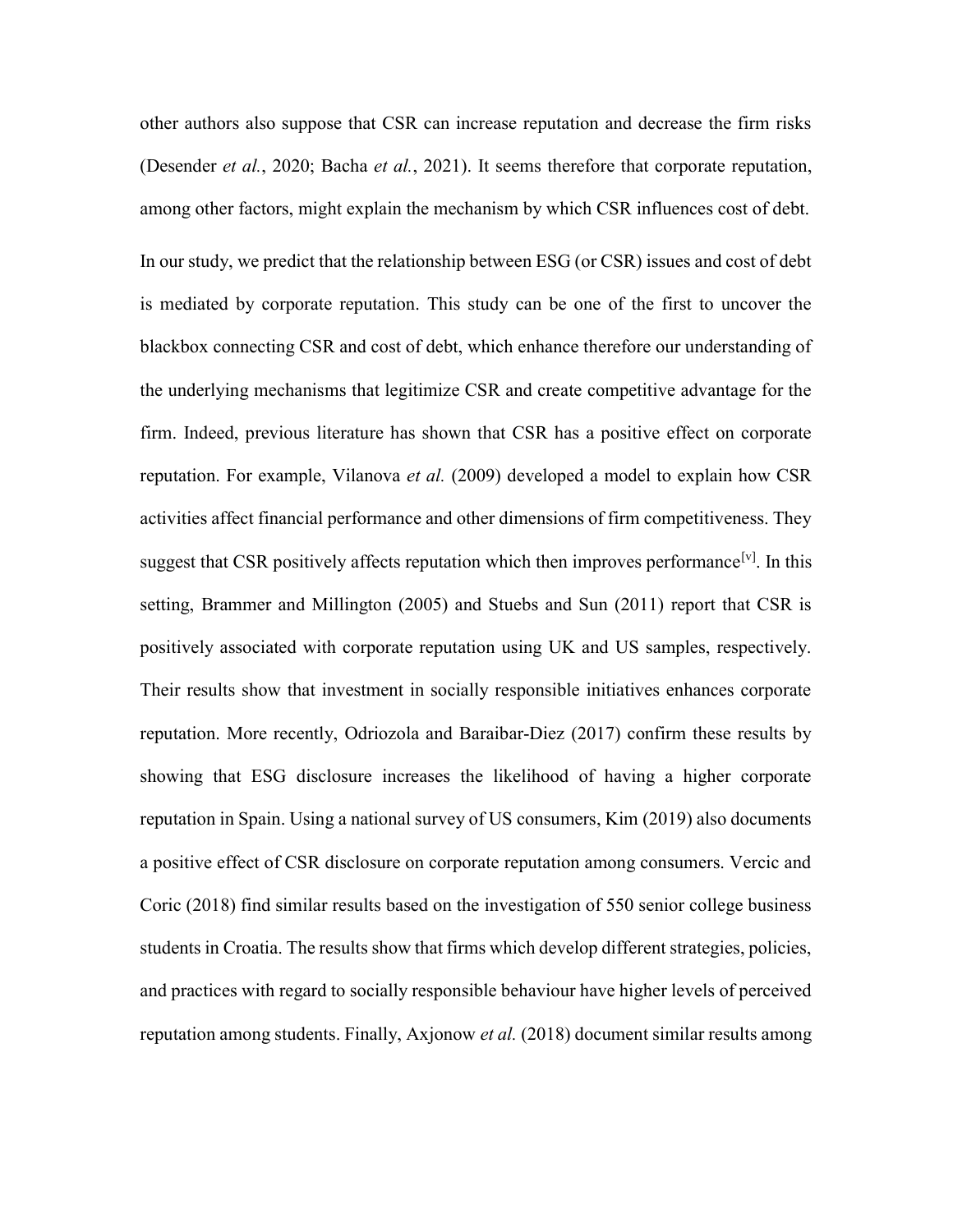professional stakeholders in the US. Their results show that CSR disclosure influences corporate reputation among this category of stakeholders.

As to the relationship between corporate reputation and cost of debt, the research is very scarce, despite the fact that this relationship is intuitively appealing. To the best of our knowledge, Himme and Fisher (2014) is the only prior published<sup>[vi]</sup> study which has examined that relationship. Using Fortune magazine's survey of corporate reputation, their results show that reputation exerts large impact on cost of debt financing in the US. Some other studies have examined the link between corporate reputation and firm valuation or cost of equity financing. Overall the results of these studies suggest that companies with better reputations enjoy a higher market value (Black and Carnes, 2000; Riahi-Belkaoui, 2004; Smith et al., 2010) and a lower cost of equity financing (Cao et al., 2015; Pfister et al., 2019).

#### Research objective and Hypotheses

Overall, previous research dealing with the relation between ESG (or CSR) and the cost of debt are rather mixed or inconclusive. However, other research dealing with ESG information report a positive relation between ESG and corporate reputation. Finally, to the best of our knowledge, only one published research study (Himme and Fischer, 2014) has suggested that reputation lower cost of debt financing.

We point out that the relationship between the three variables – ESG, reputation and cost of debt – has not been analyzed and this is what we propose to analyze in this research in order to test whether reputation plays a mediating role between ESG information and cost of debt.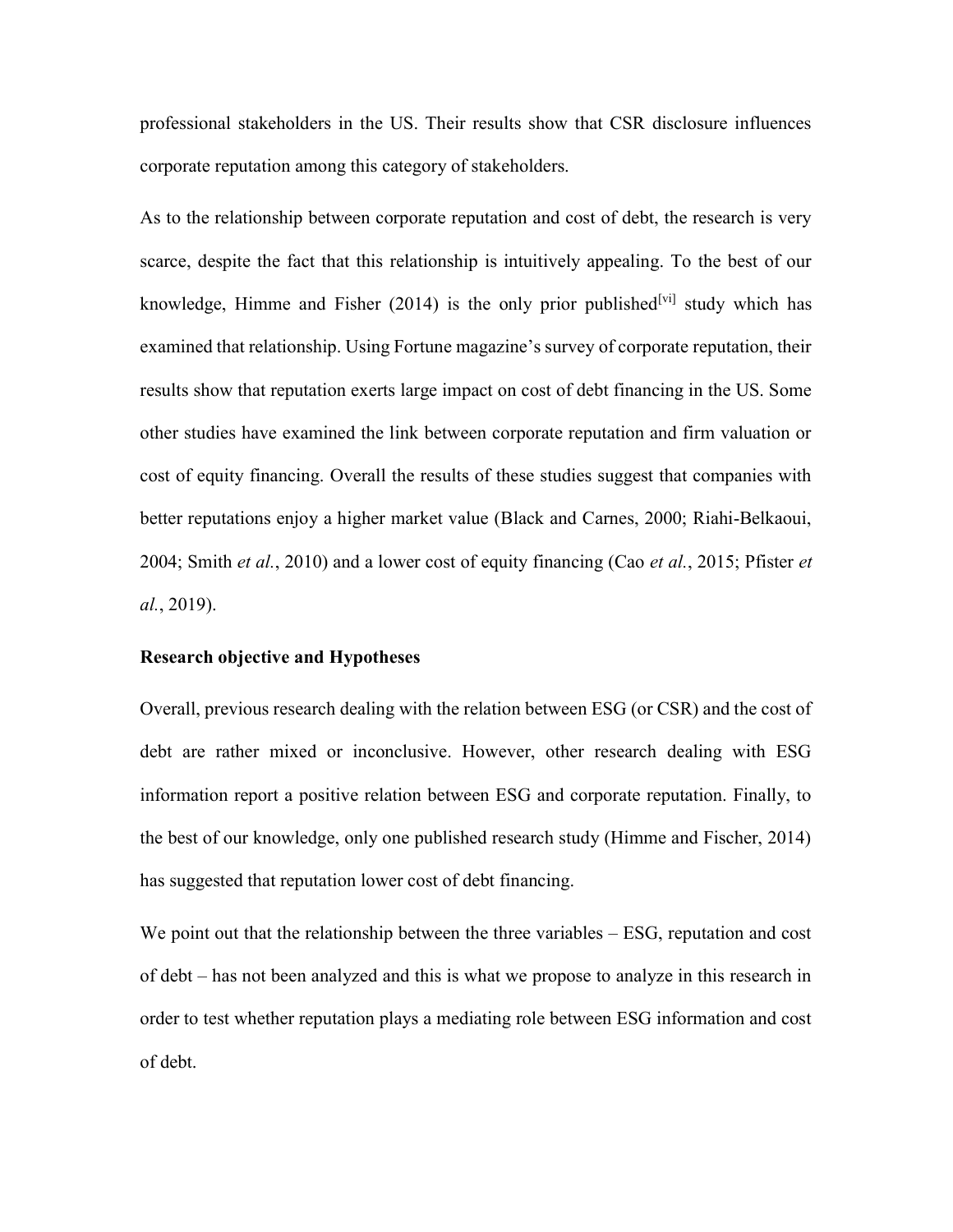#### ESG information and corporate reputation

While opponents of social responsibility argue that social responsibility expenditures are a poor use of shareholder money, proponents argue that social responsibility can improve the reputation of the firm (Linthicum *et al.*, 2010). Indeed Porter and Kramer (2002) state that the fulfillment of economic and/or non-economic social responsibilities, such as making positive contributions to the betterment of society and the environment, can be a strategic device for corporate reputation building (Walsh *et al.*, 2009; Park *et al.*, 2014).

In this sense, an increasing number of CEOs and senior managers rely on investments in social responsibility initiatives as a way to protect and build their firm's reputation (Pharoah, 2003; MacLellan, 2019). For instance, Fortune considers social responsibility to the community and the environment to be one of the main attributes of corporate reputation (See Appendix 1). Social responsibility is viewed as a key driver of reputation by the corporation's commitment to integrate economic, social, and environmental consideration into their quest for a competitive advantage (Warin and Teodoresco, 2012). Commitment to social responsibility is also based on the belief that companies should be responsible in their use of resources, whether natural, human, community, etc. (Larkin, 2003; Warin and Teodoresco, 2012). Socially-responsible firms expect to face fewer labour problems, fewer complaints from the community, and fewer environmental concerns from governmental agencies. These CSR firms may also have improved relationships with their stakeholders including investors, lenders, and government officials (Stuebs and Sun, 2011).

In this setting, ESG information is valuable because it helps a company demonstrate that it is managing its risks and has a track record of paying attention to its ESG issues (Koehler and Hespenheide, 2013; Axajonow et al., 2018). Indeed, it can be argued that firms that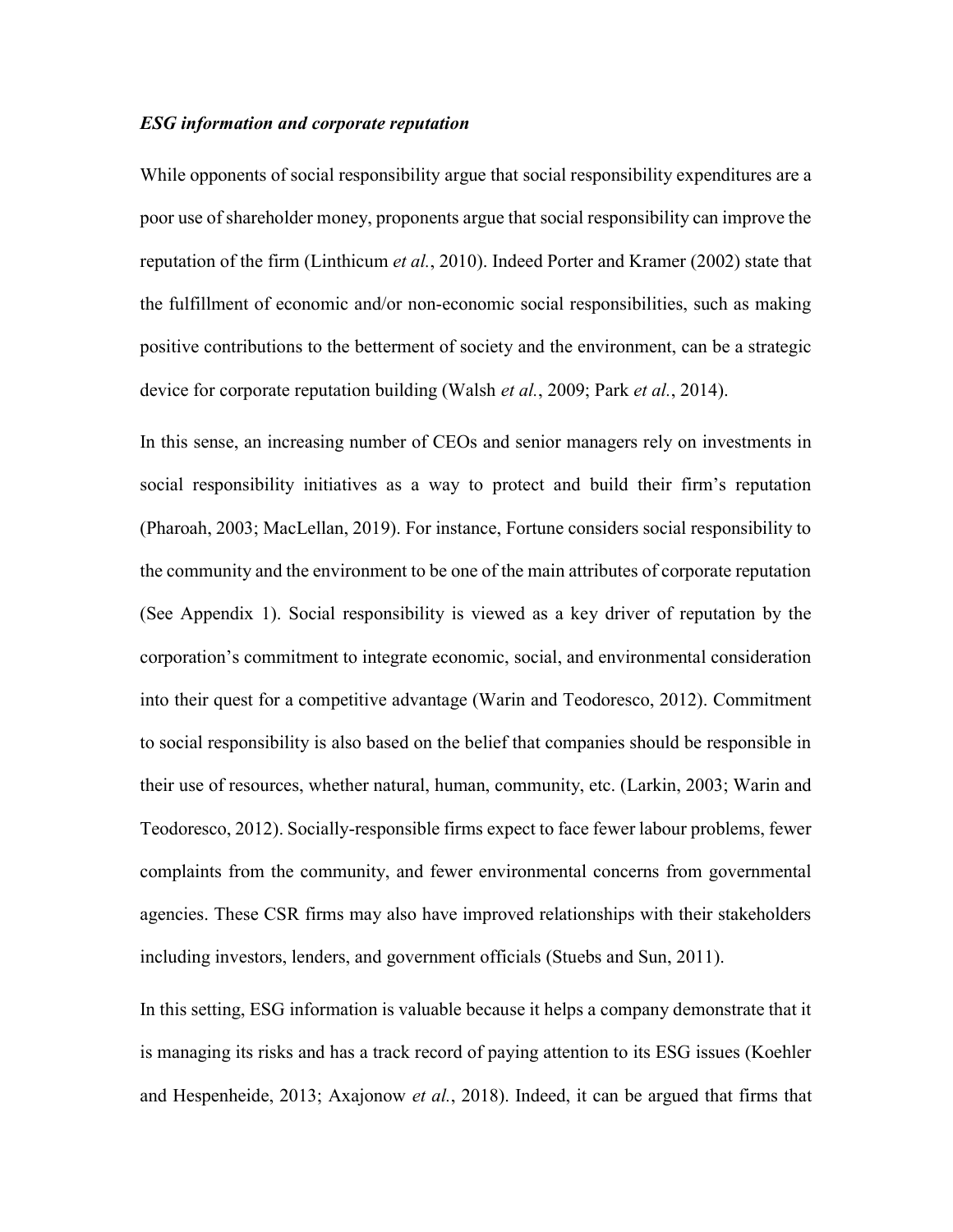constantly manage and make timely and informative disclosures are more likely to avoid withholding value-relevant unfavourable information (Landgraf and Riahi-Belkaoui, 2003). Being recognized as a well-managed and high-quality reporting firm can enhance the organization's reputation and foster greater trust with its stakeholders (IFAC, 2012).

A high level of ESG performance and disclosure can therefore be perceived as a signal of firm or product quality, i.e., corporate reputation and brand equity (Hsu, 2012). Indeed, it is argued that ESG information is not primarily or exclusively designed for investors, but that it is rather aimed at satisfying the information needs of all corporate stakeholders (CICA, 2010; IFAC, 2012; Koehler and Hespenheide, 2013). Given that the reputation of the firm is shaped by stakeholders' perceptions, we expect that ESG performance and disclosure will have an impact on corporate reputation (see Figure 1). In other words, if a firm does well in the design of its corporate governance system and the implementation of sound social and environmental responsibility practices, this will translate into good reputation (Lev et al., 2010; Odriozola and Baraibar-Diez, 2017). We conclude that the large majority of ESG factors are contributors to building and developing corporate reputation. We therefore formally state our first hypothesis:

Hypothesis 1: There is a positive relationship between ESG performance/disclosure and corporate reputation.

[Insert Figure 1 here]

#### Corporate reputation and cost of debt

The prior literature has, to a large extent, associated a company's reputation with its debt payment history or its credit rating (e.g., Diamond 1989, 1991). The company's payment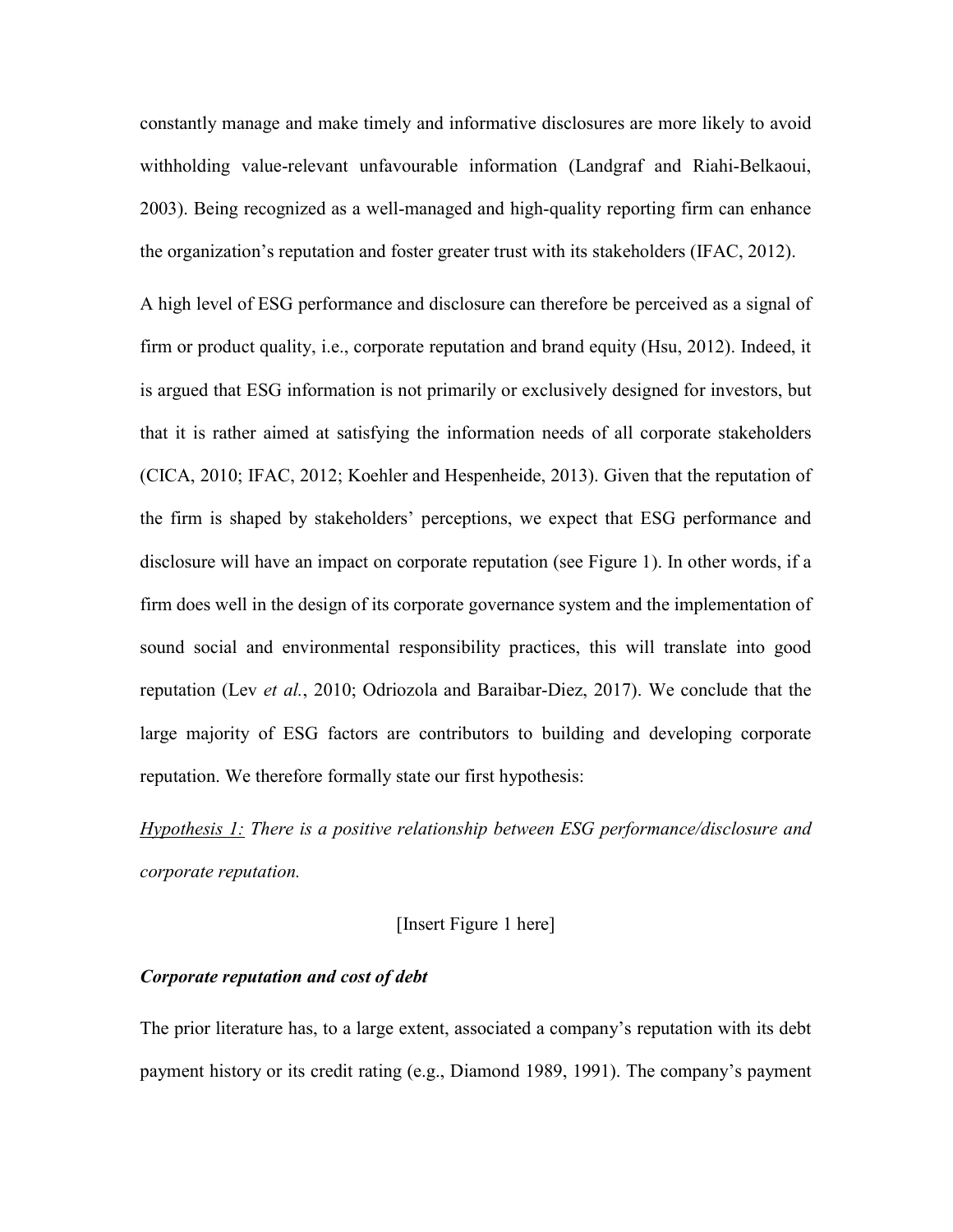track record or its credit rating is called "hard" information. However, Stein (2002) suggests that other "soft" information can also play a valuable role in screening loan applicants and determining borrowing costs. Soft information tends to involve qualitative (non-financial) information and may include a lender's judgment about the quality of the firm's managers and products, the innovativeness of the firm, and the talent of its workforce, i.e. the company reputation. In other words, corporate reputation may represent soft information not captured by financial statements, which is nonetheless valuable to lenders (Anginer et al., 2019).

According to Larkin (2003), the investment in establishing a good reputation is similar to having an insurance coverage which can provide protection for well-regarded companies in times of intense pressure. Furthermore, Coombs and Holladay (2006) also consider that companies with a favourable reputation are deemed as similar to having a bank account containing reputation capital. Companies with good reputations are also perceived to enjoy the benefit of the doubt with stakeholders in the event of negative circumstances or bad news about the company (Warin and Teodoresco, 2012). According to Hammond and Slocum (1996), socially responsible firms may have lower perceived market risk because they are able to anticipate and 'control' their changing environment.

As a consequence, we can expect that when a firm is viewed as socially responsible, it also may have a relatively low financial risk as a result of its more favourable relationship with the financial community. In contrast, less socially responsible firms may be considered to be riskier investments because of the possibility of government intervention (Hammond and Slocum, 1996). In this setting, it is suggested that reputation risk is considered as the most important risk facing companies by CEOs, directors, and publication relation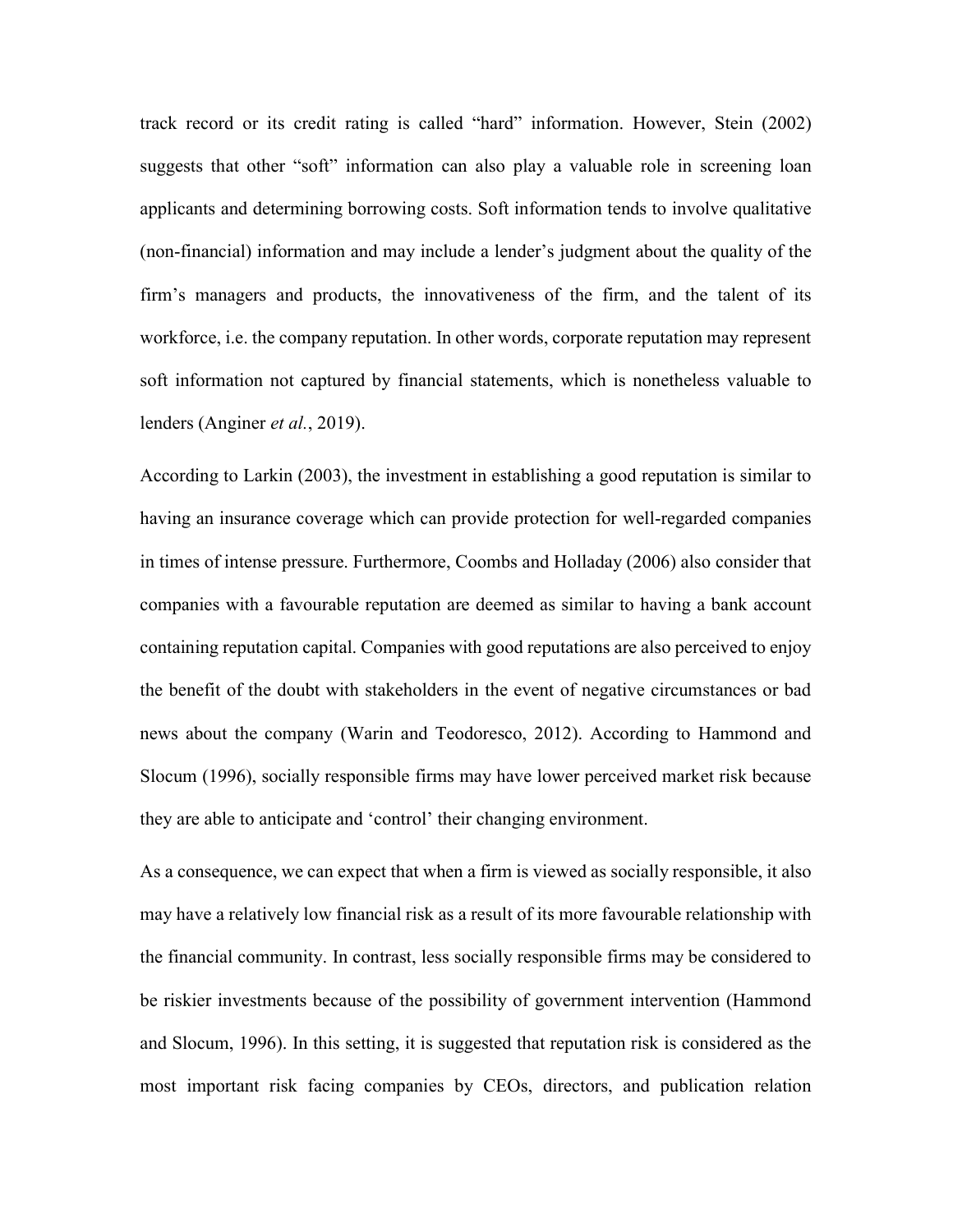professionals (Economist Intelligence Unit, 2005; EisnerAmper, 2011; Warin and Teodoresco, 2012).

The financial impact of reputation loss can be significant, whether through a decline in revenue, a depletion of asset value, an increasing cost of capital, or eventually bankruptcy (Warin and Teodoresco, 2012). Inversely, a positive reputation can improve creditor trust and increase the company's ability to obtain financing at consistently favourable rates (Armitage and Marston, 2008), therefore lowering financial costs (Stuebs and Sun, 2011). This leads to our second hypothesis:

Hypothesis  $2$ : There is a negative relationship between corporate reputation and cost of debt.

#### Corporate reputation as a mediator of the ESG–cost of debt relationship

In this article, it has been argued that the ESG performance/disclosure have an impact on corporate reputation. It has been further argued that corporate reputation has an impact on cost of debt financing. Accordingly, it is expected that corporate reputation mediates<sup>[vii]</sup> the relationship between ESG performance/disclosure and cost of debt. In other words, companies that manage and disclose information on ESG factors are expected to have better reputations, which in turn reduce their costs of debt financing. We state this prediction formally as our third hypothesis:

 $Hypothesis$  3: Corporate reputation mediates the relationship between  $ESG$ performance/disclosure and cost of debt.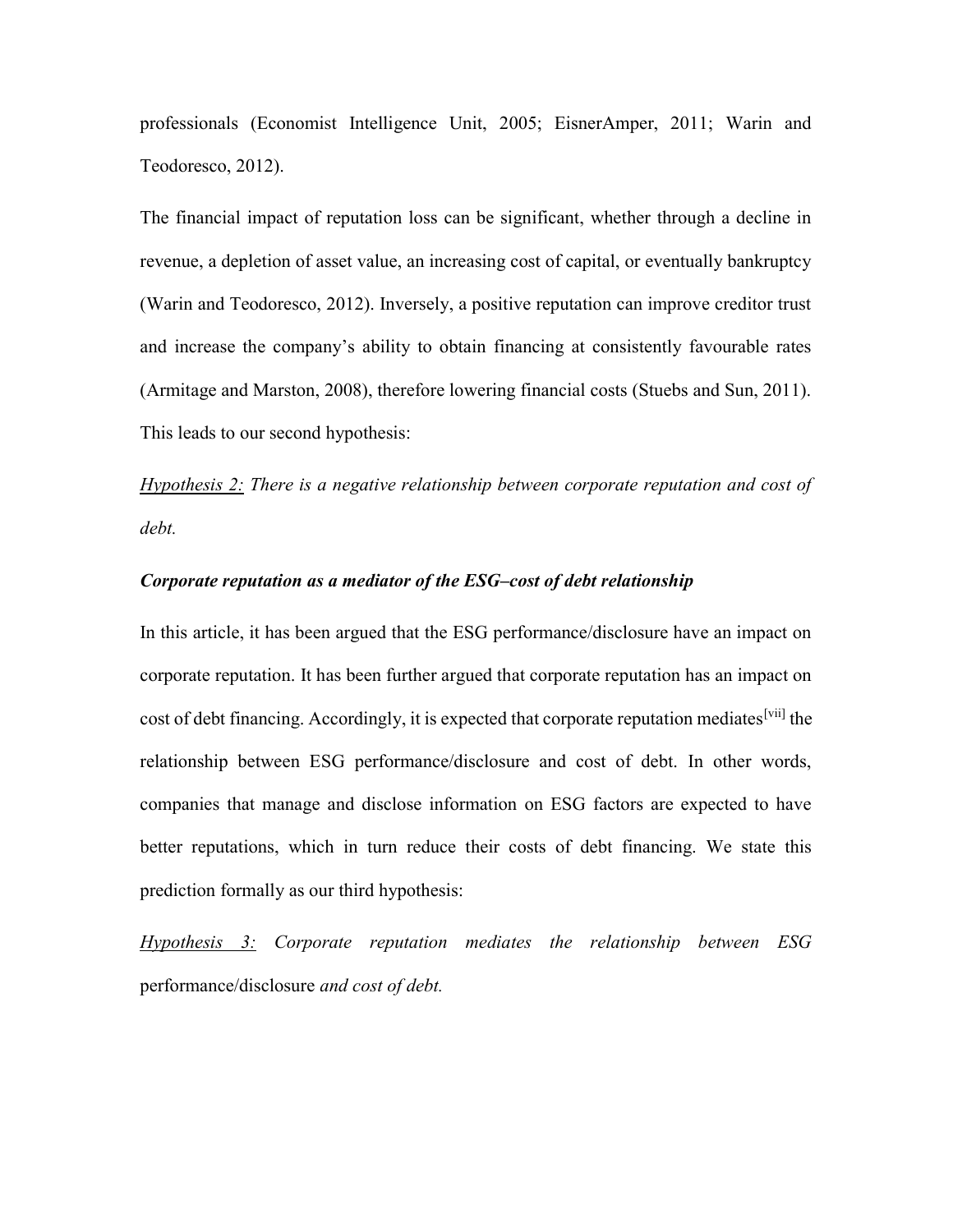#### Methodology

#### Data and sample selection

Data for corporate reputation (mediator variable) were obtained from the Fortune "World's Most Admired Companies" list, whereas data on ESG information (independent variable), were extracted from two sources: ESG performance were obtained from Sustainalytics database and ESG disclosure were obtained from Bloomberg database. Data on cost of debt (dependent variable) and other control variables were also collected from Bloomberg database.

Our initial sample is based on all US S&P 500 firms included in the "World's Most Admired Companies" rankings by Fortune from 2013 to 2016 (940 firm-year observations). From this initial sample, we eliminated firms which were missing some data on at least one of the databases (40 firm-year observations), which reduced our final sample to 900 firm-year observations (see Table 1).

#### [Insert Table 1 here]

Table 2 presents the sample distribution by sector. This table shows that consumer discretionary, IT, industrials, financials, and health care sectors made up the largest proportion of firms in our sample (18.11%, 17.11%, 15.44%, 13.44%, and 12.22%, respectively). The consumer staples, utilities, real estate, energy, materials, and telecommunications services sectors made up the smallest proportions (7.22%, 5.78%, 3.78%, 3.11%, 2.89%, and 0.89%, respectively). These figures are in accordance with previous studies which used Fortune's rankings of "World's Most Admired Companies" (e.g., Cao et al., 2015; Anginer et al., 2019), but also with the composition of the S&P 500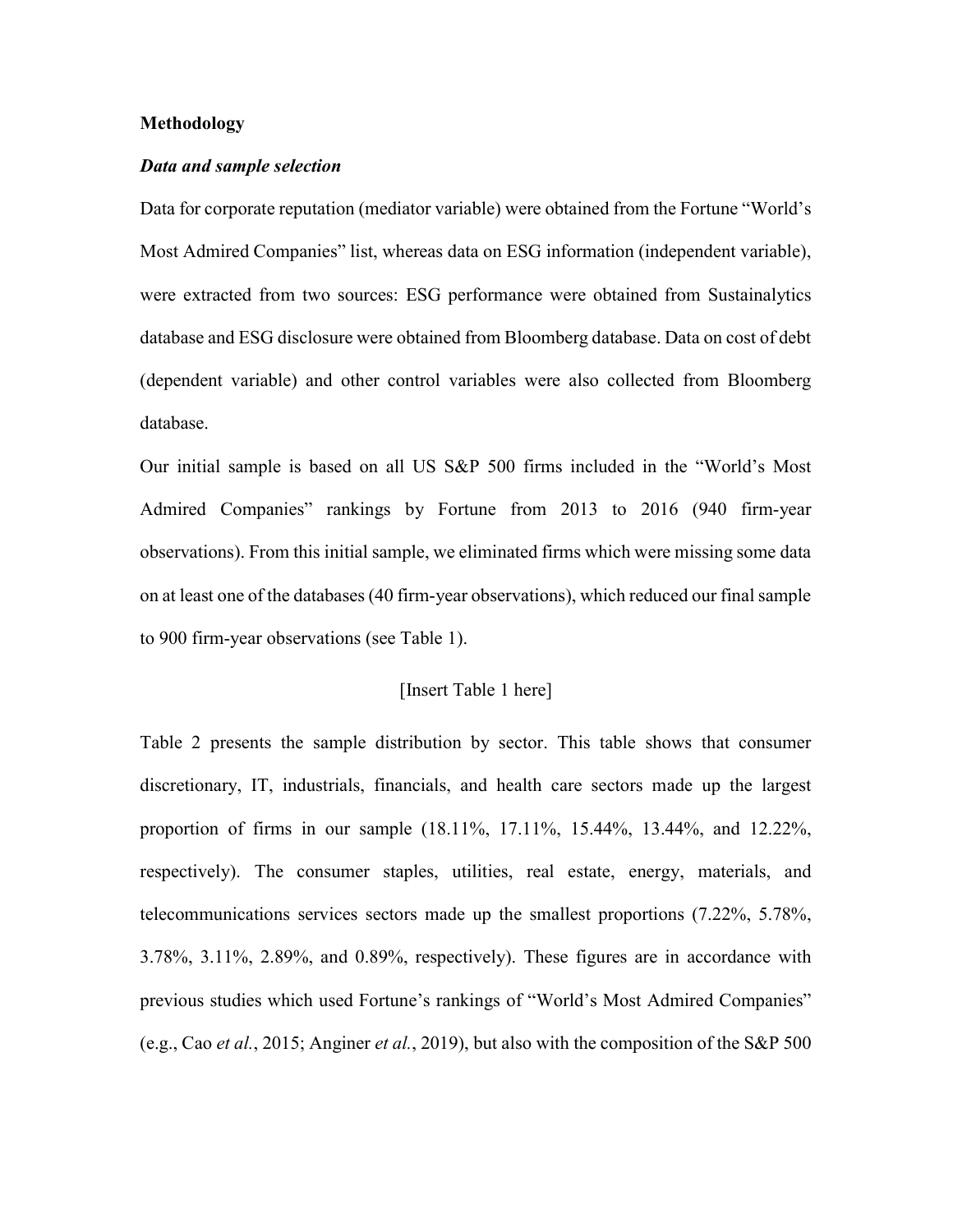index which is dominated by IT, Consumer discretionary, health care and financials sectors.

#### [Insert Table 2 here]

#### Variables measurements

#### Dependent variable: Cost of debt

To measure the cost of debt we used the Bloomberg calculation method. According to Bloomberg (2013, page18), the "weighted average cost of debt for the security is calculated using government bond rates, a debt adjustment factor, and the proportions of short and long term debt to total debt. The debt adjustment factor represents the average yield above government bonds for a given rating class. The lower the rating, the higher the adjustment factor. The debt adjustment factor (AF) is only used when a company does not have a fair market curve (FMC). When a company does not have a credit rating, an assumed rate of 1.38 (the equivalent rate of a BBB+ Standard & Poor's long term currency issuer rating) is used".

Cost of debt =  $\frac{1}{s}$  [(Short term debt / Total debt) × (Pre-tax cost of short term debt × Debt) adjustment factor)] +  $[(Long term debt / Total debt) \times (Pre-tax cost of long term debt \times$ Debt adjustment factor)]]  $\times$  [1- Effective tax rate].

#### Independent variable: ESG information

To measure ESG information we used two different data sources: Sustainalytics ESG performance score and Bloomberg ESG disclosure score.

The Sustainalytics ESG performance score measures how well companies proactively manage the ESG issues that are the most material to their business. Performance against ESG issues is analysed by looking at a comprehensive set of core and sector-specific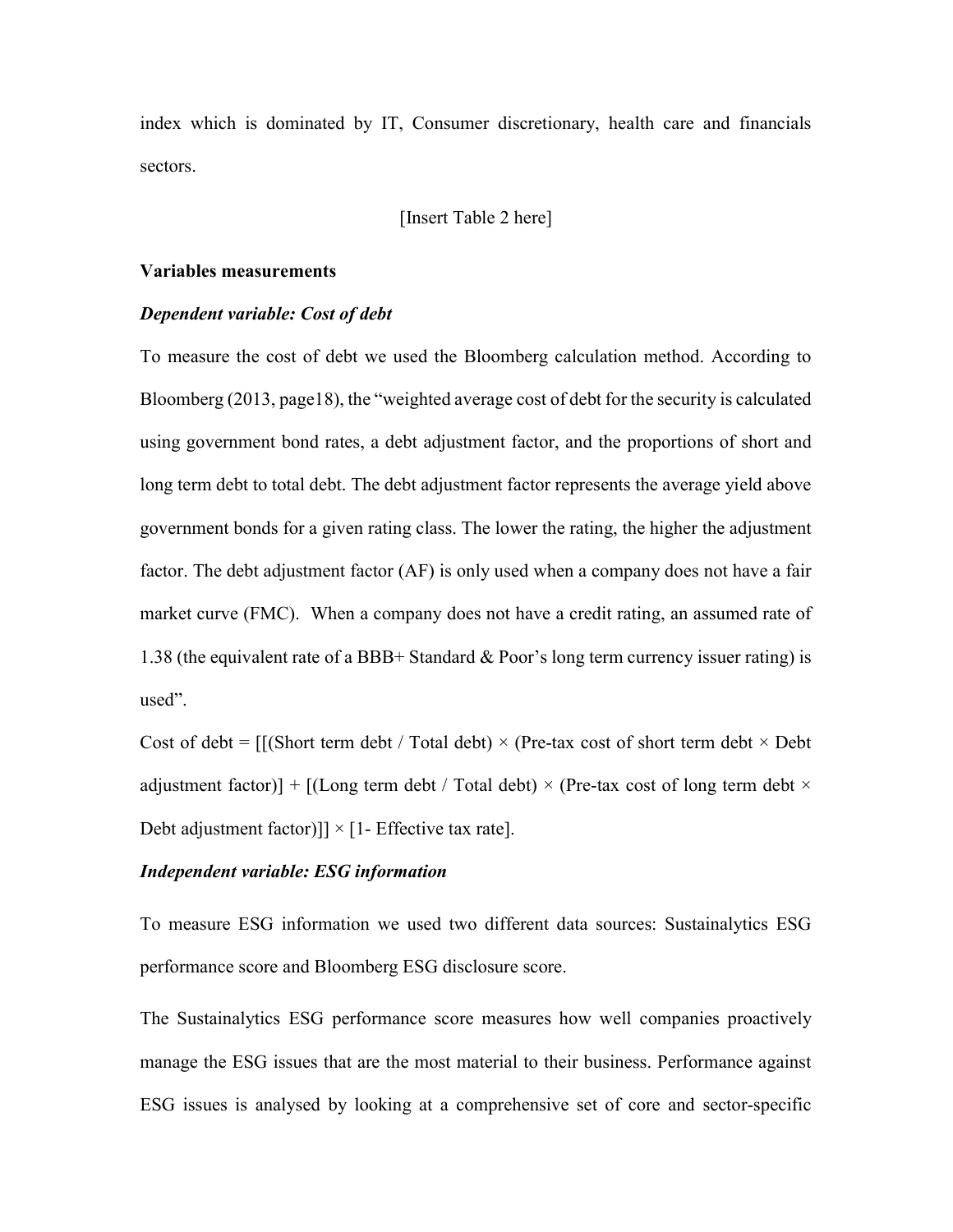metrics, which are scored and weighted to determine a company's overall ESG performance. The score ranges from 0 for "poor" ESG performance to 100 for "good" ESG performance<sup>[viii]</sup>.

The Bloomberg ESG disclosure score measures the amount of ESG data a company reports publicly. The score ranges from 0.1 for companies that disclose a minimum amount of ESG data to 100 for those that disclose every data point collected by Bloomberg. In other words, the higher the disclosure score, the more information is disclosed. Each data point is weighted in terms of importance, with data such as Greenhouse Gas Emissions carrying greater weight than other disclosures. The scores are also tailored to different industry sectors. In this way, each company is only evaluated in terms of the data that is relevant to its industry sector<sup>[ix]</sup>. According to many authors (Eccles *et al.*, 2011; Shrivastava and Addas, 2014; Yu et al., 2018; Hamrouni et al., 2020; Lopez-de-Silanes et al., 2020), Sustainalytics and Bloomberg ESG data are arguably the most comprehensive data set on the sustainability measures offered by data providers.

#### Mediator variable: Corporate reputation

We measure corporate reputation using rankings in the "World's Most Admired Companies" list, which is an annual list of company reputation rankings issued by Fortune. The "World's Most Admired Companies" rankings are based on assessments from more than 4,000 senior executives, outside directors, and financial analysts of nine attributes of corporate reputation (see Appendix 1). These ratings were used to produce a list of the topranked companies in each industry, for each criterion, and an overall rating of the company's total reputation. The reputation score is the mean score averaging ratings ranging from zero (poor) to ten (excellent). Higher scores represent better reputation. The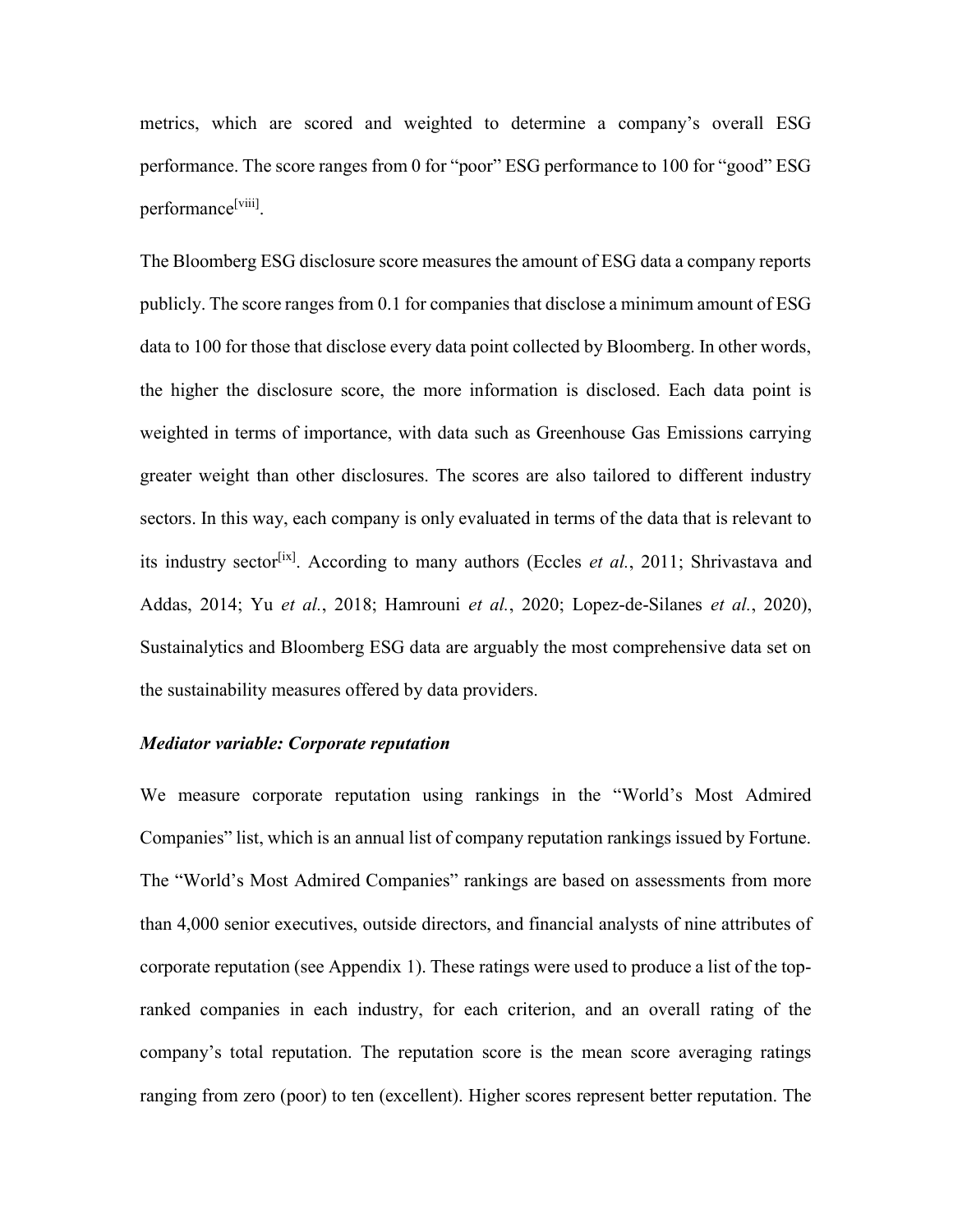"World's Most Admired Companies" list is by far the most widely-used measure of company reputation in academic research, presumably because it is an independent, publicly available<sup>[x]</sup> measure that covers a large number of companies and embodies the construct of "reputation" (Fombrun and Shanley 1990; Roberts and Dowling 2002; Smith et al., 2010; Veh et al., 2019).

#### Control variables

Like the previous studies we include in our empirical models the following control variables to control their effects on corporate reputation and cost of debt.

- Firm size<sub>it</sub> measured by logarithm of total assets of firm i at the end of year t (Brammer et al., 2009; Brammer and Millington, 2005; Orens et al., 2010; Goss and Roberts, 2011; Zhu, 2014).
- Performance<sub>it</sub> measured as net income scaled by total assets of firm *i* at the end of year t (Black and Carnes, 2000; Landgraf and Riahi-Belkaoui, 2003; Brammer et al., 2009; Brammer and Millington, 2005; Zhu, 2014).
- Leverage<sub>it</sub> measured as total debt scaled by total equity of firm  $i$  at the end of year  $t$ (Brammer et al., 2009; Brammer and Millington, 2005; Orens et al., 2010; Goss and Roberts, 2011).
- Growth sales<sub>it</sub> measured by the percentage increase or decrease of sales revenue of firm i by comparing current year  $t$  with same period prior year  $t$  (Black and Carnes, 2000; Brammer *et al.*, 2009; Lorca *et al.*, 2011).
- Volatility<sub>it</sub> measured by the standard deviation of the monthly stock returns of firm  $i$  in year t (Black and Carnes, 2000; Anderson et al., 2004; Brammer et al., 2009; Maaloul, 2018).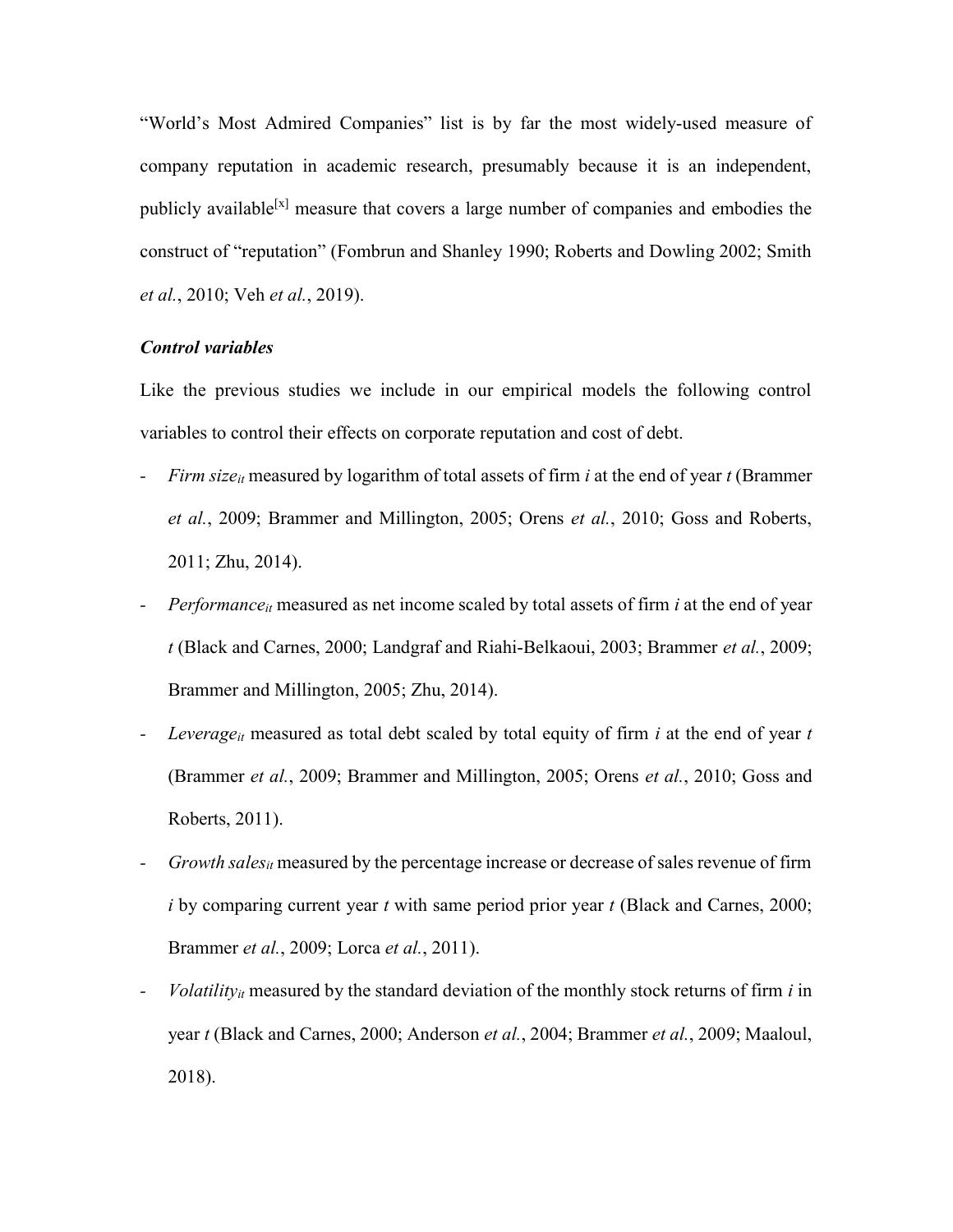- Sector fixed effect. The GICS sectors are consumer discretionary, consumer staples, energy, financials, health care, industrials, IT, materials, real estate, telecommunications services, and utilities.
- Year fixed effect. The years are 2013, 2014, 2015, and 2016.

All our measures of control variables were extracted from Bloomberg database.

#### Results

#### Descriptive statistics

Table 3 provides descriptive statistics (mean, standard deviation, minimum, and maximum) of the study variables. The cost of debt ranges from 0% to 5.01% for the companies in our sample with a mean of 0.93%, which is in line with prior studies (e.g., Zhu, 2014; Maaloul, 2018). The mean of corporate reputation score is 6.32 out of 10 and ranges from 3.86 (lowest reputation score) to 8.8 (best reputation score), which is also in accordance with previous studies (e.g., Cao *et al.*, 2015; Anginer *et al.*, 2019). The mean of ESG performance score is 61.22 out of 100 and ranges from 38 (poorest ESG performance score) to 86.35 (best ESG performance score), which is also in line with prior studies (e.g., Lopez-de-Silanes et al., 2020; Eliwa et al., 2021). As for the ESG disclosure score, it ranges from 10.74 (minimum ESG disclosure score) to 74.79 (maximum ESG disclosure score) with a mean of 35.10 out of 100, which is also in accordance with previous studies (e.g., Yu et al., 2018; Hamrouni et al., 2020).

Regarding the control variables, Table 3 shows that the mean value of firm size ranges from 7.307 (equivalent of 1.3 billion \$US) to 14.761 (equivalent of 2,573 billion \$US) with a mean of 10.338 (equivalent of 102 billion \$US), which indicates that our sample is made up of companies of different sizes. The mean value of financial performance is 6.371 and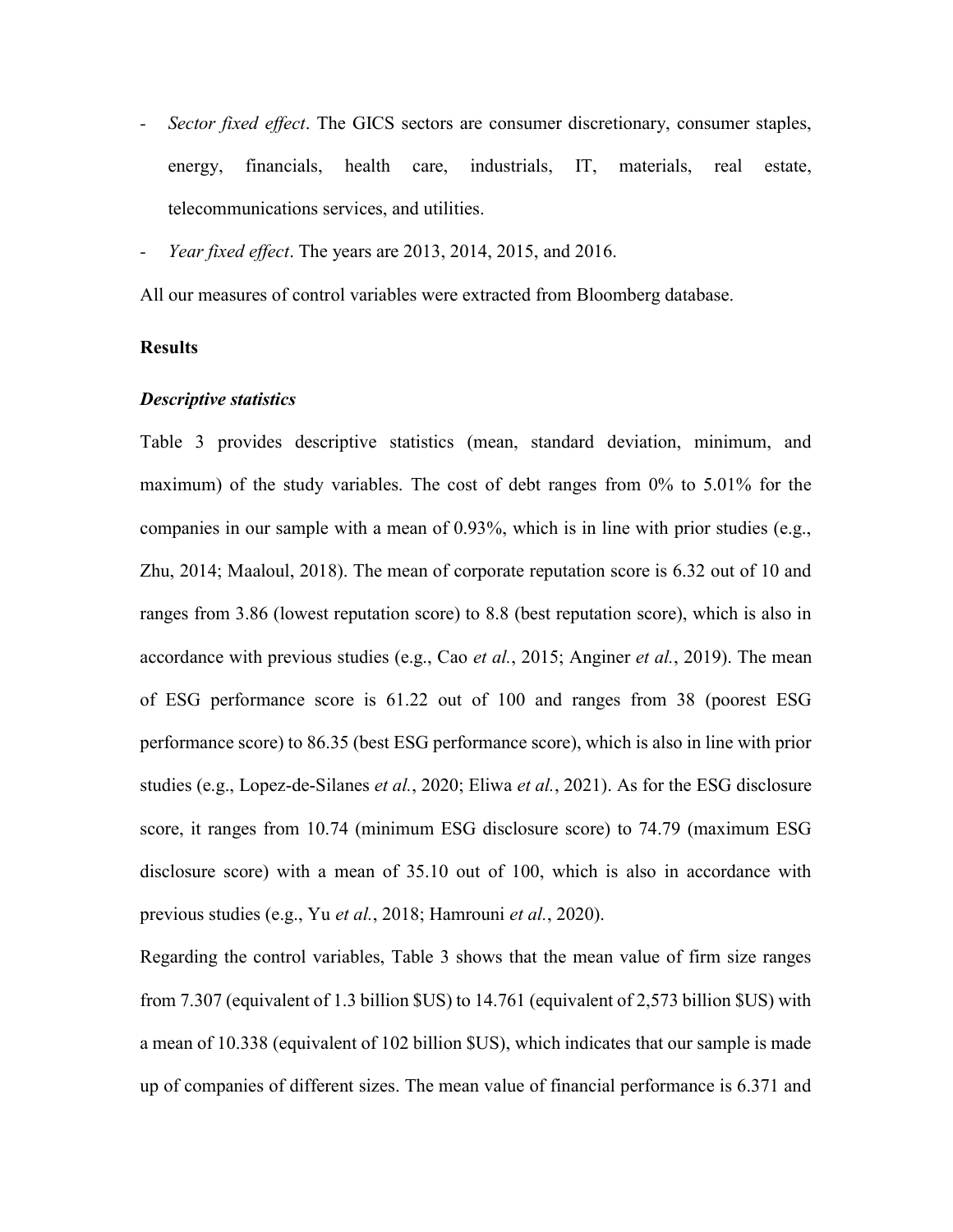ranges from -50.544 to 41.926, showing that our sample contains performing and nonperforming firms. The mean value of leverage, growth sales, and volatility are 1.762, 4.319, and 21.27, respectively, which are comparable with prior studies (e.g., Goss and Roberts, 2011; Lorca et al., 2011; Maaloul, 2018).

[Insert Table 3 here]

#### Univariate analyses

Before performing the correlation and multivariate analyses to test our hypotheses, we performed, in a first step, univariate analyses. First, we grouped our sample into 3 groups according to the extent of ESG performance/disclosure (maximum, medium, and minimum), and then into 3 other groups according to the reputation score (excellent, medium, and poor). The results of one-way ANOVA are reported in Table 4 (Panel A for the relationship between ESG performance/disclosure and cost of debt, Panel B for the relationship between ESG performance/disclosure and corporate reputation, and Panel C for the relationship between corporate reputation and cost of debt). In accordance with expectations, the results show that there is no significant difference across ESG performance or disclosure groups (maximum, medium, and minimum) with respect to cost of debt (Panel A). In other words, there is no direct relationship between ESG performance or disclosure and cost of debt. However, the results show a significant difference at the 1 percent level across ESG performance/disclosure groups (maximum, medium, and minimum) with respect to reputation (Panel B). In other words, companies that manage and disclose a maximum of ESG information have a better reputation than companies that manage and disclose a minimum of ESG information, which supports our Hypothesis 1 (H1). Finally, the results in Panel C show a significant difference at the 1 percent level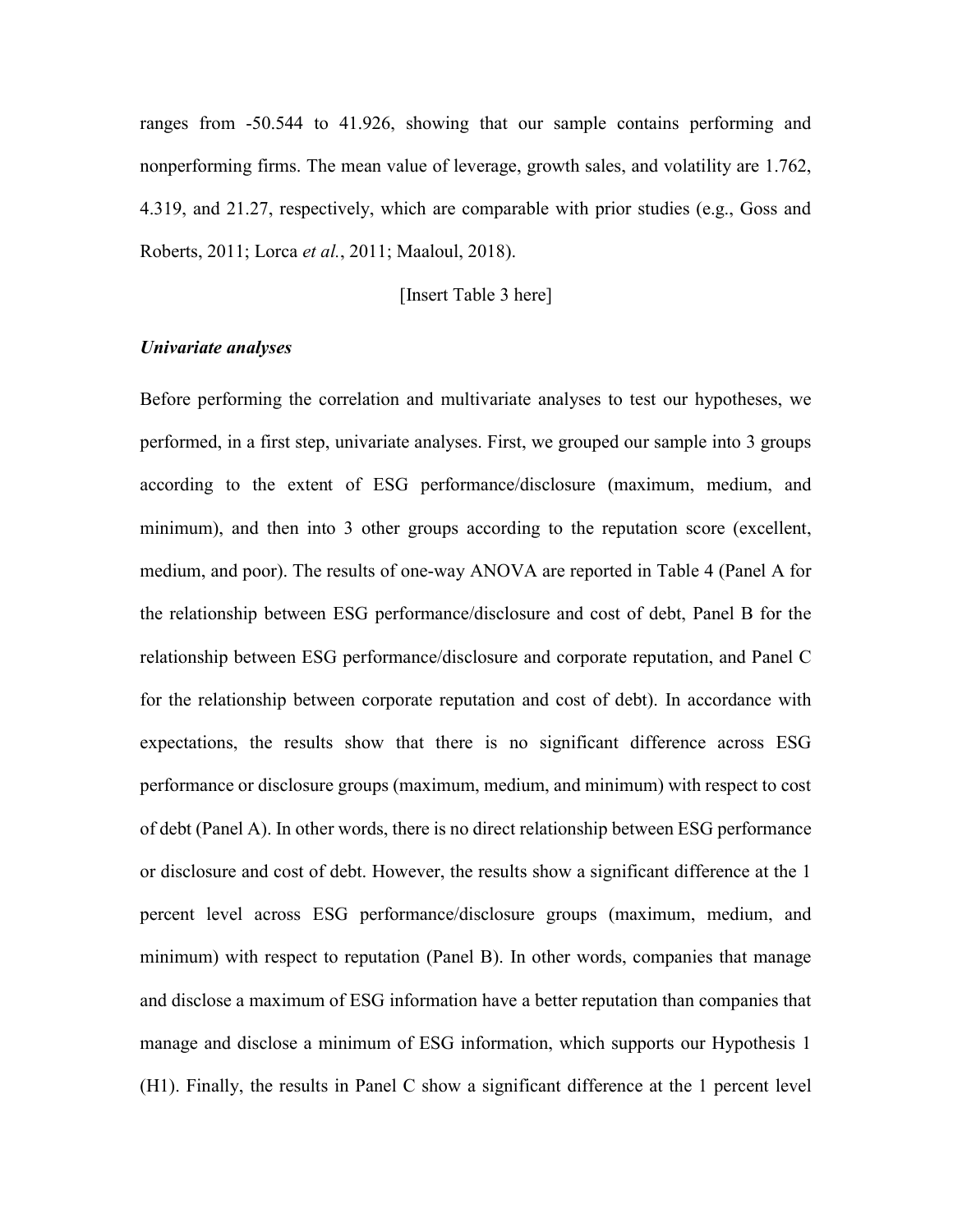across corporate reputation groups (excellent, medium, and poor) with respect to cost of debt. In other words, companies with an excellent reputation benefit from a lower cost of debt than companies with a poor reputation, which supports our Hypothesis 2 (H2). In economic terms, the cost of debt for companies with a poor reputation is approximately 42% higher than for companies with an excellent reputation.

[Insert Table 4 here]

#### Correlation analyses

Table 5 reports the correlation matrices for variables used in this study. The Pearson correlation matrix is on the top, and the *Spearman* correlation matrix is on the bottom. Like previous studies (e.g., Lopez-de-Silanes et al., 2020; Eliwa et al., 2021), our results show that ESG performance score and ESG disclosure score are highly correlated (Pearson's  $r =$ 0.677, p<0.01 (Spearman's Rho = 0.686, p<0.01)), which supports the validity of these two scores as good proxies for ESG information measurement. As expected, our results also show that there is no direct relationship between ESG performance or disclosure (independent variable) and cost of debt (dependent variable) (ESG performance:  $r = 0.009$ , n.s.  $(Rho = 0.039, n.s.)$ ; ESG disclosure: r = -0.013, n.s.  $(Rho = 0.029, n.s.)$ ). However, the results show a positive and significant relationship between both ESG performance and disclosure (independent variable) and corporate reputation (mediator variable) (ESG performance:  $r = 0.184$ ,  $p < 0.01$  ( $Rho = 0.186$ ,  $p < 0.01$ ); ESG disclosure:  $r = 0.174$ ,  $p < 0.01$  $(Rho = 0.174, p<0.01)$  which supports our H1. The results also show a negative and significant relationship between corporate reputation (mediator variable) and cost of debt (dependent variable) ( $r = -0.113$ ,  $p < 0.01$  ( $Rho = -0.082$ ,  $p < 0.05$ )) which also supports our H2. The support of H1 and H2 reinforces Hypothesis 3 (H3) according to which the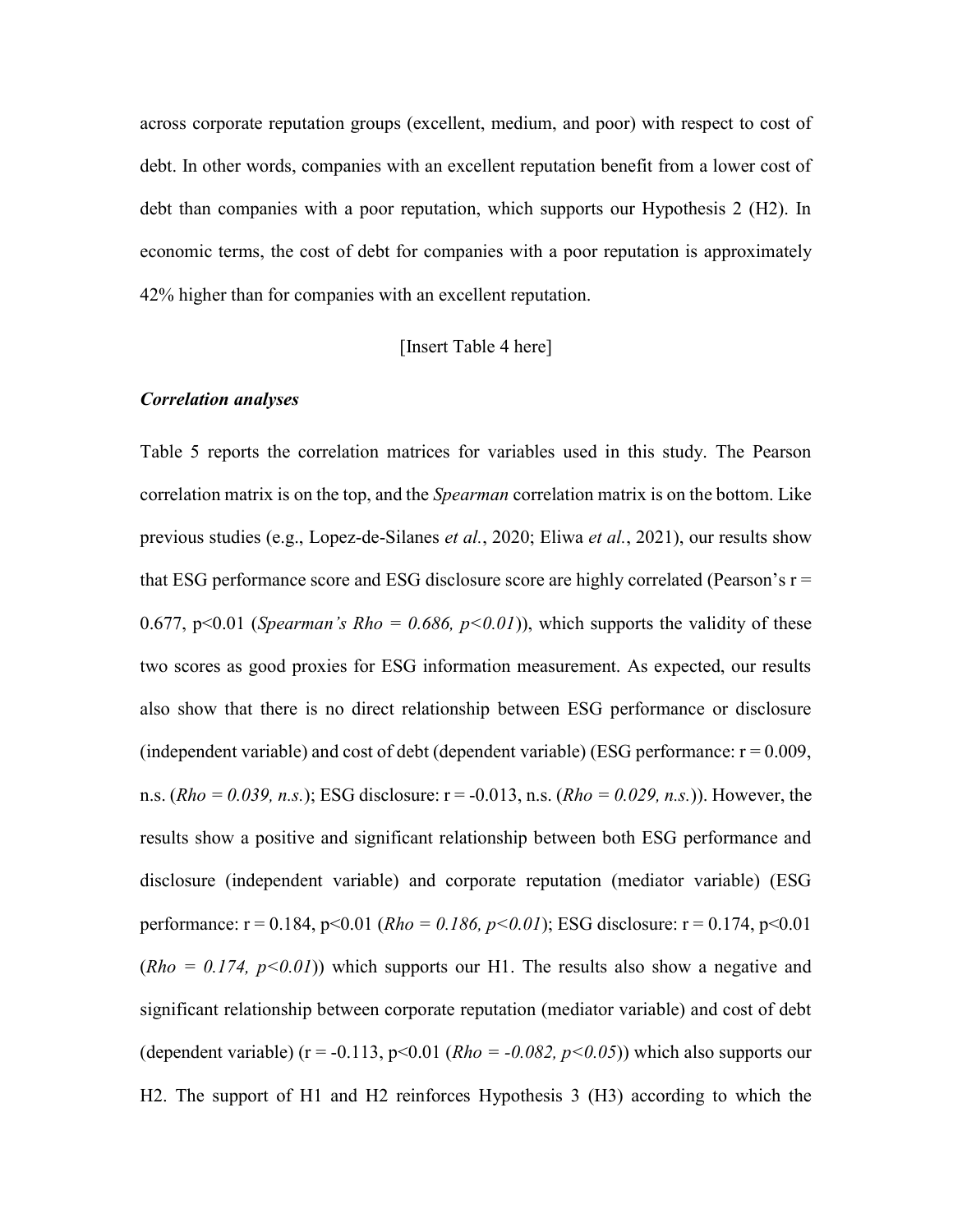relationship between ESG performance/disclosure and cost of debt may be indirect through corporate reputation (mediator variable); however, we cannot test it at this analysis stage. H3 will be tested in the following multivariate analyses.

#### [Insert Table 5 here]

Regarding the control variables, the results presented in Table 5 show that reputation is positively and significantly correlated with firm size ( $r = 0.206$ ,  $p < 0.01$  ( $Rho = 0.206$ ,  $p<0.01$ ) and financial performance (r = 0.267, p<0.01 (Rho = 0.250, p<0.01)), which is in line with prior studies (e.g., Landgraf and Riahi-Belkaoui, 2003; Brammer and Millington, 2005; Miller and Triana, 2009; Brammer et al., 2009). The results also show that reputation is negatively and significantly correlated with leverage ( $Rho = -0.159$ ,  $p<0.01$ ) and volatility (r = -0.153, p $<0.01$  (Rho = -0.101, p $<0.01$ )), which is also in accordance with prior studies (e.g., Brammer and Millington, 2005; Brammer et al., 2009). However, the corporate reputation does not seem to be significantly correlated with a growth in sales.

As for the control variables of cost of debt, the results show that it is positively and significantly correlated with leverage ( $Rho = 0.224$ ,  $p<0.01$ ) and volatility (r = 0.115,  $p<0.01$  (Rho = 0.076,  $p<0.05$ )), which is in line with prior studies (e.g., Anderson *et al.*, 2004; Orens et al., 2010; Maaloul, 2018). The results also show that cost of debt is negatively and significantly correlated with financial performance ( $r = -0.075$ ,  $p < 0.05$  (*Rho*)  $= -0.099$ ,  $p < 0.01$ ), which is also in accordance with prior studies (e.g., Goss and Roberts, 2011; Zhu, 2014; Maaloul, 2018). However, the cost of debt does not seem to be significantly correlated either with firm size or with a growth in sales.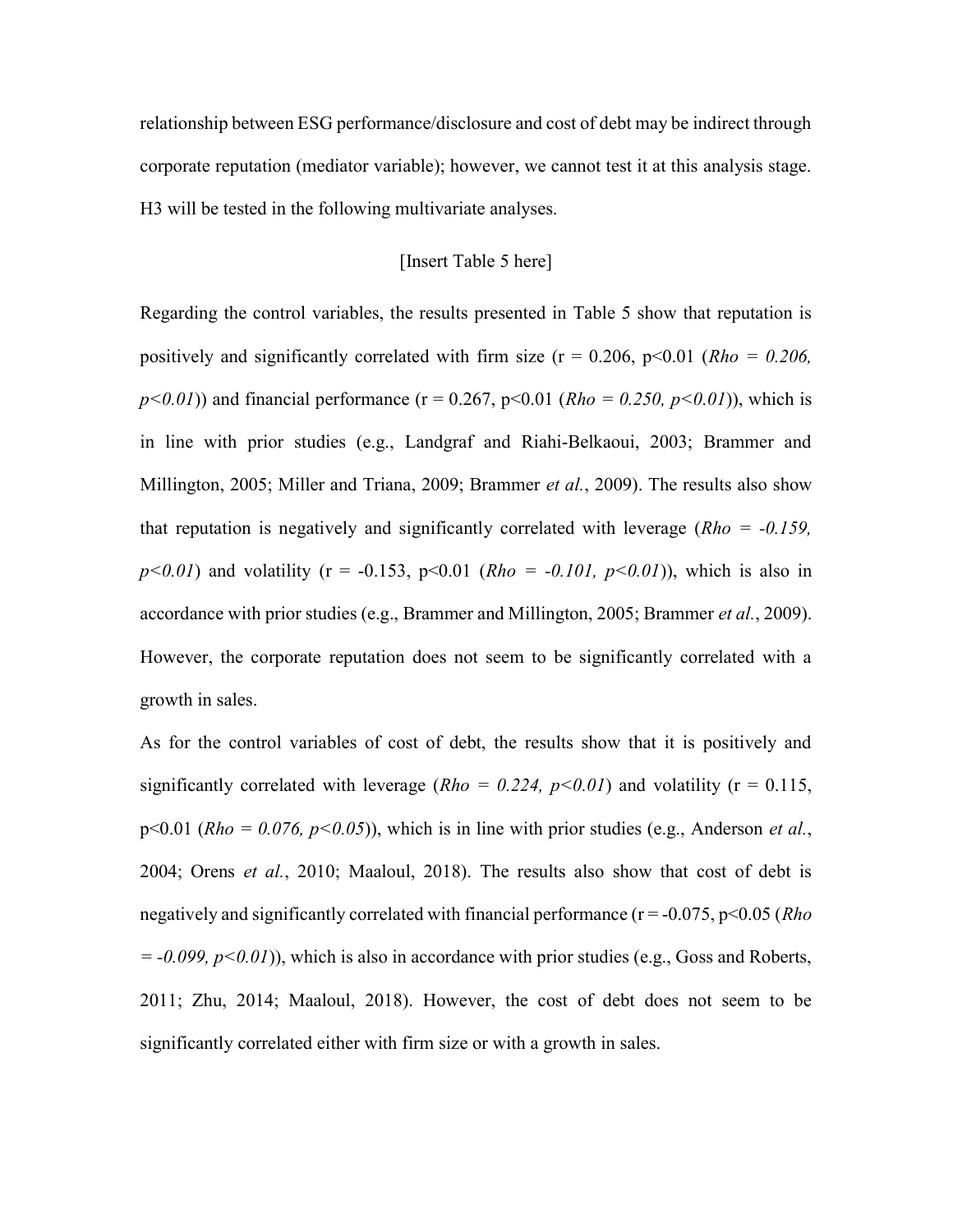Finally, Table 5 shows that all correlations between explanatory variables are smaller than 0.4, thus indicating that multicollinearity was not a serious threat in our multivariate analyses. In addition, multicollinearity diagnostics do not reveal any problems in the following multivariate analyses.

#### Multivariate analyses

The correlation analyses constitute an initial approach for testing our H1 and H2. We will now continue testing these hypotheses and H3 (mediation/indirect effect) using structural equations models (SEM) as multivariate analyses. The mediation/indirect effect is based on a bootstrap analysis (Preacher and Hayes, 2004) and performed on AMOS software in a first step. The bootstrap analysis outdated the limits of the approach of Baron and Kenny (1986), traditionally used in the analysis of mediation, and in particular the statistical power problem (Edwards and Lambert, 2007) and the diminution in type I error (Preacher and Hayes, 2008). The analyses are based on 5,000 replications generated by the bootstrap method with a 95% confidence interval. The results are reported in Table 6 (direct and indirect effects). In addition, we used in a second step the Hayes' (2018) PROCESS macro for SPSS software, which is also based on a bootstrap analysis, as a robustness test. The results are presented in Table 7 (direct and indirect effects).

#### Results based on AMOS

Direct effects: The results presented in Panel A of Table 6 demonstrate that, after controlling for the effects of control variables, both ESG performance and ESG disclosure (independent variable) have a positive and significant effect on corporate reputation (mediator variable) (ESG performance:  $\beta = 0.140$ , p<0.01; ESG disclosure:  $\beta = 0.101$ , p<0.01). This result supports our H1 that an increase in ESG performance and disclosure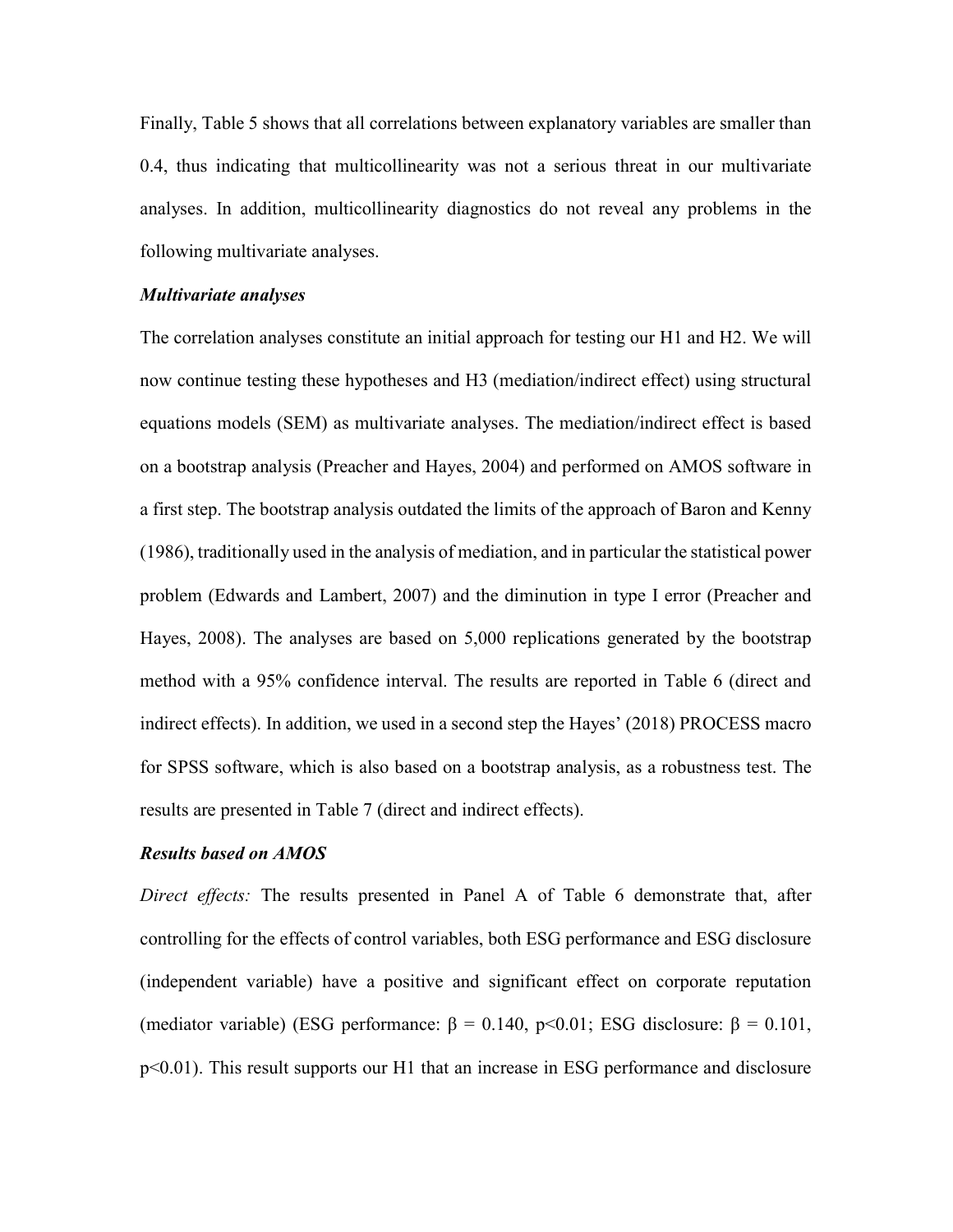would be positively associated with corporate reputation. In other words, an extensive information about ESG issues translates into better corporate reputation among stakeholders. It is worth to note that the effect of ESG performance on corporate reputation is more pronounced than that of ESG disclosure ( $\beta = 0.140 > \beta = 0.101$ ).

The results presented in Panel B of Table 6 also show that, after controlling for the effects of control variables, corporate reputation (mediator variable) has a negative and significant effect on cost of debt (dependent variable) ( $\beta$  = -0.145, p<0.01 when we use ESG performance or disclosure in the model). This finding also supports our H2 that corporate reputation would be negatively associated with cost of debt. In other words, firms with better reputation are perceived as less risky by lenders, which results in a lower cost of debt financing. It should be noted that, as expected, there is no significant direct relationship between ESG performance or disclosure (independent variable) and cost of debt (dependent variable) (ESG performance:  $\beta = 0.007$ , n.s.; ESG disclosure:  $\beta = 0.009$ , n.s.), which lead us to test the indirect (mediating) effect of corporate reputation in this relationship.

#### [Insert Table 6 here]

Indirect (mediation) effect: The results of bootstrap conducted on AMOS to examine the mediating effect of corporate reputation on the relationship between ESG performance/disclosure and cost of debt are presented in Panel C of Table 6. These results show that, after controlling for the effects of control variables, the indirect effect of ESG performance and disclosure (independent variable) on cost of debt (dependent variable) via corporate reputation (mediator variable) is significantly negative (ESG performance:  $β = -$ 0.020, p<0.01; ESG disclosure:  $\beta$  = -0.015, p<0.01). These findings support our H3 that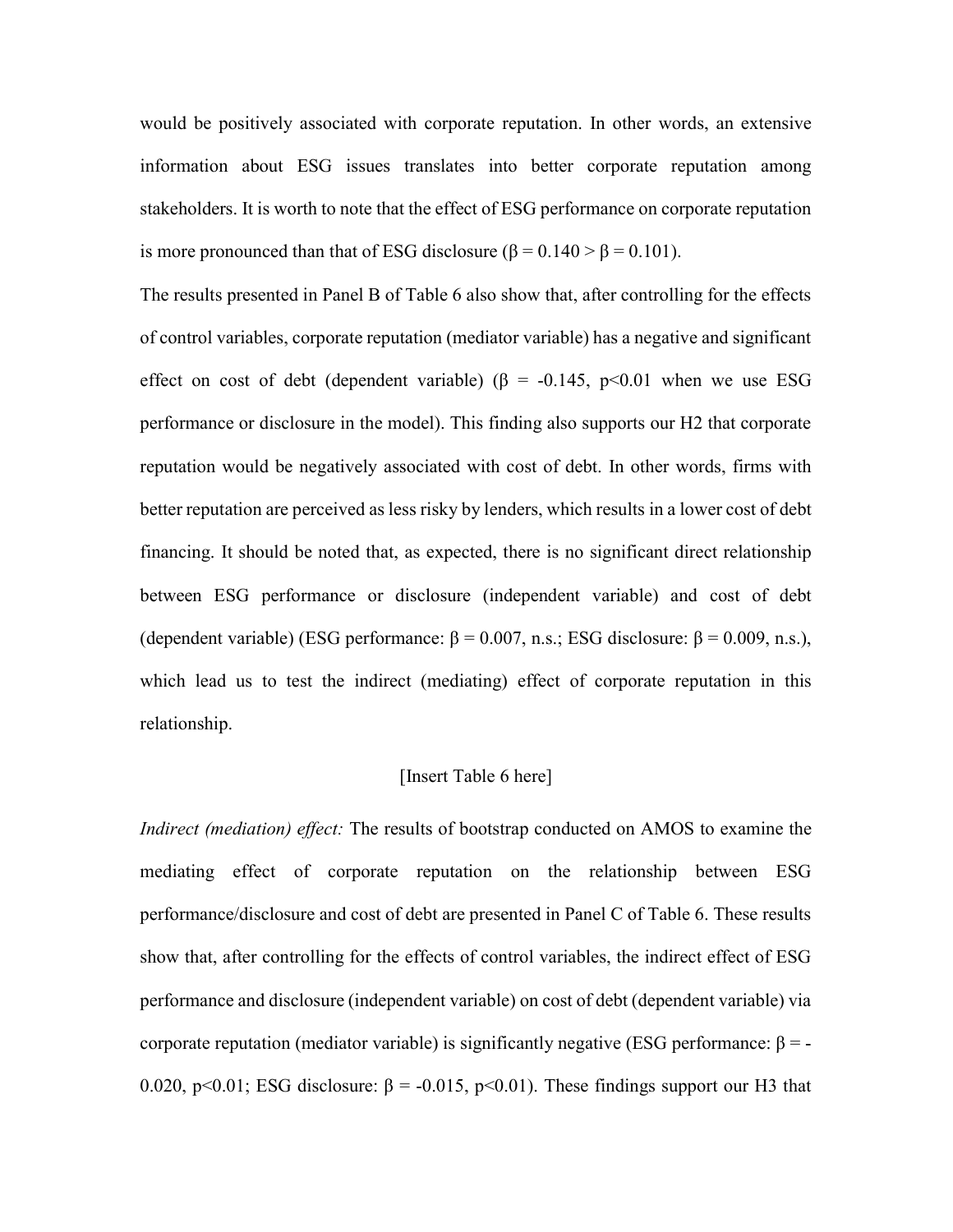corporate reputation would mediate the relationship between the ESG performance/disclosure and cost of debt. In other words, firms that manage and disclose information on ESG issues have a better reputation, which in turn reduces their debt financing costs. It is worth to note that the mediating effect of corporate reputation in the ESG-cost of debt relationship is more pronounced for ESG performance than for ESG disclosure ( $\beta$  = -0.020 >  $\beta$  = -0.015).

Another indicator of the significance of the indirect effect is the upper and lower values. The Bias-Corrected Bootstrap method, which contains a correction for the bias created by the central tendency of the estimate (Fritz and MacKinnon, 2007), was used to verify the significance of mediation. An effect is considered statistically significant if zero was not included in the confidence interval (Fritz and MacKinnon, 2007). The results reported in Panel C of Table 6 indicate that the upper and lower interval do not contain zero  $(Cl = [-$ 0.009, -0.007] for ESG performance and [-0.005, -0.003] for ESG disclosure), which supports the mediating effect and therefore H3: ESG performance/disclosure have an indirect effect on cost of debt through corporate reputation.

#### Results based on the SPSS PROCESS macro

Direct effects: The results presented in Panel A of Table 7 reveal that, after controlling for the effects of control variables, both ESG performance and ESG disclosure (independent variable) were positively and significantly related to corporate reputation (mediator variable) (ESG performance: β = 0.014, p<0.01; ESG disclosure: β = 0.006, p<0.01), supporting our H1. It is worth to note that the effect of ESG performance on corporate reputation is more pronounced than that of ESG disclosure (β =  $0.014 > \beta = 0.006$ ).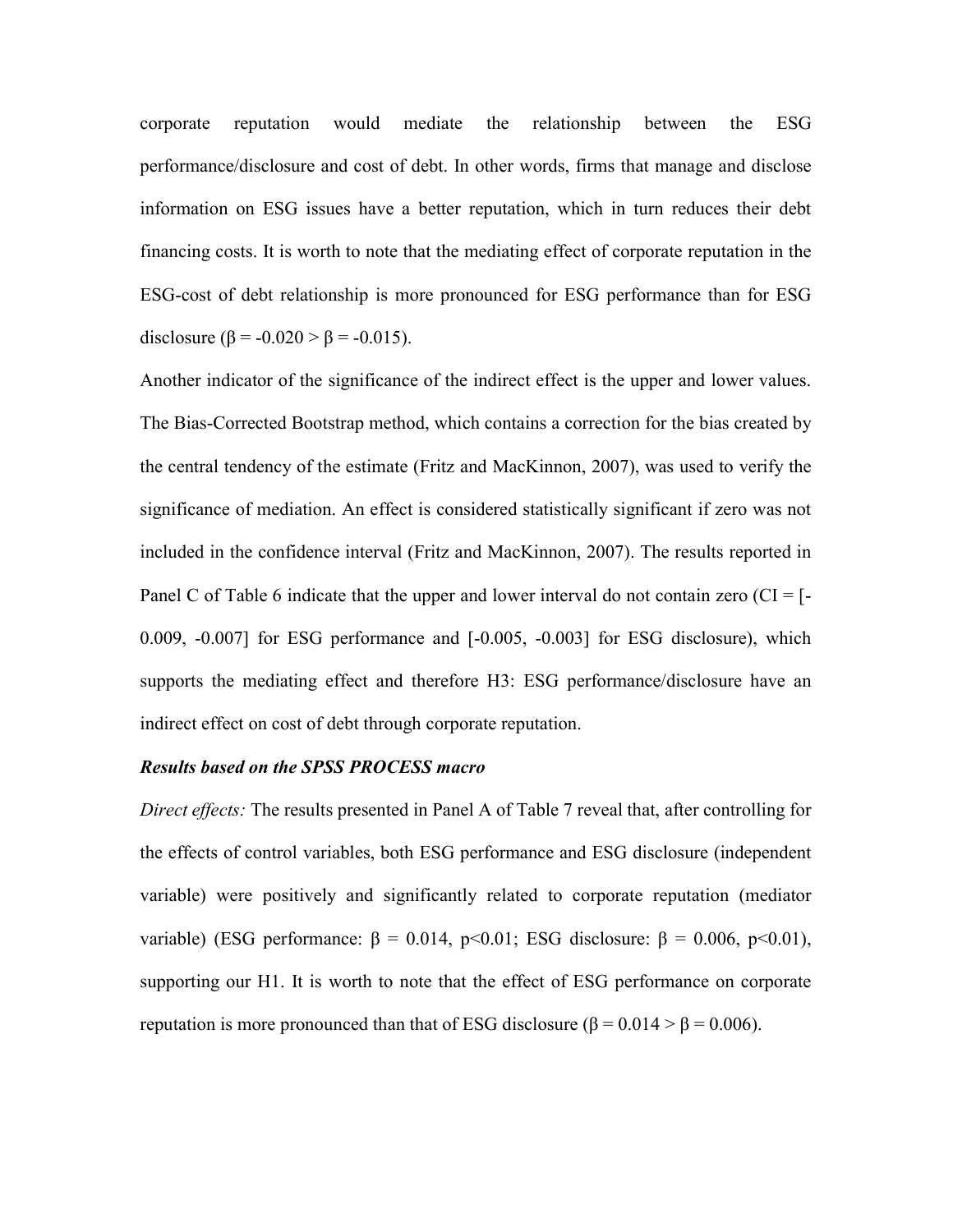The results in Panel B of Table 7 also indicate that corporate reputation (mediator variable) was negatively and significantly related to cost of debt (dependent variable) ( $\beta$  = -0.186, p<0.01 when we use ESG performance in the model;  $\beta$  = -0.185, p<0.01 when we use ESG disclosure in the model), providing support for H2. It should be noted that, as expected, there is no significant direct relationship between ESG performance or disclosure (independent variable) and cost of debt (dependent variable) (ESG performance:  $\beta = 0.001$ , n.s.; ESG disclosure:  $\beta = 0.001$ , n.s.), which lead us to test the indirect (mediating) effect of corporate reputation in this relationship.

#### [Insert Table 7 here]

Indirect (mediation) effect: The results of bootstrap conducted on the SPSS PROCESS macro (Hayes, 2018) to examine the mediating effect of corporate reputation on the relationship between ESG performance/disclosure and cost of debt are presented in Panel C of Table 7. These results show that, after controlling for the effects of control variables, the indirect effect of ESG performance and disclosure (independent variable) on cost of debt (dependent variable) via corporate reputation (mediator variable) is significantly negative (ESG performance:  $\beta$  = -0.013, p<0.01; ESG disclosure:  $\beta$  = -0.012, p<0.01). It is worth to note that the mediating effect of corporate reputation in the ESG-cost of debt relationship is slightly more pronounced for ESG performance than for ESG disclosure (β  $= -0.013 > \beta = -0.020$ ). The results also indicate that the upper and lower interval do not contain zero  $|CI| = [-0.001, -0.005]$  for ESG performance and  $[-0.002, -0.004]$  for ESG disclosure), supporting our H3: corporate reputation mediates the relationship between ESG performance/disclosure and cost of debt $^{[xi]}$ .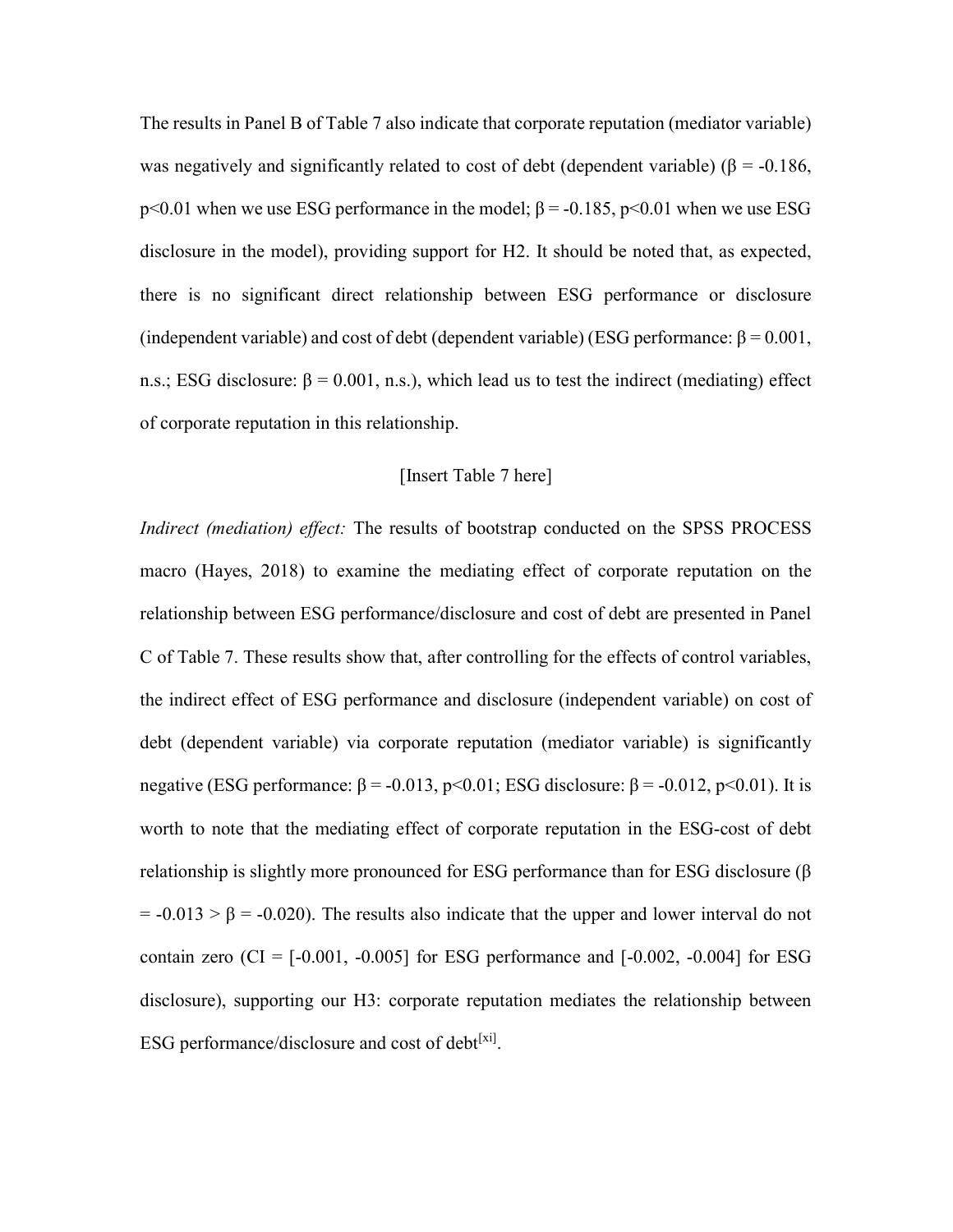#### Conclusion

This study examines the mediating effect of corporate reputation on the link between ESG information and the cost of debt financing. Previous research has mainly focused on the direct association between sustainability reporting and cost of debt, and has reported mixed evidence (Menz, 2010; Goss and Roberts, 2011; Ye and Zhang, 2011; Oikomonou et al., 2014; Ge and Liu, 2015). In this paper, we conjecture that ESG performance and disclosure have an indirect effect on cost of debt. ESG performance and disclosure enhance corporate reputation which translates into lower financing costs.

To test for the mediating effect of corporate reputation, we used structural equation models (SEM) on a sample of US S&P 500 firms included in the "World's Most Admired Companies" rankings by Fortune from 2013 to 2016. Consistent with our prediction, we find that both ESG performance and disclosure have a positive effect on corporate reputation. We also report that a good corporate reputation is negatively related to the cost of debt financing and plays the role of a mediator of the relationship between ESG performance/disclosure and cost of debt.

We make several contributions to extant knowledge in management. First, we add to the existing literature on the relationship between ESG factors and cost of debt financing by showing that this relationship is mediated by corporate reputation. Second, we contribute to the literature on the drivers of corporate reputation by showing that a good management and transparent disclosure about material ESG issues enhances corporate reputation. Third, we also contribute to the existing literature on the consequences of corporate reputation by showing its beneficial effects on financing costs.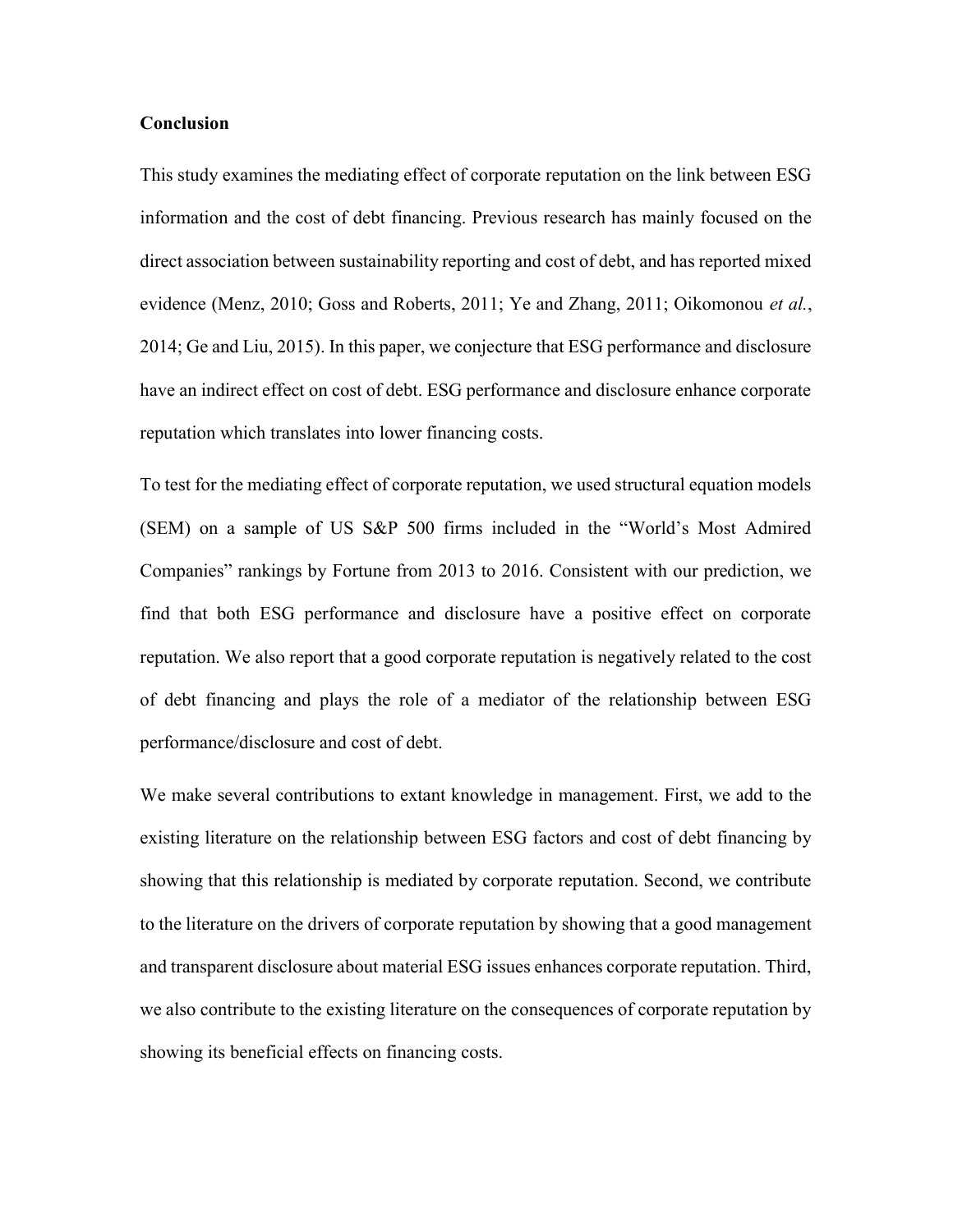Our research has several implications for managers, lenders, regulators, and accountants. First, our results could be helpful in making managers aware of the potential benefits of ESG management and disclosure. Not only can they obtain reputational gains, but they also can get better debt financing when they manage and disclose ESG information. In other words, firms should actively manage and disclose information about their ESG activities to the public in order to project their positive image to lenders and other stakeholders. Second, our results also suggest that lenders indirectly take into account ESG information through corporate reputation when assessing the creditworthiness of borrowers, and that corporate reputation is an important consideration in the pricing of corporate debt. Third, for regulators, the finding that the debt market values ESG information via corporate reputation provides further support for policies that encourage or enforce the commitment of firms to ESG. Finally, it is important for accountants and auditors to take into consideration the importance of ESG and reputation as strategic variables in the business model for the new economy for which new tools and procedures must be developed and implemented in order to optimize their management and their reporting as well as their audit and their control processes.

Similar to prior research on this issue, our study is not without limitations. Our study focuses on a single country (US). Future research may extend our conclusions by exploring this issue in an international/multi-country setting. It would be interesting to examine whether the mediating effect of corporate reputation on the link between ESG information and cost of debt varies according to the country's stakeholder/shareholder orientation.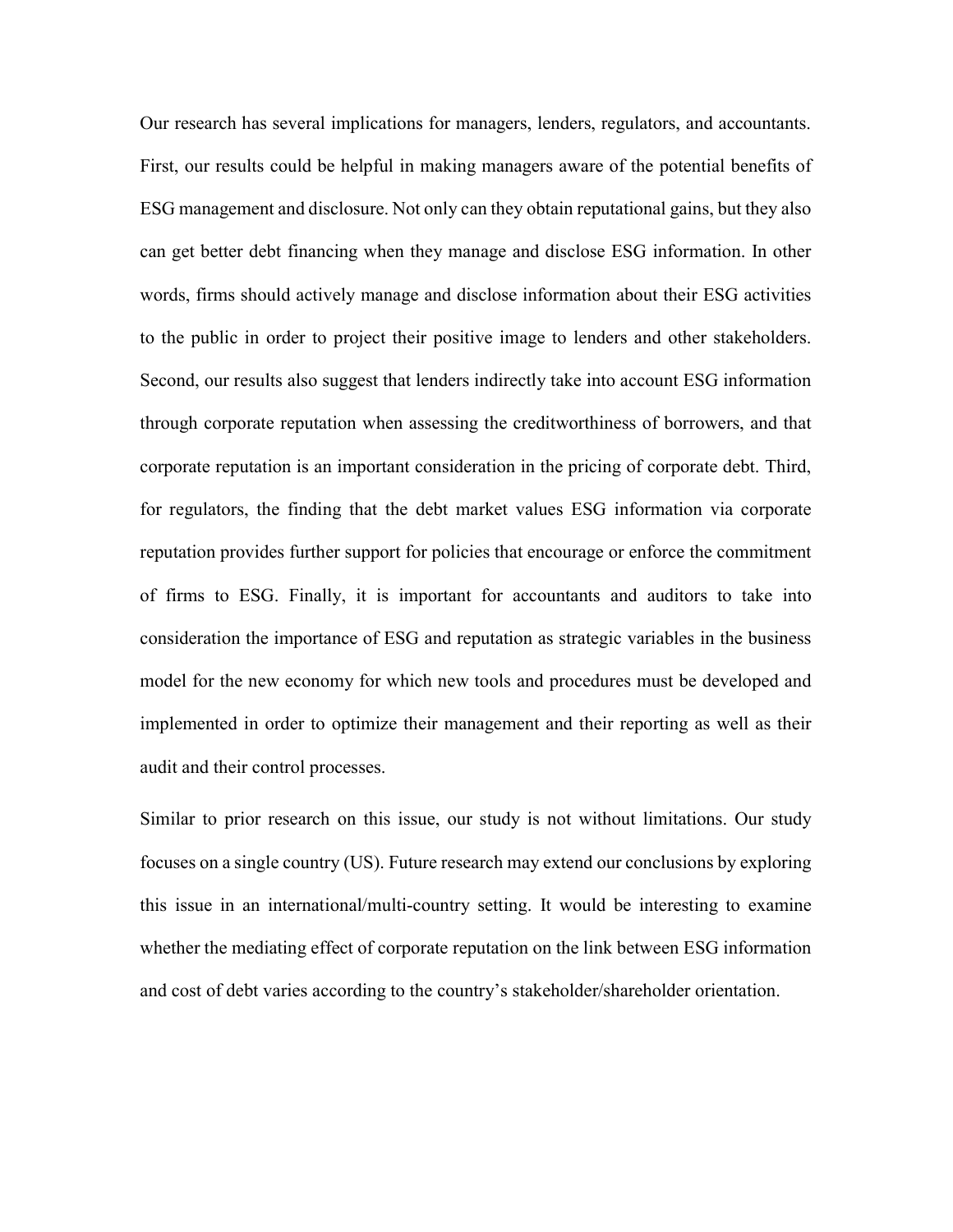#### **References**

Aguilera-Caracuel, J. and Guerrero-Villegas, J. 2018. How corporate social responsibility helps MNEs improve their reputation. The moderating effects of geographical diversification and operating in developing regions. Corporate Social Responsibility and Environmental Management 25: 355-372.

Amel-Zadeh, A. and Serafeim, G. 2017. Why and how investors use ESG information: Evidence from a global survey. Financial Analysts Journal 74 (3): 87-103.

Anderson, R.C.; Mansi, S.A. and Reeb, D.M. 2004. Board characteristics, accounting report integrity and the cost of debt. Journal of Accounting and Economics 37: 315-342.

Anginer, D.; Mansi, S.; Warburton, A.J. and Yildizhan, C. 2019. Firm reputation and the cost of debt capital. Working Paper. www.ssrn.com.

Armitage, S. and Marston, C. 2008. Corporate disclosure cost of capital and reputation: Evidence from finance directors. The British Accounting Review 40: 314-336.

Attig, N.; El Ghoul, S.; Guedhami, O. and Suh, J. 2013. Corporate social responsibility and credit ratings. Journal of Business Ethics 117: 679-694.

Axjonow, A., Ernstberger, J. and Pott, C. 2018. The impact of corporate social responsibility disclosure on corporate reputation: A non-professional stakeholder perspective. Journal of Business Ethics 151: 429-450.

Bacha, S., Ajina, A. and Ben Saad, S. 2021. CSR performance and the cost of debt: does audit quality matter? Corporate Governance 21 (1): 137-158.

Baron, R. and Kenny, D. 1986. The moderator-mediator variable distinction in social psychological research: conceptual, strategic, and statistical considerations. Journal of Personality and Social Psychology 51 (6): 1173-1182.

Black, E.L. and Carnes, T.A. 2000. The market valuation of corporate reputation. Corporate Reputation Review 3 (1): 31-42.

Bloomberg. 2013. What is weighted average cost of capital (WACC)?. Bloomberg Finance LP: 1-25.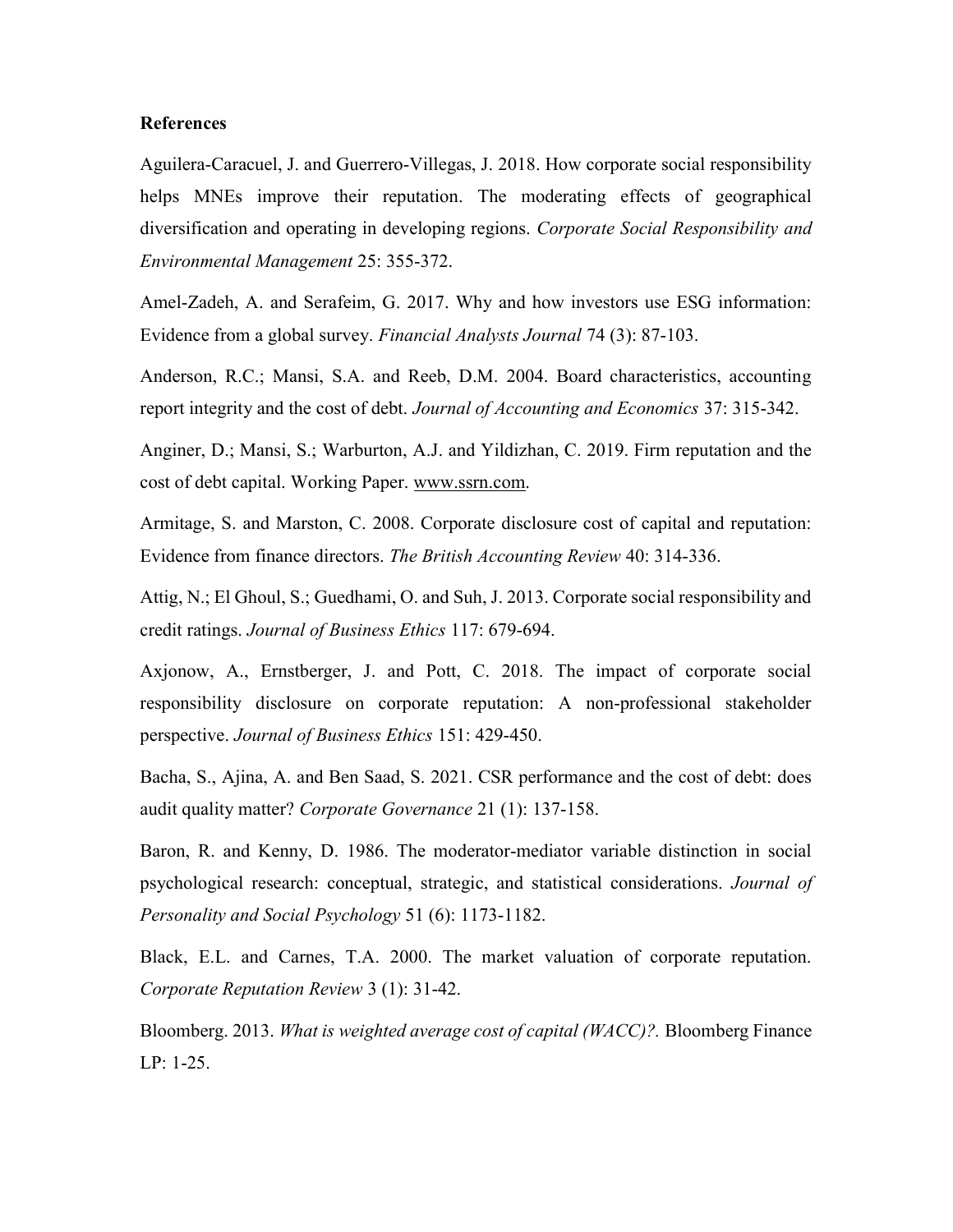Brammer, S.; Millington, A. and Pavelin, s. 2009. Corporate reputation and women on the board. British Journal of Management 20 (1): 17-29.

Brammer, S. and Millington, A. 2005. Corporate reputation and philanthropy: An empirical analysis. Journal of Business Ethics 61: 29-44.

Cambridge. 2011. Cambridge Business English Dictionary, Cambridge University Press, UK.

Canadian Institute of Chartered Accountants – CICA. 2010. Environmental, social and governance (ESG) issues in institutional investor decision making, Toronto, ON.

Cao, Y.; Myers, J.N.; Myers, L.A. and Omer, T.C. 2015. Company reputation and the cost of equity capital. Review of Accounting Studies 20 (1): 42-81.

Chartered Financial Analysts – CFA. 2018. Positions on environmental, social and governance integration. CFA Institute.

Coombs, W.T. and Holladay, S.J. 2006. Unpacking the halo effect: Reputation and crisis management. Journal of Communication Management 10 (2): 123-137.

Cooper, E. W. and Uzun, H. 2015. Corporate social responsibility and the cost of debt. Journal of Accounting and Finance 15 (8): 11-29.

Corporate Reporting Dialogue – CRD. 2019. Driving alignment in climate-related reporting. Year one of the better alignment project. September 2019.

Deegan, C. 2002. The legitimising effect of social and environmental disclosures – a theoretical foundation. Accounting, Auditing & Accountability Journal 15: 282-311.

Deephouse, D.L. 2000. Media reputation as a strategic resource: An integration of mass communication and resource-based theories. Journal of Management 26 (6): 1091-1112.

Desender, K.A., LópezPuertas-Lamy, M., Pattitoni, P. and Petracci, B. 2020. Corporate social responsibility and cost of financing—The importance of the international corporate governance system. Corporate Governance: An International Review 28: 207–234.

Dhaliwal, D.S., Li, O.Z., Tsang, A. and Yang, Y.G. 2011. Voluntary nonfinancial disclosure and the cost of equity capital: The initiation of corporate social responsibility reporting. The Accounting Review 86 (1): 59-100.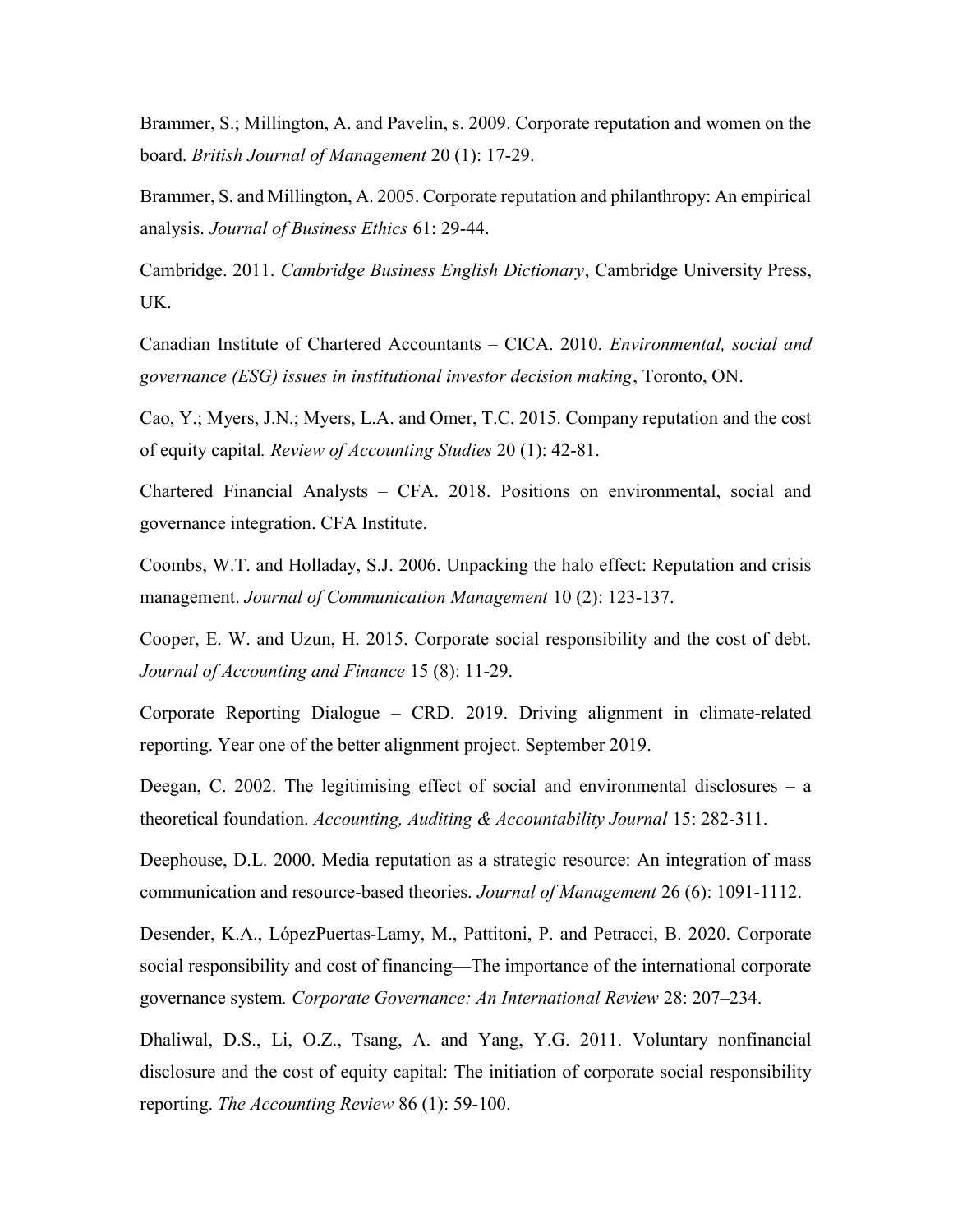Dhaliwal, D., Li, O.Z., Tsang, A. and Yang, Y.G. 2014. Corporate social responsibility disclosure and the cost of equity capital: The roles of stakeholder orientation and financial transparency. Journal of Accounting and Public Policy 33: 328-355.

Diamond, D.W. 1991. Monitoring and reputation: The choice between bank loans and directly placed debt. Journal of Political Economy 99: 689-721.

Diamond, D.W. 1989. Reputation acquisition in debt markets. Journal of Political Economy 97: 828-862.

Eccles, R.G., Serafeim, G. and Krzus, M.P. 2011. Market interest in nonfinancial information. Journal of Applied Corporate Finance 23 (4): 113-127.

Economist Intelligence Unit. 2005. Reputation: Risk of risks. The Economist, London.

Edwards, J. R. and Lambert, L.S. 2007. Methods for integrating moderation and mediation: A general analytical framework using moderated path analysis. Psychological Methods 12 (1): 1-22.

Eisner Amper. 2011. Concerns about risks confronting boards. Second annual board of directors survey. New York, NY.

El Ghoul, S., Guedhami, O.; Kwok, C. and Mishra, D.R. 2011. Does corporate social responsibility affect the cost of capital?. Journal of Banking & Finance 35: 2388-2406.

Eliwa, Y., Aboud A. and Saleh, A. 2021. ESG practices and the cost of debt: Evidence from EU countries. Critical Perspectives on Accounting 79 (Forthcoming).

European Commission – EC 2011. A renewed EU strategy 2011-14 for corporate social responsability. Brussels, EU.

Farache, F. and Perks, K.J. 2010. CSR advertisements: a legitimacy tool?. Corporate communications: An International Journal 15 (3): 235-248.

Fombrun, C.J. 1996. Reputation: Realizing value from the corporate image. Harvard Business School Press, Boston, MA.

Fombrun, C.J. and Shanley, M. 1990. What's in a name? Reputation building and corporate strategy. Academy of Management Journal 33: 233-258.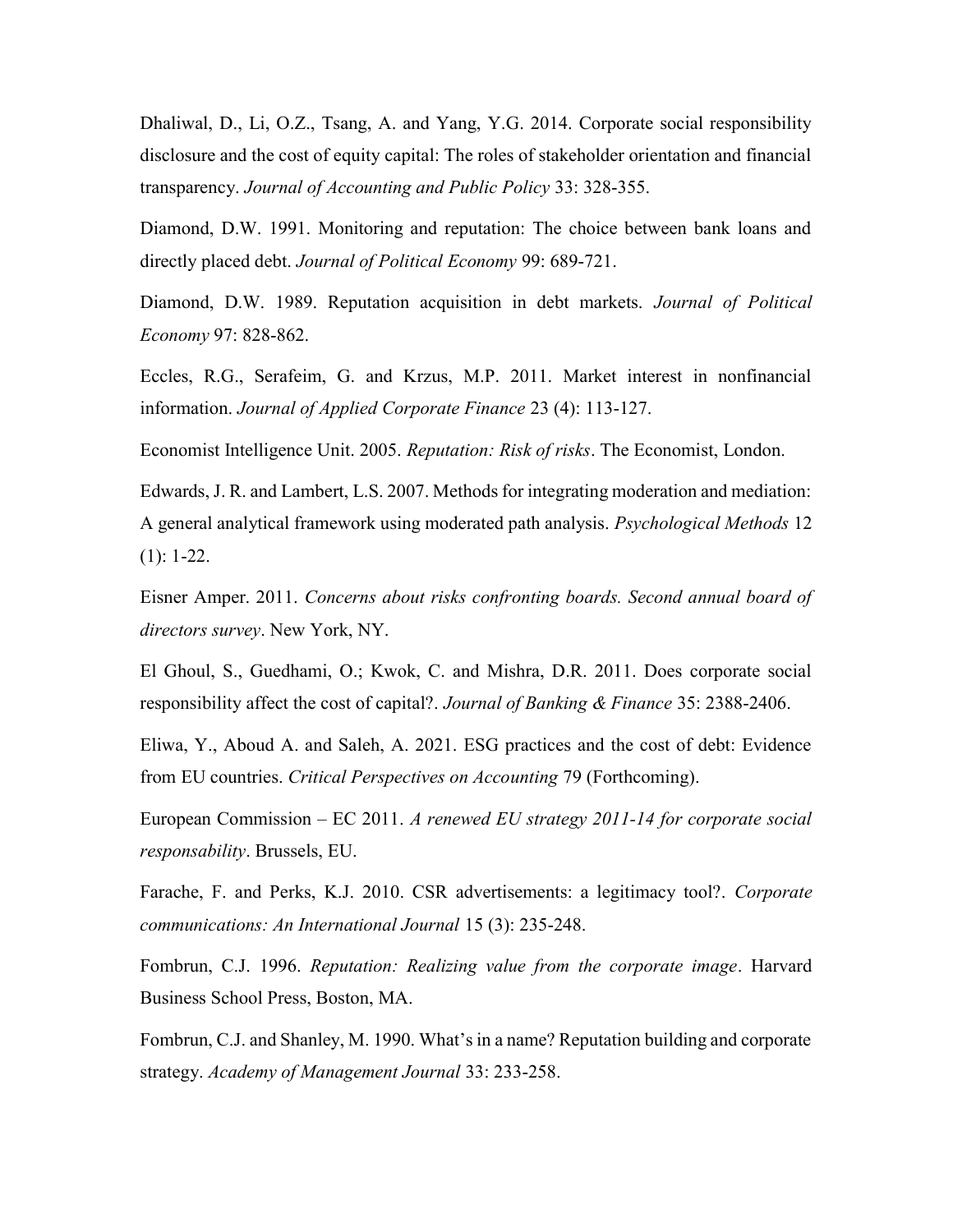Fritz, M.S. and MacKinnon, D.P. 2007. Required sample size to detect the mediated effect. Psychological Science 18 (3): 233-239.

Ge, W. and Liu, M. 2015. Corporate social responsibility and the cost of corporate bonds. Journal of Accounting and Public Policy 34 (6): 597-624.

Global Sustainable Investment Alliance 2020. Global sustainable investment review 2020. http://www.gsi-alliance.org/wp-content/uploads/2021/08/GSIR-20201.pdf (Accessed 22nd September 2021).

Goss, A. and Roberts, G.S. 2011. The impact of corporate social responsibility on the cost of bank loans. Journal of Banking & Finance 35: 1794-1810.

Gottschalk, P. 2011. Corporate social responsibility, governance and corporate reputation. World Scientific Publishing.

Governance & Accountability Institute. 2019. Flash report: 86% of S&P 500 Index® companies publish sustainability / responsibility reports in 2018. https://www.gainstitute.com/press-releases/article/flash-report-86-of-sp-500-indexR-companies-publishsustainability-responsibility-reports-in-20.html (Accessed 22nd November 2020).

Gupta, K. 2018. Environmental sustainability and implied cost of equity. Journal of Business Ethics 147: 343-365.

Hammond, S.A. and Slocum, J.W. 1996. The impact of prior firm financial performance on subsequent corporate reputation. Journal of Business Ethics 15: 159-165.

Hamrouni, A., Uyar, A. and Boussaada, R. 2020. Are corporate social responsibility disclosures relevant for lenders? Empirical evidence from France. Management Decision, 58 (2): 267-279.

Harjoto, M.A. and Jo, H. 2015. Legal vs. normative CSR: Differential impact on analyst dispersion, stock return volatility, cost of capital and firm value. Journal of Business Ethics 128 (1): 1-20.

Hasan, I., Kobeissi, N., Liu, L., and Wang, H. 2018. Corporate Social Responsibility and Firm Financial Performance: The Mediating Role of Productivity. Journal of Business Ethics 149: 671–688.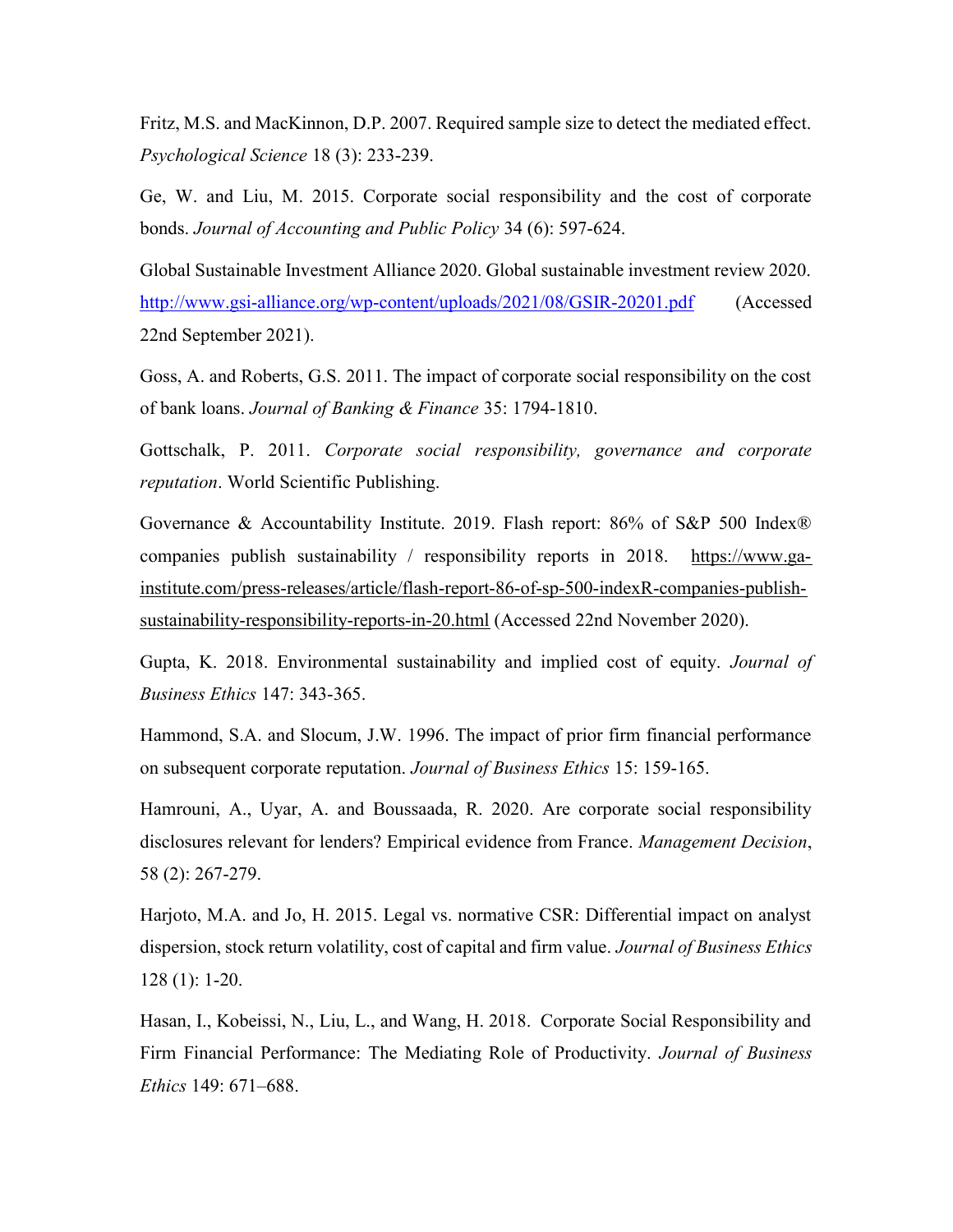Hayes, A.F. 2018. Introduction to mediation, moderation, and conditional process analysis, Second Edition: A regression-based approach. Guilford Publications.

Hemphill, T.A. 2006. Corporate internal investigations: balancing firm social reputation with board fiduciary responsibility. Corporate Governance 6 (5): 635-642.

Hillenbrand, C. and Money, K. 2007. Corporate responsibility and corporate reputation: two separate concepts or two sides of the same coin. Corporate Reputation Review 10 (4): 261-277.

Himme, A., and Fischer, M. 2014. Drivers of the cost of capital: The joint role of nonfinancial metrics. International Journal of Research in Marketing 31: 224-238.

Hoepner, A., Oikonomou, I., Scholtens, B. and Schröder, M. 2016. The effects of corporate and country sustainability characteristics on the cost of debt: An international investigation. Journal of Business Finance & Accounting 43 (1&2): 158-190.

Hong Kong Exchanges and Clearing Limited – HKEx. 2011. Consultation paper: Environmental, social and governance reporting guide. Hong Kong.

Hopkins, M. 2003. The planetary bargain. Corporate social responsibility matters. Taylor & Francis Group, UK.

Hsu, K-T. 2012. The advertising effects of corporate social responsibility on corporate reputation and brand equity: Evidence from the life insurance industry in Taiwan. Journal of Business Ethics 109: 189-201.

Huang, J., Hu, W. and Zhu, G. 2018. The effect of corporate social responsibility on cost of corporate bond: Evidence from China. Emerging Markets Finance & Trade 54: 255- 268.

Hult, G.T.M. 2011. Market-focused sustainability: market orientation plus!. Journal of the Academy of Marketing Science 39 (1): 1-6.

Husser, J. and Bardinet, F.E. 2014. The effect of social and environmental disclosure on companies' market value. Management international 19 (1): 61-84.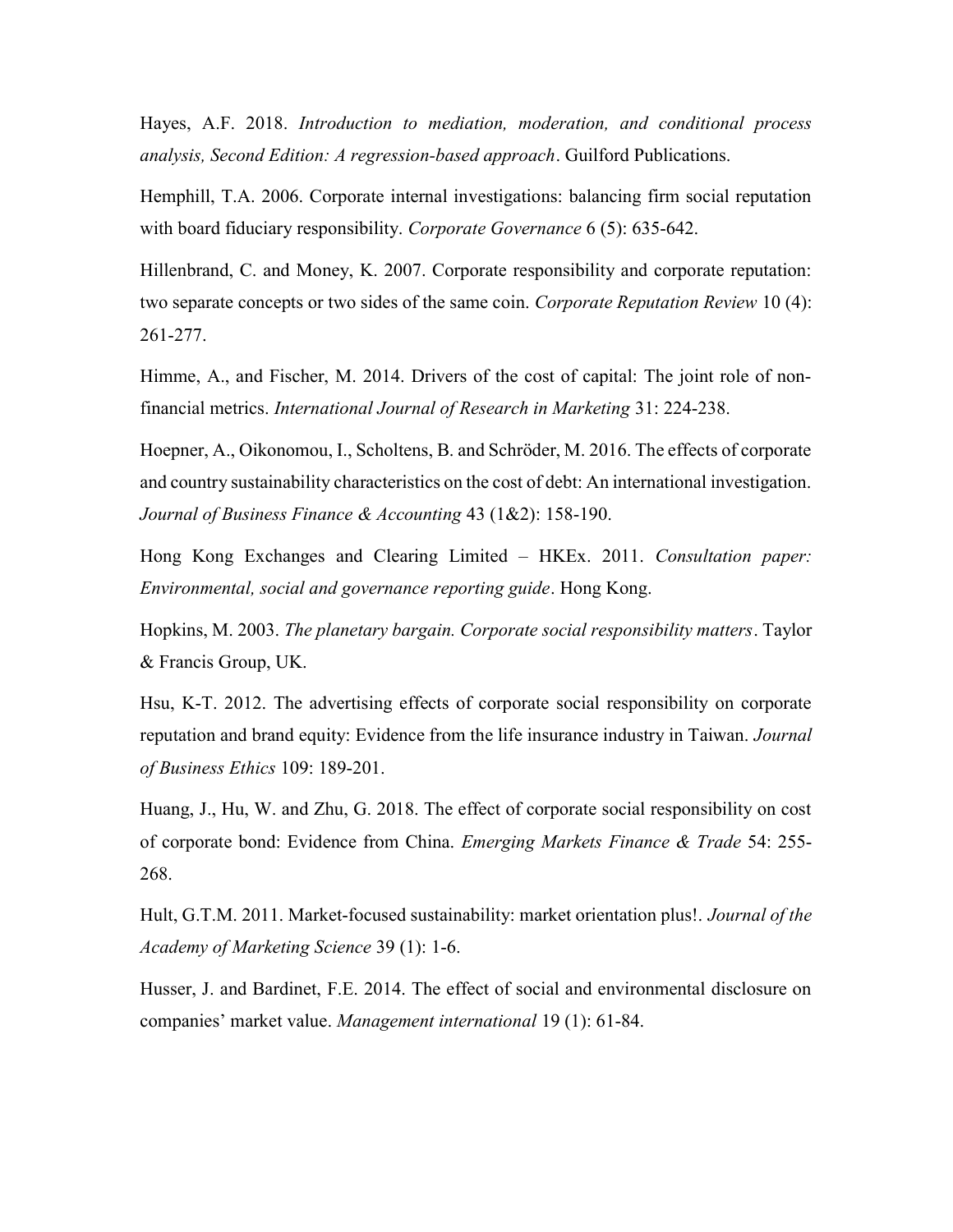International Federation of Accountants – IFAC. 2012. Investor demand for environmental, social, and governance disclosures: implications for professional accountants in business. New York, NY.

Kim, S. 2019. The process model of corporate social responsibility (CSR) communication: CSR communication and its relationship with consumers' CSR knowledge, trust, and corporate reputation perception. Journal of Business Ethics 154: 1143-1159.

Koehler, D.A. and Hespenheide, E.J. 2013. Finding the value in environmental, social, and governance performance. Deloitte Review 12: 97-111.

Landgraf, E. and Riahi-Belkaoui, A. 2003. Corporate disclosure quality and corporate reputation. Review of Accounting and Finance 2 (1): 86-95.

Larkin, J. 2003. Strategic reputation risk management. Palgrave MacMillan, Hampshire, UK.

Lev, B., Petrovits, C. and Radhakrishnan, S. 2010. Is doing good good for you? How corporate charitable contributions enhance revenue growth?. Strategic Management Journal 31: 182-200.

Limkriangkrai, M., Koh, S. and Durand, R.B. 2016. Environmental, social, and governance (ESG) profiles, stock returns, and financial policy: Australian evidence. International Review of Finance 17 (3): 461-471.

Linthicum, C.; Reitenga, A.L. and Sanchez, J.M. 2010. Social responsibility and corporate reputation: The case of the Arthur Anderson Enron audit failure. *Journal of Accounting* and Public Policy 29: 160-176.

Lopez-de-Silanes, F.; McCahery, J.A. and Pudschedl, P.C. (2020). ESG performance and disclosure: A cross-country analysis. European Corporate Governance Institute – Law Working Paper No. 481/2019. www.ssrn.com.

Lorca, C., Sanchez-Ballesta, J.P. and Garcia-Meca, E. 2011. Board effectiveness and cost of debt. Journal of Business Ethics 100: 613-631.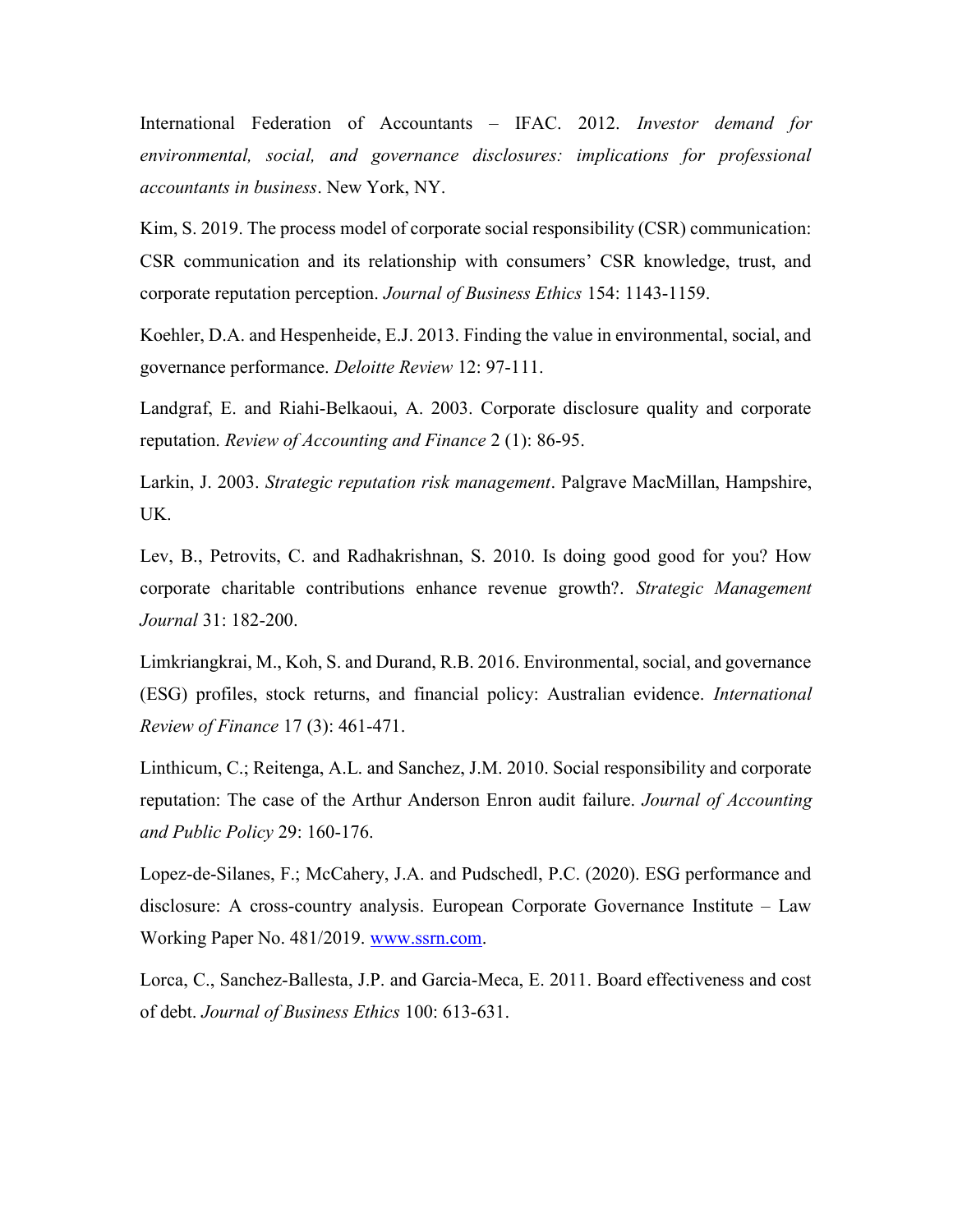Maaloul, A. 2018. The effect of greenhouse gas emissions on cost of debt: Evidence from Canadian firms. Corporate Social Responsibility and Environmental Management 25 (6): 1407-1415.

MacLellan, L. 2019. Nearly 200 CEOs just agreed on an updated definition of "the purpose of a corporation". Quartz at Work, Deloitte, August 19. https://qz.com/work/1690439/new-business-roundtable-statement-on-the-purpose-ofcompanies/ (Accessed 22nd November 2020).

Magnanelli, B.S. and Izzo, M.F. 2017. Corporate social performance and cost of debt: the relationship. Social Responsibility Journal 13 (2): 250-265.

Menz, K-M. 2010. Corporate social responsibility: Is it rewarded by the corporate bond market? A critical note. Journal of Business Ethics 96: 117-134.

Milgrom, P. and Roberts, J. 1982. Predation, Reputation, and Entry deterrence. *Journal of* Economic Theory 27: 280-312.

Miller, T. and Triana, M.C. 2009. Demographic diversity in the boardroom: Mediators of the board diversity – firm performance relationship. Journal of Management Studies 46 (5): 755-786.

Odriozola, M.D. and Baraibar-Diez, E. 2017. Is corporate reputation associated with quality of CSR reporting? Evidence from Spain. Corporate Social Responsibility and Environmental Management 24: 121-132.

Oikonomou, I., Brooks, C. and Pavelin, S. 2014. The effects of corporate social performance on the cost of corporate debt and credit ratings. Financial Review 49 (1): 49- 75.

Orens, R.; Aerts, W. and Cormier, D. 2010. Web-based non-financial disclosure and cost of finance. Journal of Business Finance & Accounting 37 (9&10): 1057-1093.

Organisation for Economic Co-operation and Development – OECD. 2013. New sources of growth: Knowledge-based capital key analyses and policy conclusions. Synthesis Report. Paris.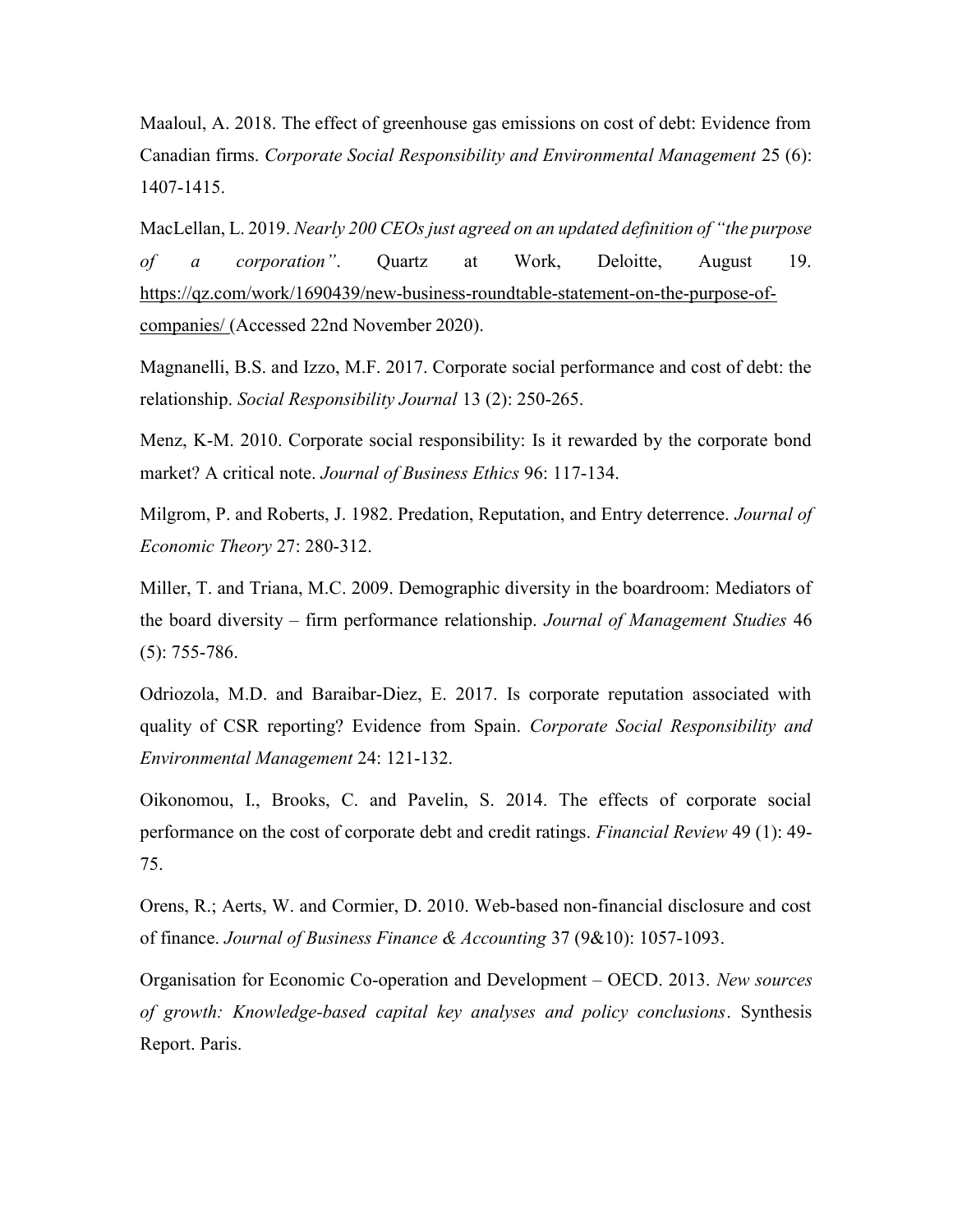Organisation for Economic Co-operation and Development – OECD. 2004. OECD principles of corporate governance. OECD Publications, Paris.

Park, J.; Lee, H. and Kim, C. 2014. Corporate social responsibilities, consumer trust and corporate reputation: South Korean consumers' perspectives. Journal of Business Research 67 (3): 295-302.

Pfister, B., Schwaiger, M. and Morath, T. 2019. Corporate reputation and the future cost of equity. Business Research 13: 343-384.

Pharoah, A. 2003. Corporate reputation: the boardroom challenge. Corporate Governance: The international journal of business in society 3 (4): 46-51.

Porter, M.E. and Kramer, M.R. 2002. The competitive advantage of corporate philanthropy. Harvard Business Review December: 57-68.

Preacher, K.J. and Hayes, A.F. 2004. SPSS and SAS procedures for estimating indirect effects in simple mediation models. Behavior Research Methods, Instruments, & Computers 36 (4) 717-731.

Preacher, K.J. and Hayes, A.F. 2008. Asymptotic and resampling strategies for assessing and comparing indirect effects in multiple mediator models. Behavior Research Methods 40 (3): 879-891.

Reverte, C. 2012. The impact of better corporate social responsibility disclosure on the cost of equity capital. Corporate Social Responsibility and Environmental Management 19: 253-272.

Riah-Belkaoui, A. 2004. Corporate reputation, internalization and the market valuation of multinational firms. Scientific Journal Administrative Development 2: 93-111.

Roberts, P. and Dowling, G. 2002. Corporate reputation and sustained superior financial performance. Strategic Management Journal 23: 1077-1093.

Schalteger, S. 2006. Managing the business case of sustainability: The integration on social, environmental and economic performances. Greenleaf Publications. London.

Shrivastava, P. and Addas, A. 2014. The impact of corporate governance on sustainability performance. Journal of Sustainable Finance & Investment 4 (1): 21-37.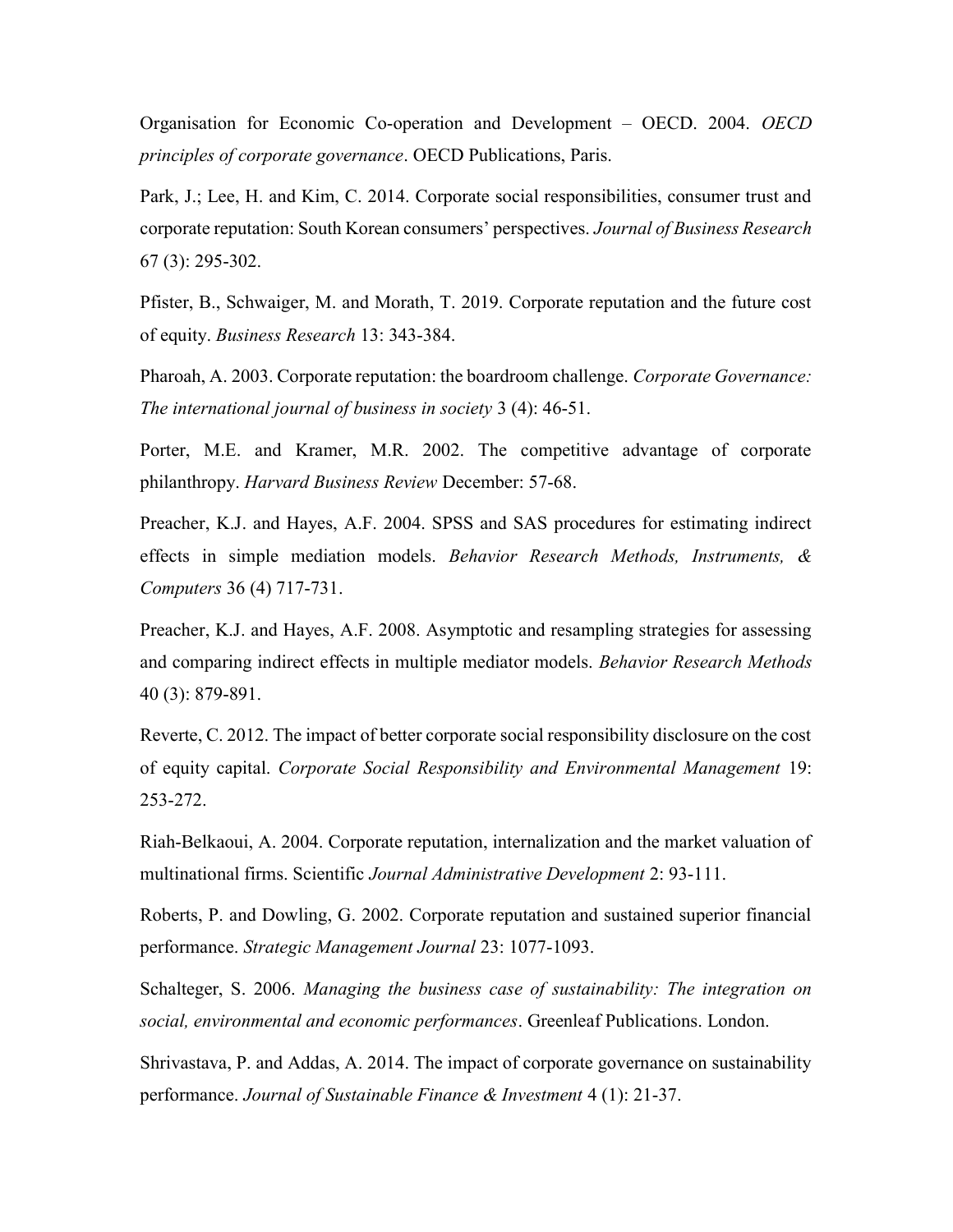Smith, K.T.; Smith, M. and Wang, K. 2010. Does brand management of corporate reputation translate into higher market value?. Journal of Strategic Marketing 18 (3): 201-221.

Stein, J.C. 2002. Information production and capital allocation: Decentralized vs. hierarchical firms. Journal of Finance 57: 1891-1921.

Stuebs, M. and Sun, L. 2011. Corporate social responsibility and firm reputation. Journal of Accounting, Ethics & Public Policy 12 (1): 33-56.

Veh, A., Göbel, M. and Vogel, R. 2019. Corporate reputation in management research: a review of the literature and assessment of the concept. Business Research 12: 315-353.

Vercic, A.T. and Coric, D.S. 2018. The relationship between reputation, employer branding and corporate social responsibility. Public Relations Review 44: 444-452.

Vilanova, M., Lozano, J.M. and Arenas, D. 2009. Exploring the nature of the relationship between CSR and competitiveness. Journal of Business Ethics 87: 57-69.

Walsh, G., Mitchell, V.W., Jackson, P.R. and Beatty, S.E. (2009), "Examining the antecedents and consequences of corporate reputation: A customer perspective", British Journal of Management, Vol. 20 No. 2, pp.187-203.

Warin, N.M. and Teodoresco, S. 2012. Corporate reputation: Is your most strategic asset at risk?. Burgundy Report. CIRANO, Montreal, QC.

Wilmshurst, T.D. and Frost, G.R. 2000. Organizational environmental reporting: A test of legitimacy theory. Accounting, Auditing & Accountability Journal 13 (1): 10-26.

World Business Council for Sustainable Development – WBCSD. 1998. Corporate social responsibility. Meeting changing expectations. Switzerland.

Wu, S.W.; Lin, F. and Wu, C.M. 2014. Corporate social responsibility and cost of capital: An empirical study of the Taiwan stock market. *Emerging Markets Finance & Trade* 50: 107-120.

Xu, S., Liu, D. and Huang, J. 2015. Corporate social responsibility, the cost of equity capital and ownership structure: An analysis of Chinese listed firms. Australian Journal of Management 40 (2): 245-276.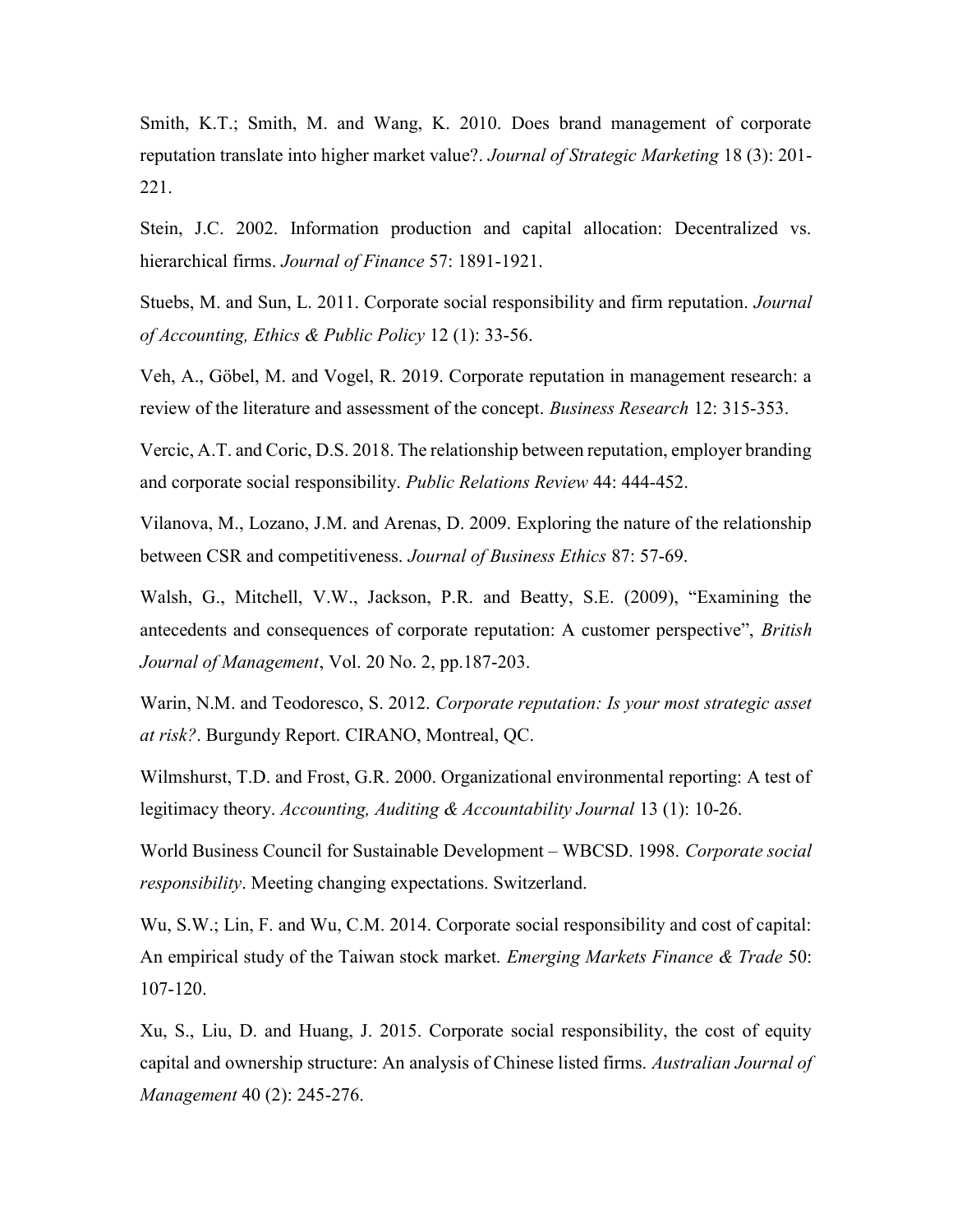Ye, K. and Zhang, R. 2011. Do lenders value corporate social responsibility? Evidence from China. Journal of Business Ethics 104: 197-206.

Yu, E.P., Guo, C.Q. and Luu, B.V. 2018. Environmental, social and governance transparency and firm value. Business Strategy and the Environment 27: 987-1004.

Zhu, F. 2014. Corporate governance and cost of capital: An international study. International Review of Finance 14 (3): 393-429.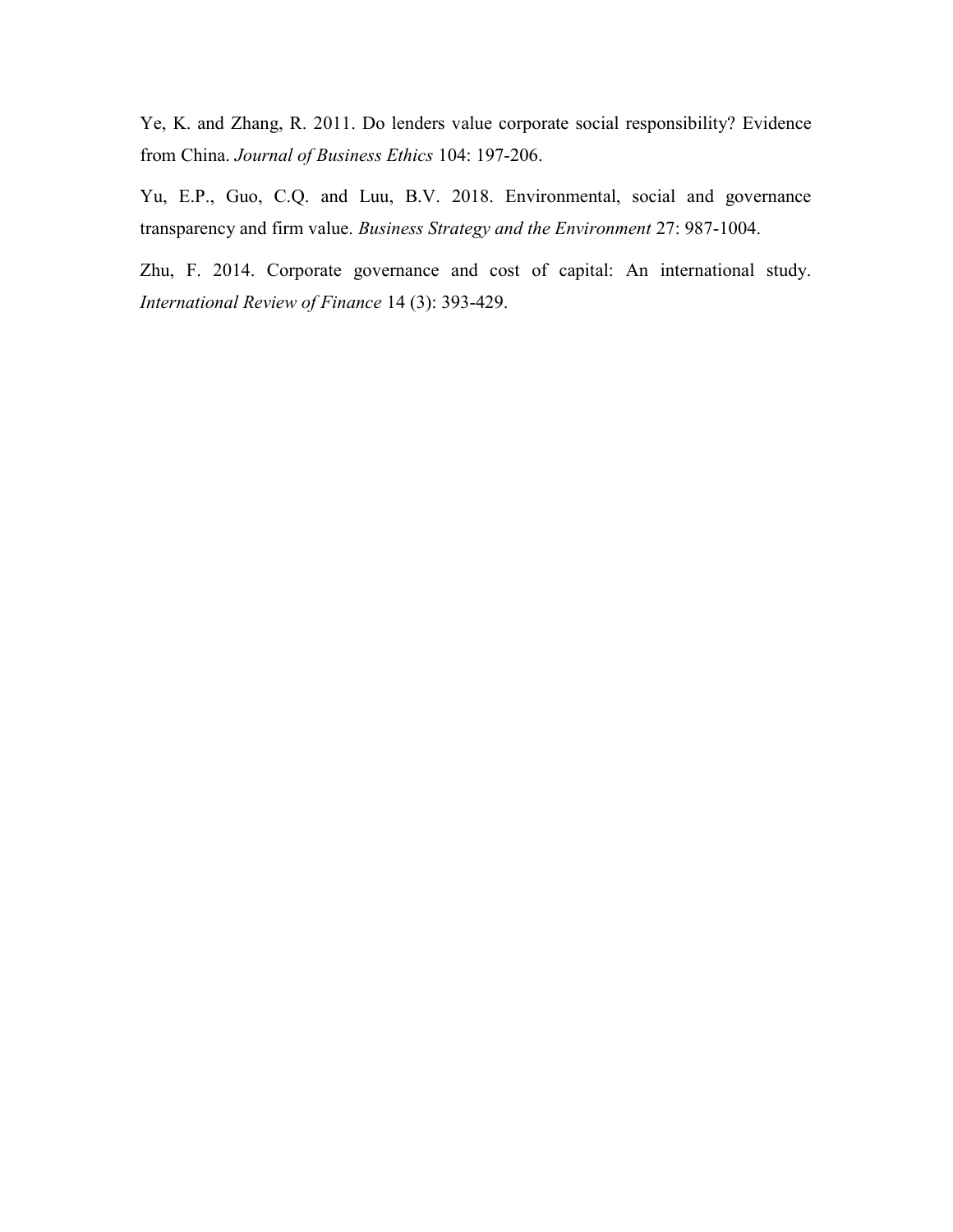### Tables:

Table 1: Sample selection process

| <b>Sample</b>                                                                                               | 2013 | 2014 | 2015 | 2016 | Firm-year<br>observations |
|-------------------------------------------------------------------------------------------------------------|------|------|------|------|---------------------------|
| Initial sample: US S&P 500 firms<br>included in Fortune's World's Most<br><b>Admired Companies rankings</b> | 211  | 235  | 238  | 256  | 940                       |
| Firms with missing some data on at<br>least one of the databases                                            | (15) | (12) | (8)  | (5)  | (40)                      |
| Final sample                                                                                                | 196  | 223  | 230  | 251  | 900                       |

### Table 2: Sample distribution by sector

| Sector*                     | <b>Firm-year observations</b> | $\frac{0}{0}$ |
|-----------------------------|-------------------------------|---------------|
| Consumer discretionary      | 163                           | 18.11         |
| Consumer staples            | 65                            | 7.22          |
| Energy                      | 28                            | 3.11          |
| Financials                  | 121                           | 13.44         |
| <b>Health Care</b>          | 110                           | 12.22         |
| Industrials                 | 139                           | 15.44         |
| Information technology      | 154                           | 17.11         |
| Materials                   | 26                            | 2.89          |
| Real Estate                 | 34                            | 3.78          |
| Telecommunications services | 8                             | 0.89          |
| <b>Utilities</b>            | 52                            | 5.78          |
| Total                       | 900                           | 100           |

\*GICS sector classification.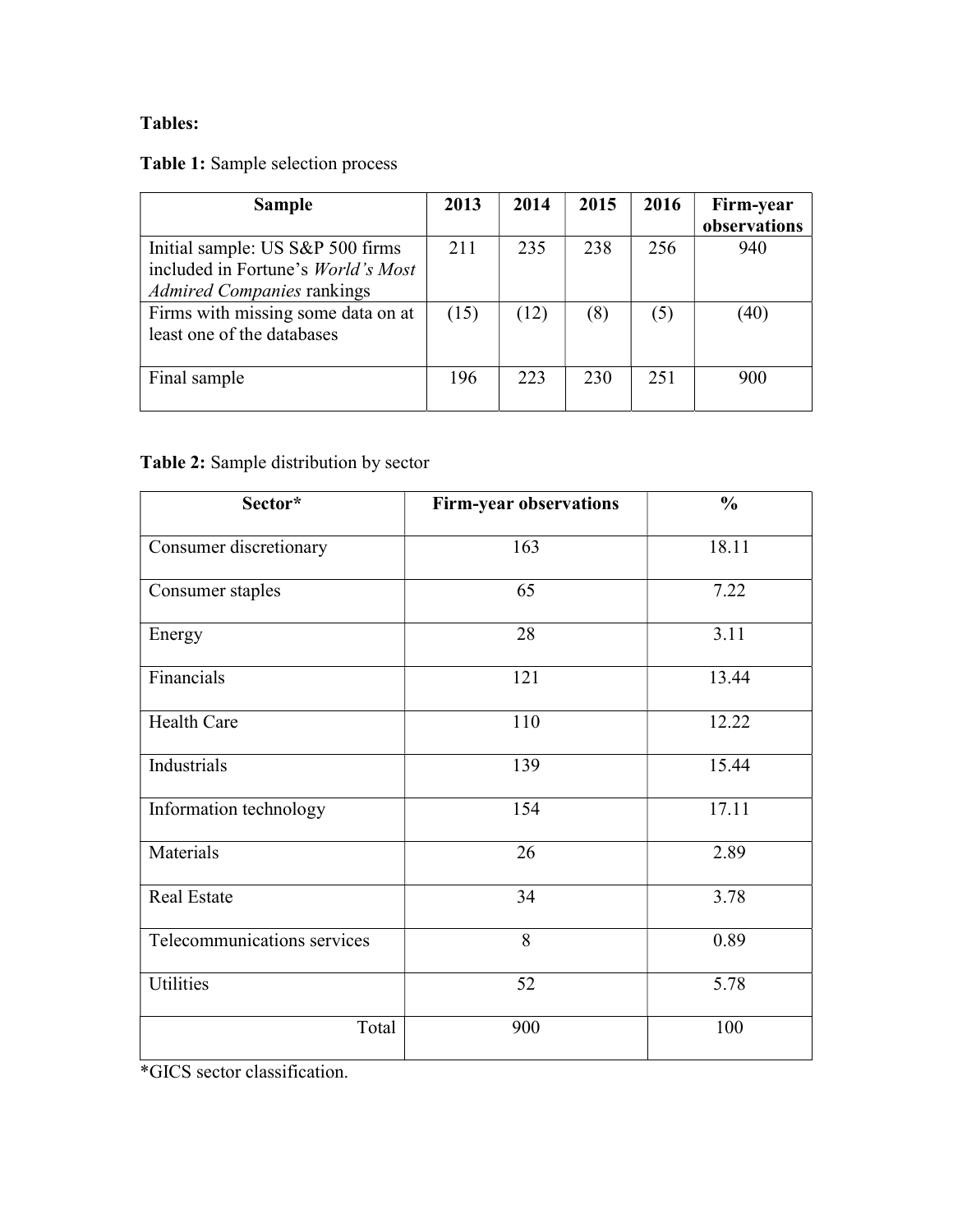Table 3: Descriptive statistics

| <b>Variables</b>                      | Mean   | S.D.   | <b>Minimum</b> | <b>Maximum</b> |
|---------------------------------------|--------|--------|----------------|----------------|
| Cost of debt (%)                      | 0.93   | 1.125  | $\theta$       | 5.01           |
| Reputation (Score)                    | 6.32   | 0.848  | 3.86           | 8.80           |
| ESG performance (Score)               | 61.22  | 8.713  | 38.00          | 86.35          |
| ESG disclosure (Score)                | 35.10  | 14.741 | 10.74          | 74.79          |
| Size $(log)$                          | 10.338 | 1.397  | 7.307          | 14.761         |
| Total assets (in millions of<br>\$US) | 102498 | 284718 | 1381           | 2573126        |
| Performance (%)                       | 6.371  | 6.374  | $-50.544$      | 41.926         |
| Leverage $(\% )$                      | 1.762  | 1.039  | $\theta$       | 26.233         |
| Growth sales $(\% )$                  | 4.319  | 16.590 | $-55.870$      | 285.255        |
| Volatility $(S.D.)$                   | 21.270 | 9.127  | 6.460          | 109.058        |

Notes: N=900 firms. Please see Appendix 2 for variable definitions.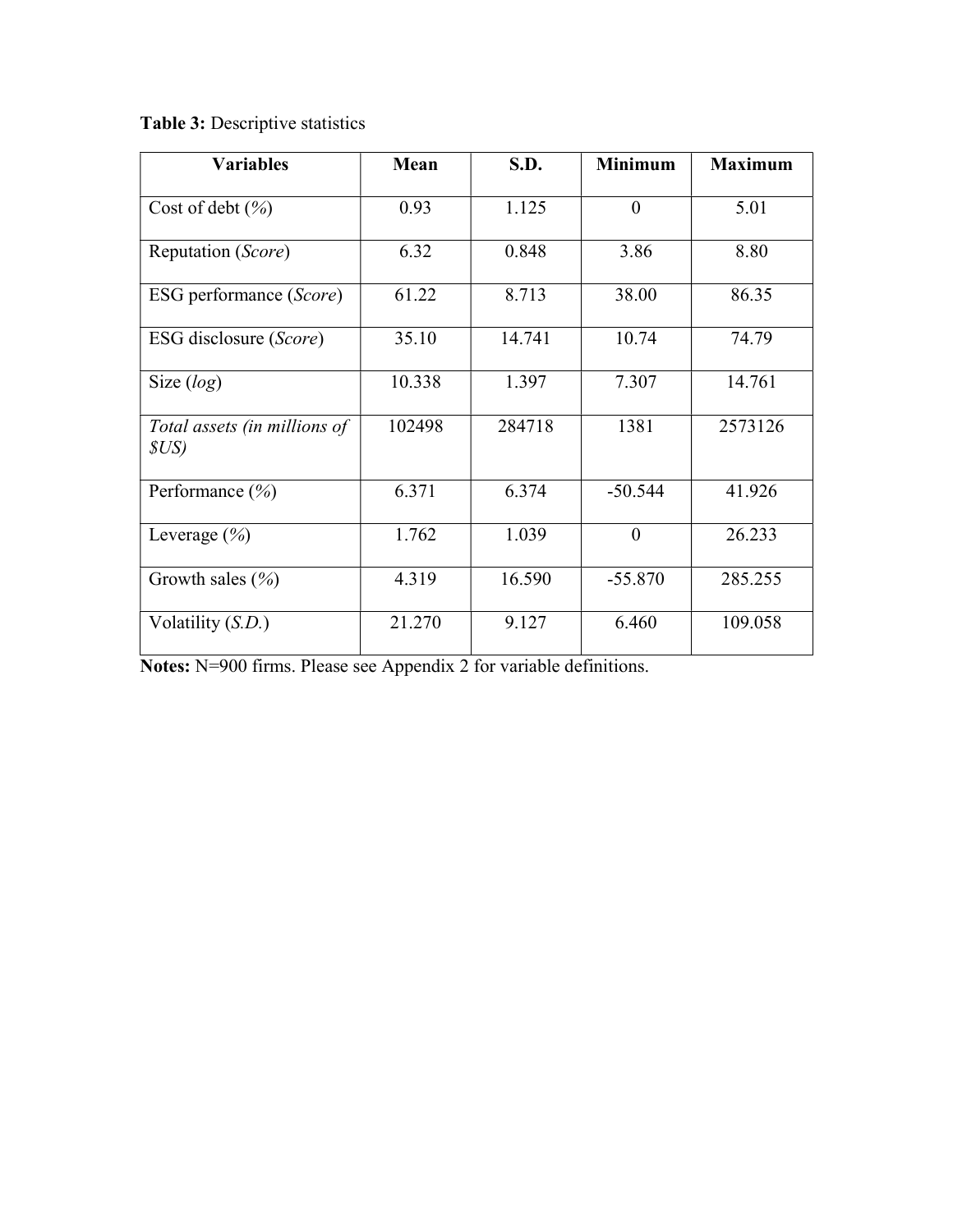Table 4: A one-way between groups ANOVA

|                 | Panel A: ESG information and cost of debt         |       |                            |                            |                            |       |                  |             |
|-----------------|---------------------------------------------------|-------|----------------------------|----------------------------|----------------------------|-------|------------------|-------------|
| <b>Variable</b> | <b>Maximum</b>                                    |       |                            | <b>Medium</b>              | <b>Minimum</b>             |       |                  |             |
|                 | ESG performance/disclosure                        |       |                            | ESG performance/disclosure | ESG performance/disclosure |       |                  |             |
|                 | $n = 300$                                         |       | $n2 = 300$                 |                            | $n3 = 300$                 |       |                  |             |
|                 | Mean                                              | S.D.  | Mean                       | S.D.                       | Mean                       | S.D.  | $\bm{F}$         | Sig.        |
| Cost of debt    | 0.94/                                             | 1.19/ | 0.91/                      | 1.11/                      | 0.95/                      | 1.10/ | 0.007/           | 0.995/      |
|                 | 0.93                                              | 1.17  | 0.92                       | 1.12                       | 0.93                       | 1.09  | 0.006            | 0.994       |
|                 |                                                   |       |                            |                            |                            |       |                  |             |
|                 |                                                   |       |                            |                            |                            |       |                  |             |
|                 | Panel B: ESG information and corporate reputation |       |                            |                            |                            |       |                  |             |
| Variable        | <b>Maximum</b>                                    |       | <b>Medium</b>              |                            | <b>Minimum</b>             |       |                  |             |
|                 | ESG performance/disclosure                        |       | ESG performance/disclosure |                            | ESG performance/disclosure |       |                  |             |
|                 | $n = 300$                                         |       | $n2 = 300$                 |                            | $n3 = 300$                 |       |                  |             |
|                 | Mean                                              | S.D.  | Mean                       | S.D.                       | Mean                       | S.D.  | $\boldsymbol{F}$ | Sig.        |
| Reputation      | 6.52/                                             | 0.90/ | 6.40/                      | 0.88/                      | 6.13/                      | 0.77/ | 15.152/          | $0.000**$   |
|                 | 6.47                                              | 0.88  | 6.39                       | 0.87                       | 6.11                       | 0.75  | 15.146           | $0.000$ *** |
|                 |                                                   |       |                            |                            |                            |       |                  |             |
|                 |                                                   |       |                            |                            |                            |       |                  |             |
|                 | Panel C: Corporate reputation and cost of debt    |       |                            |                            |                            |       |                  |             |
| Variable        | <b>Excellent</b>                                  |       |                            | <b>Medium</b>              | <b>Poor</b>                |       |                  |             |
|                 | Reputation                                        |       |                            | Reputation                 | Reputation                 |       |                  |             |
|                 | $n = 300$                                         |       |                            | $n2 = 300$                 | $n3 = 300$                 |       |                  |             |
|                 | Mean                                              | S.D.  | Mean                       | S.D.                       | Mean                       | S.D.  | $\bm{F}$         | Sig.        |
| Cost of debt    | 0.78                                              | 0.99  | 0.89                       | 1.11                       | 1.11                       | 1.24  | 6.743            | $0.001***$  |
|                 |                                                   |       |                            |                            |                            |       |                  |             |

Notes: N= 900 firms. Please see Appendix 2 for variables definitions. \*\*\* Significant at 1 per cent level.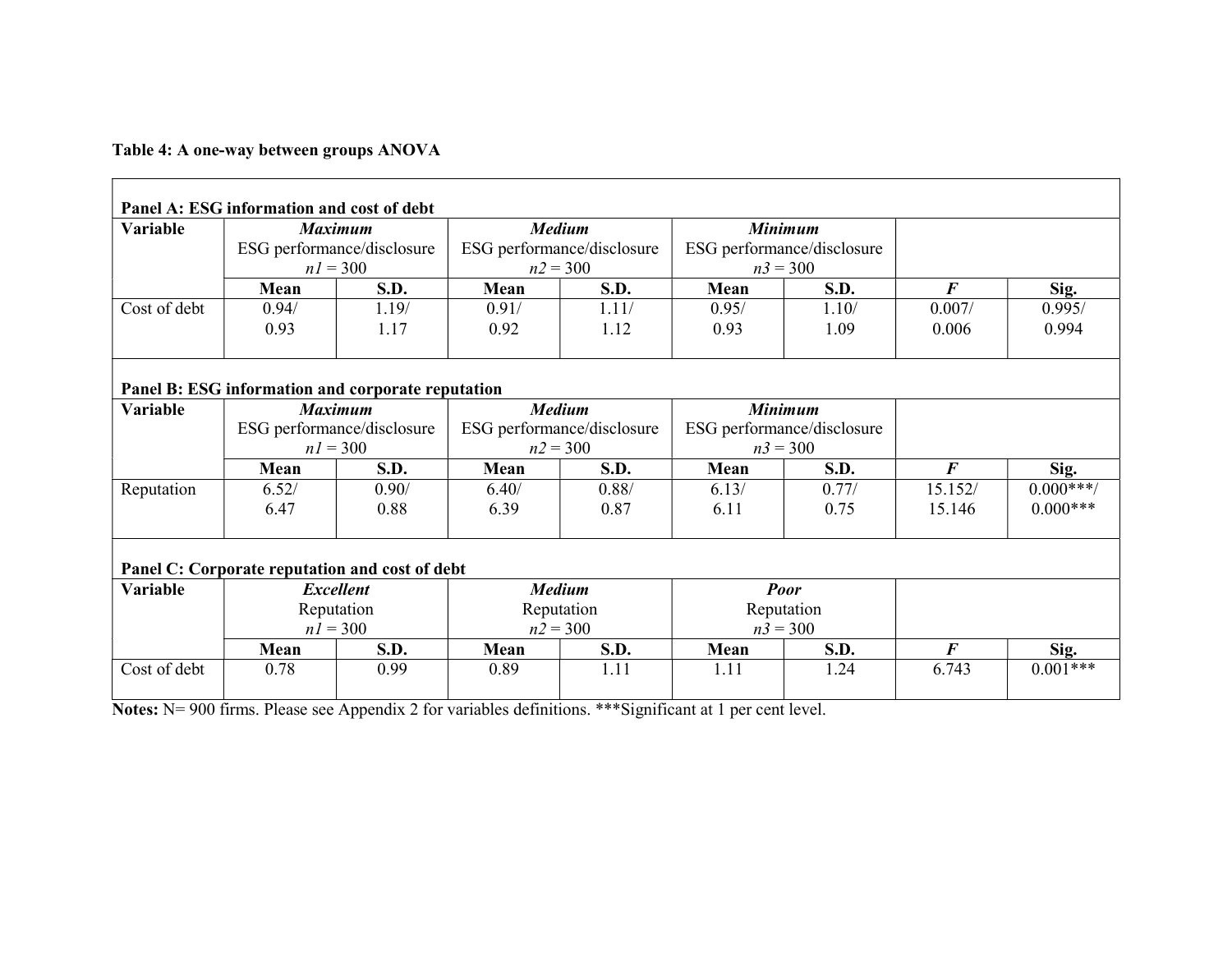| <b>Variables</b>       | (1)         | (2)         | (3)         | (4)         | (5)         | (6)         | (7)         | (8)         | (9)         |
|------------------------|-------------|-------------|-------------|-------------|-------------|-------------|-------------|-------------|-------------|
| Cost of debt $(1)$     |             | $-0.113***$ | 0.009       | $-0.013$    | $-0.052$    | $-0.075**$  | 0.050       | $-0.037$    | $0.115***$  |
| Reputation (2)         | $-0.082**$  |             | $0.184***$  | $0.174***$  | $0.206***$  | $0.267***$  | 0.016       | 0.033       | $-0.153***$ |
| ESG performance<br>(3) | 0.039       | $0.186***$  |             | $0.677***$  | $0.120***$  | $0.058*$    | 0.029       | $-0.117***$ | 0.014       |
| ESG disclosure (4)     | 0.029       | $0.174***$  | $0.686***$  |             | $0.377***$  | $-0.024$    | 0.039       | $-0.211***$ | $-0.024$    |
| Size $(5)$             | 0.039       | $0.206***$  | $0.120***$  | $0.371***$  |             | $-0.294***$ | $-0.017$    | $-0.159***$ | $-0.087***$ |
| Performance $(6)$      | $-0.099***$ | $0.250***$  | $0.104***$  | $-0.020$    | $-0.387***$ |             | 0.007       | $0.169***$  | $-0.211***$ |
| Leverage $(7)$         | $0.224***$  | $-0.159***$ | $0.071**$   | $0.109***$  | $0.126***$  | $-0.305***$ |             | $-0.010$    | 0.005       |
| Growth sales (8)       | $-0.050$    | 0.047       | $-0.212***$ | $-0.284***$ | $-0.222***$ | $0.147***$  | $-0.141***$ |             | $-0.013$    |
| Volatility (9)         | $0.076**$   | $-0.101***$ | $-0.019$    | $-0.037$    | $-0.083**$  | $-0.123***$ | $-0.011$    | 0.001       |             |

| Table 5: Correlation matrices (Pearson's r on the top, and Spearman's Rho on the bottom) |  |
|------------------------------------------------------------------------------------------|--|
|------------------------------------------------------------------------------------------|--|

Notes: N= 900 firms. Please see Appendix 2 for variables definitions. \*\*\*,\*\*,\*Significant at 1, 5 and 10 per cent level, respectively.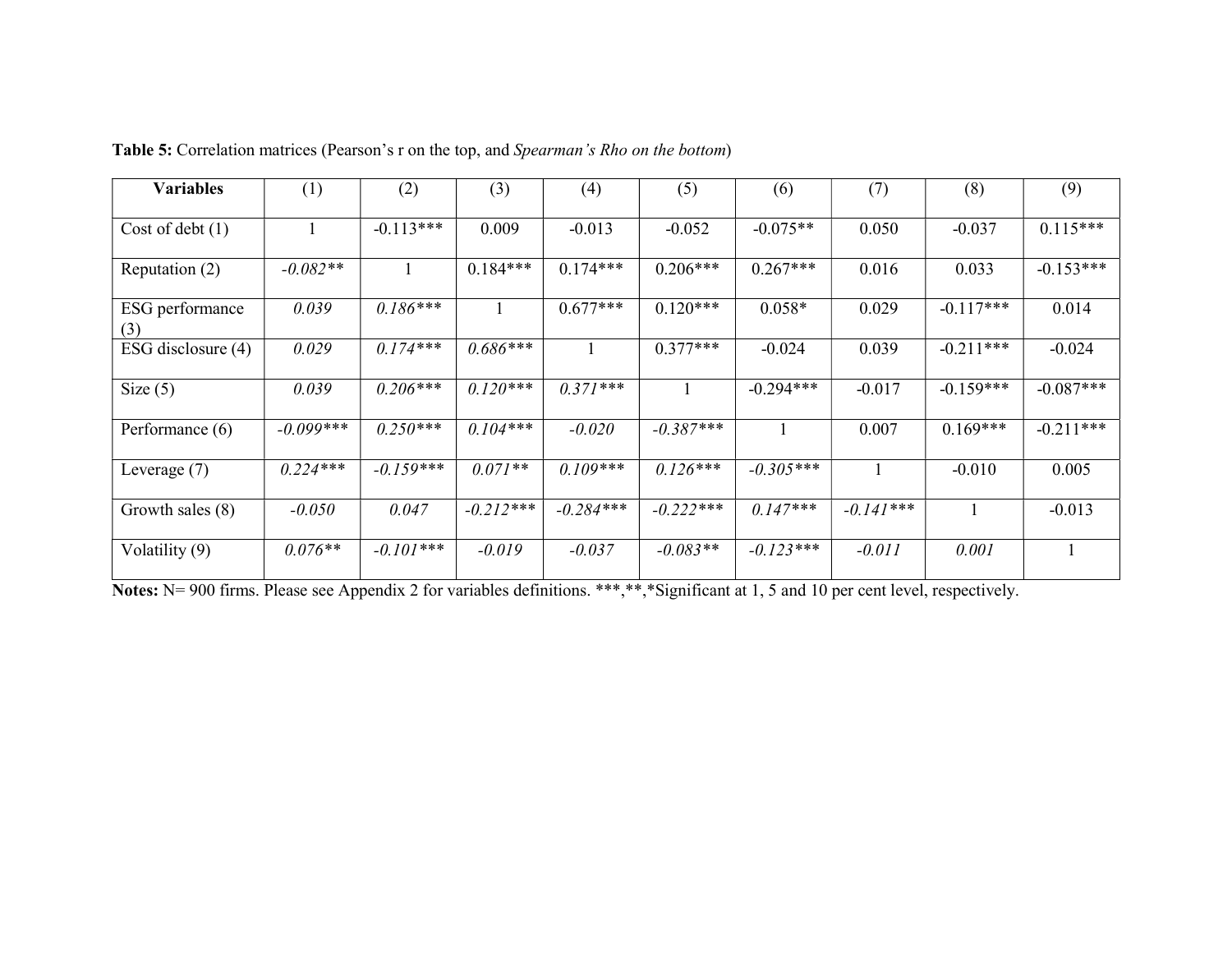| Variables                | Standardized direct effects<br>Standardized indirect effect |              |             |          |               |          |             |          |                                                 |                  |          |           |
|--------------------------|-------------------------------------------------------------|--------------|-------------|----------|---------------|----------|-------------|----------|-------------------------------------------------|------------------|----------|-----------|
|                          |                                                             | Panel A (H1) |             |          | Panel $B(H2)$ |          |             |          | Panel $C(H3)$                                   |                  |          |           |
|                          | Corporate reputation                                        |              |             |          | Cost of debt  |          |             |          | Corporate reputation as a mediator              |                  |          |           |
|                          |                                                             |              |             |          |               |          |             |          | Cost of debt as a dependent variable<br>$\beta$ |                  |          |           |
|                          | (1)                                                         |              | (2)         |          |               | (1)      |             | (2)      |                                                 | Bias-Corrected   |          |           |
|                          |                                                             |              |             |          |               |          |             |          |                                                 | Bootstrap 95% CI |          |           |
|                          | $\beta$                                                     | $t$ -value   | $\beta$     | t-value  | $\beta$       | t-value  | $\beta$     | t-value  |                                                 | Lower            | Upper    | <b>SE</b> |
| Size                     | $0.321***$                                                  | 11.926       | $0.314***$  | 11.608   | $0.098***$    | 2.912    | $0.096***$  | 2.849    |                                                 |                  |          |           |
| Performance              | 0.035                                                       | 1.315        | 0.032       | 1.193    | 0.017         | 0.529    | 0.016       | 0.512    |                                                 |                  |          |           |
| Leverage                 | 0.001                                                       | 0.026        | 0.001       | 0.011    | 0.044         | 1.395    | 0.044       | 1.394    |                                                 |                  |          |           |
| Growth<br>sales          | $0.110***$                                                  | 4.085        | $0.109***$  | 4.008    | $-0.045$      | $-1.420$ | $-0.045$    | $-1.407$ |                                                 |                  |          |           |
| Volatility               | $-0.223***$                                                 | $-8.274$     | $-0.219***$ | $-8.090$ | $0.114***$    | 3.511    | $0.115***$  | 3.520    |                                                 |                  |          |           |
| Sector effect            | Yes                                                         | Yes          | Yes         | Yes      | Yes           | Yes      | Yes         | Yes      |                                                 |                  |          |           |
| Year effect              | Yes                                                         | Yes          | Yes         | Yes      | Yes           | Yes      | Yes         | Yes      |                                                 |                  |          |           |
| $(1)$ ESG<br>performance | $0.140***$                                                  | 5.174        |             |          | 0.007         | 0.285    |             |          | $-0.020***$                                     | $-0.007$         | $-0.009$ | 0.007     |
| $(2)$ ESG<br>disclosure  |                                                             |              | $0.101***$  | 3.733    |               |          | 0.009       | 0.285    | $-0.015***$                                     | $-0.003$         | $-0.005$ | 0.006     |
| Reputation               |                                                             |              |             |          | $-0.145***$   | $-3.729$ | $-0.145***$ | $-3.748$ |                                                 |                  |          |           |
| Adj. $R^2$               | 0.350                                                       |              | 0.340       |          | 0.112         |          | 0.111       |          |                                                 |                  |          |           |
| ${\bf N}$                | 900                                                         |              |             |          |               |          |             |          |                                                 |                  |          |           |

Table 6: Direct and indirect effects of ESG information on corporate reputation and cost of debt, performed on AMOS

Notes: Please see Appendix 2 for variables definitions. \*\*\*Significant at 1 per cent level.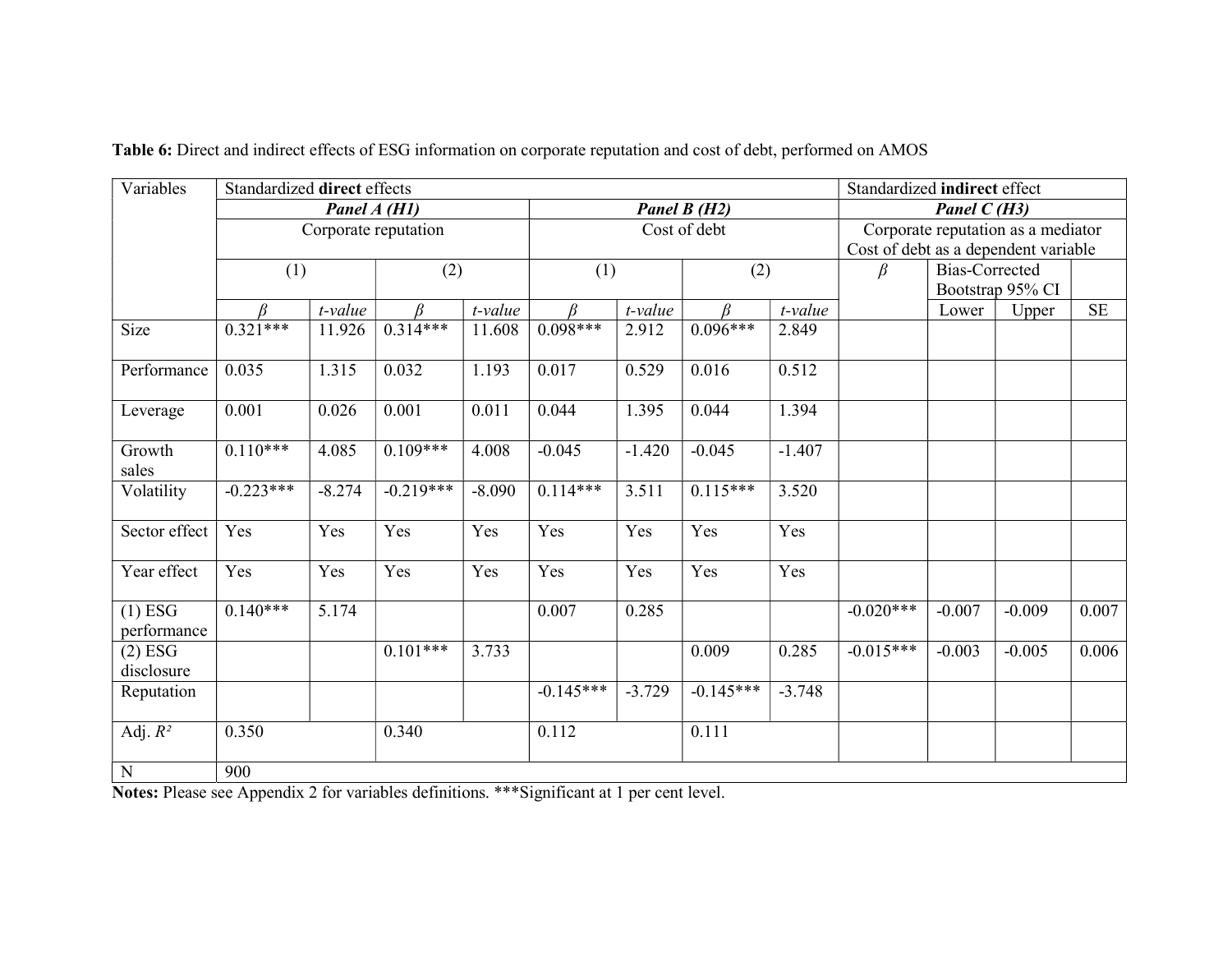| Variables                | Standardized direct effects |               |             |          |                |          |             |          |                                      | Standardized indirect effect |                  |           |  |
|--------------------------|-----------------------------|---------------|-------------|----------|----------------|----------|-------------|----------|--------------------------------------|------------------------------|------------------|-----------|--|
|                          |                             | Panel $A(H1)$ |             |          | Panel B (H2)   |          |             |          | Panel $C(H3)$                        |                              |                  |           |  |
|                          | Corporate reputation        |               |             |          | Cost of debt   |          |             |          | Corporate reputation as a mediator   |                              |                  |           |  |
|                          |                             |               |             |          |                |          |             |          | Cost of debt as a dependent variable |                              |                  |           |  |
|                          | (1)                         |               | (2)         |          | (1)            |          | (2)         |          | $\beta$                              |                              | Bootstrap 95% CI |           |  |
|                          | B                           | t-value       | B           | t-value  | B              | t-value  | $\beta$     | t-value  |                                      | Lower                        | Upper            | <b>SE</b> |  |
| Size                     | $0.208***$                  | 8.640         | $0.204***$  | 7.898    | $0.076*$       | 2.390    | $0.074*$    | 1.871    |                                      |                              |                  |           |  |
| Performance              | 0.001                       | 1.190         | 0.001       | 1.075    | 0.001          | 0.440    | 0.001       | 0.430    |                                      |                              |                  |           |  |
| Leverage                 | 0.001                       | 0.026         | 0.001       | 0.031    | 0.001          | 1.140    | 0.001       | 1.144    |                                      |                              |                  |           |  |
| Growth<br>sales          | $0.006***$                  | 3.750         | $0.006***$  | 3.770    | $-0.003$       | $-1.450$ | $-0.003$    | $-1.451$ |                                      |                              |                  |           |  |
| Volatility               | $-0.022***$                 | $-7.390$      | $-0.022***$ | $-7.247$ | $0.011**$      | 2.380    | $0.011**$   | 2.389    |                                      |                              |                  |           |  |
| Sector effect            | Yes                         | Yes           | Yes         | Yes      | Yes            | Yes      | Yes         | Yes      |                                      |                              |                  |           |  |
| Year effect              | Yes                         | Yes           | Yes         | Yes      | Yes            | Yes      | Yes         | Yes      |                                      |                              |                  |           |  |
| $(1)$ ESG<br>performance | $0.014***$                  | 4.707         |             |          | 0.001          | 0.250    |             |          | $-0.013***$                          | $-0.005$                     | $-0.001$         | 0.001     |  |
| $(2)$ ESG<br>disclosure  |                             |               | $0.006***$  | 3.118    |                |          | 0.001       | 0.276    | $-0.012***$                          | $-0.004$                     | $-0.002$         | 0.005     |  |
| Reputation               |                             |               |             |          | $-0.186***$    | $-3.720$ | $-0.185***$ | $-3.735$ |                                      |                              |                  |           |  |
| Adj. $R^2$               | 0.260                       |               | 0.247       |          | 0.071<br>0.071 |          |             |          |                                      |                              |                  |           |  |
| ${\bf N}$                | 900                         |               |             |          |                |          |             |          |                                      |                              |                  |           |  |

Table 7: Direct and indirect effects of ESG information on corporate reputation and cost of debt, performed on SPSS PROCESS macro

Notes: Please see Appendix 2 for variables definitions. \*\*\*,\*\*,\*Significant at 1, 5 and 10 per cent level, respectively.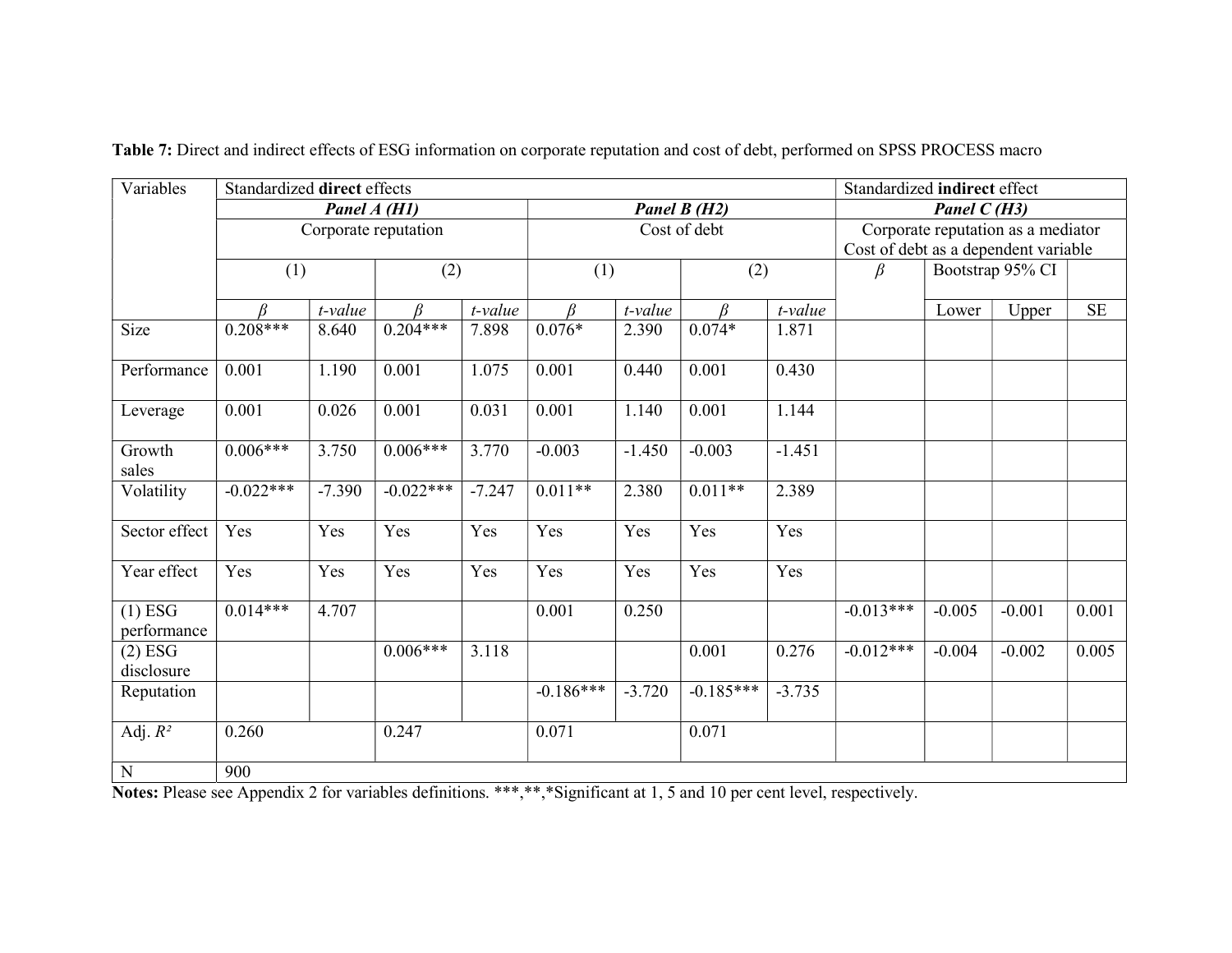|    | <b>Attributes of corporate reputation:</b>                 |
|----|------------------------------------------------------------|
| 1. | Ability to attract and retain talented people              |
| 2. | Quality of management                                      |
| 3. | Social responsibility to the community and the environment |
| 4. | Innovativeness                                             |
| 5. | Quality of products or services                            |
| 6. | Wise use of corporate assets                               |
| 7. | Financial soundness                                        |
| 8. | Long-term investment value                                 |
| 9. | Effectiveness in doing business globally.                  |

## APPENDIX 1: Fortune's World's Most Admired Companies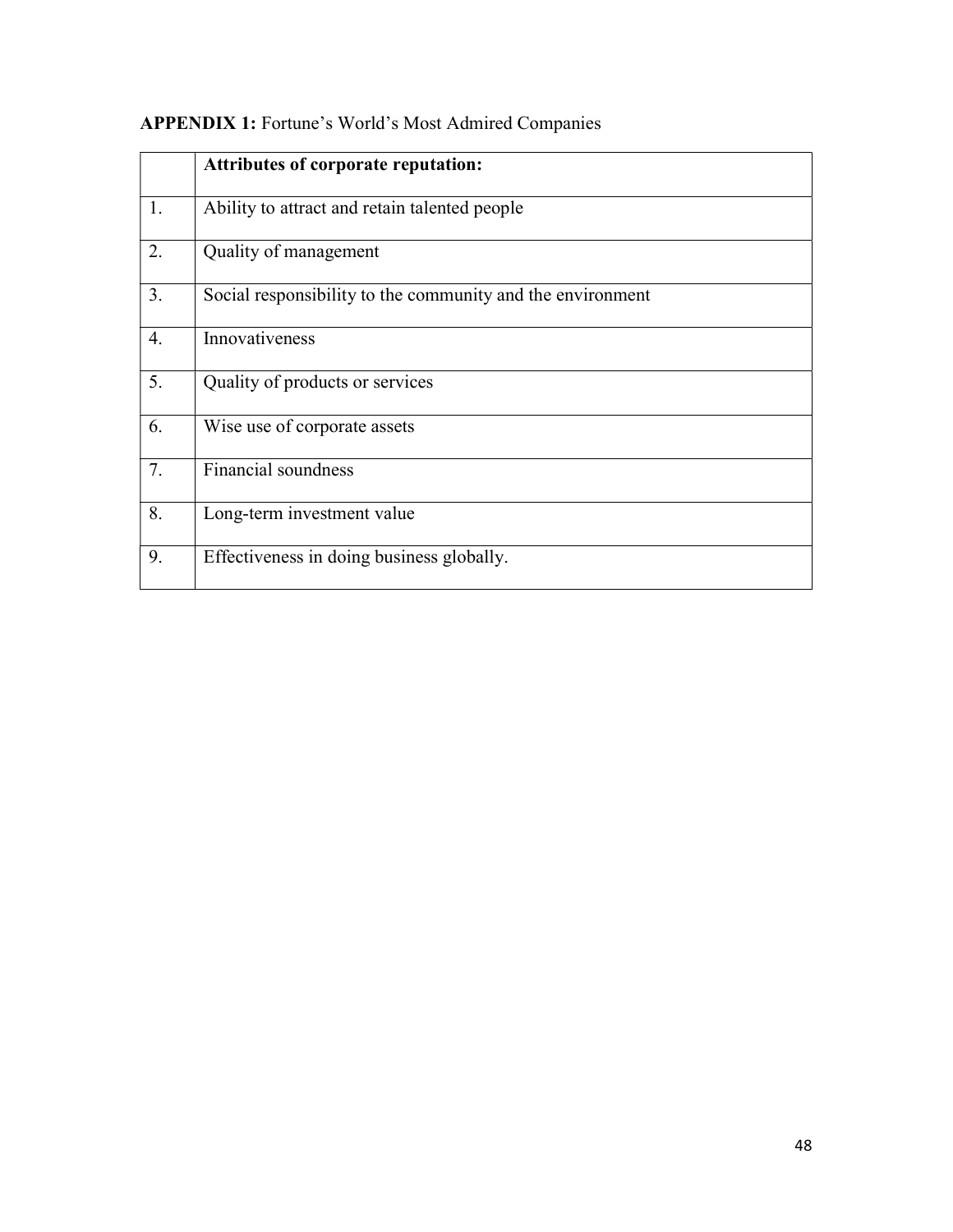### APPENDIX 2: Variable definitions

| Cost of debt $it$    | The cost of debt for firm $i$ in year $t$ is measured as following:<br>Cost of debt = $\frac{1}{s}$ (Short term debt / Total debt) × (Pre-tax cost<br>of short term debt × Debt adjustment factor)] + [(Long term<br>$\text{debt}/\text{Total debt}$ × (Pre-tax cost of long term $\text{debt} \times \text{Debt}$<br>adjustment factor)]] $\times$ [1- Effective tax rate]. |
|----------------------|------------------------------------------------------------------------------------------------------------------------------------------------------------------------------------------------------------------------------------------------------------------------------------------------------------------------------------------------------------------------------|
| ESG information:     |                                                                                                                                                                                                                                                                                                                                                                              |
| ESG performanceit    | The Sustainalytics ESG performance score for firm $i$ in year $t$<br>ranges from $0$ (poor) to $100$ (good).                                                                                                                                                                                                                                                                 |
| ESG disclosureit     | The Bloomberg ESG disclosure score for firm $i$ in year $t$<br>ranges from 0.1 (minimum) to 100 (maximum).                                                                                                                                                                                                                                                                   |
| $Reputation_{it}$    | The corporate reputation score for firm $i$ in year $t$ ranges from<br>$0$ (poor) to 10 (excellent).                                                                                                                                                                                                                                                                         |
| $Size_{it}$          | Size measured by logarithm of total assets of firm <i>i</i> at the end<br>of year t.                                                                                                                                                                                                                                                                                         |
| Performanceit        | Performance measured as net income scaled by total assets of<br>firm $i$ at the end of year $t$ .                                                                                                                                                                                                                                                                            |
| $Leverage_{it}$      | Leverage measured as total debt scaled by total equity of firm i<br>at the end of year t.                                                                                                                                                                                                                                                                                    |
| Growth sales $_{it}$ | Growth sales measured by the percentage increase or decrease<br>of sales revenue of firm $i$ by comparing current year $t$ with<br>same period prior year t.                                                                                                                                                                                                                 |
| Volatilityit         | Volatility measured by the standard deviation of the monthly<br>stock returns of firm $i$ in year $t$ .                                                                                                                                                                                                                                                                      |
| Sector               | Sector fixed effect. The GICS sectors are consumer<br>discretionary, consumer staples, energy, financials, health<br>care, industrials, IT, materials, real estate, telecommunications<br>services, and utilities.                                                                                                                                                           |
| Year                 | Year fixed effect. The years are 2013, 2014, 2015, and 2016.                                                                                                                                                                                                                                                                                                                 |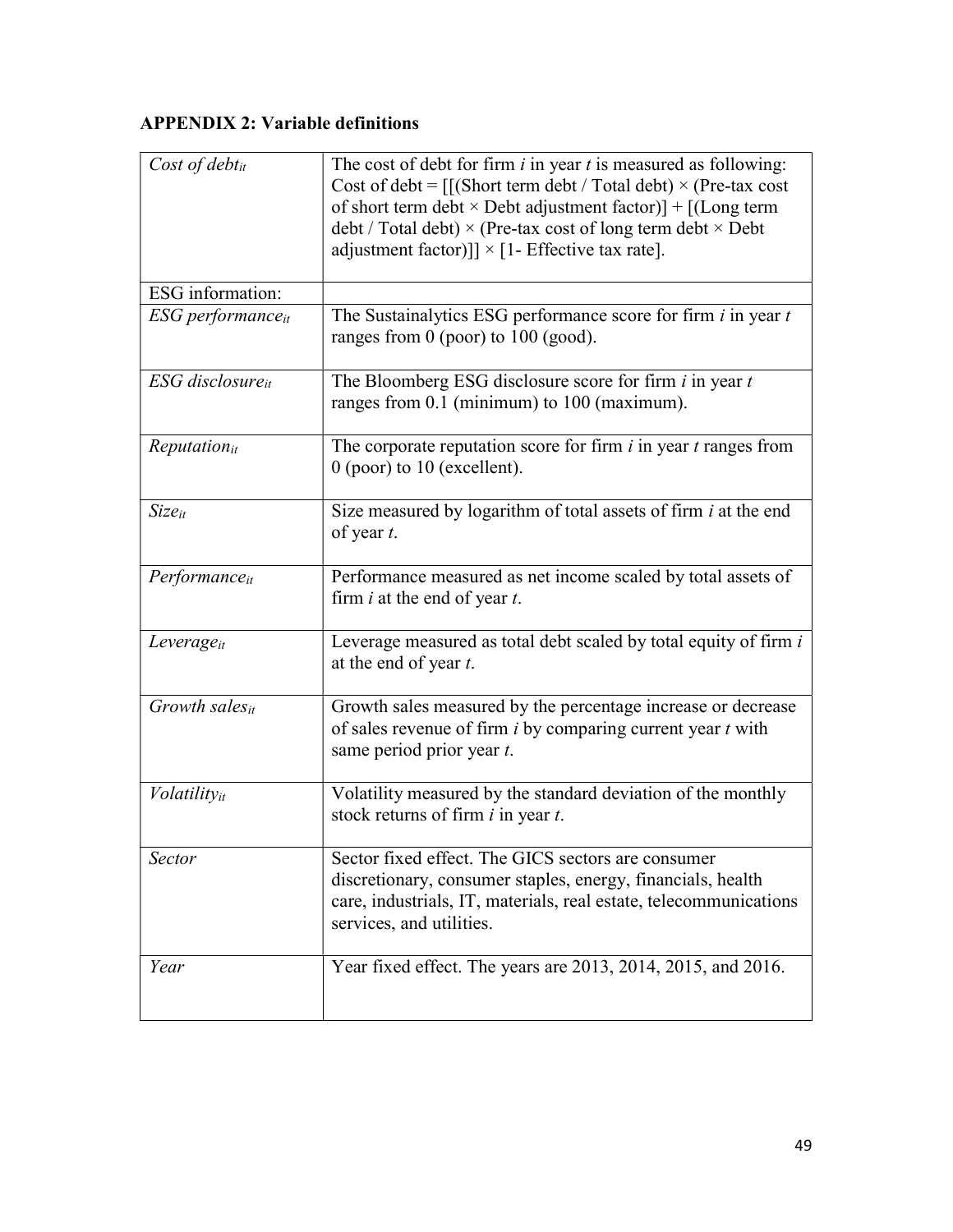

Figure 1: Conceptual model